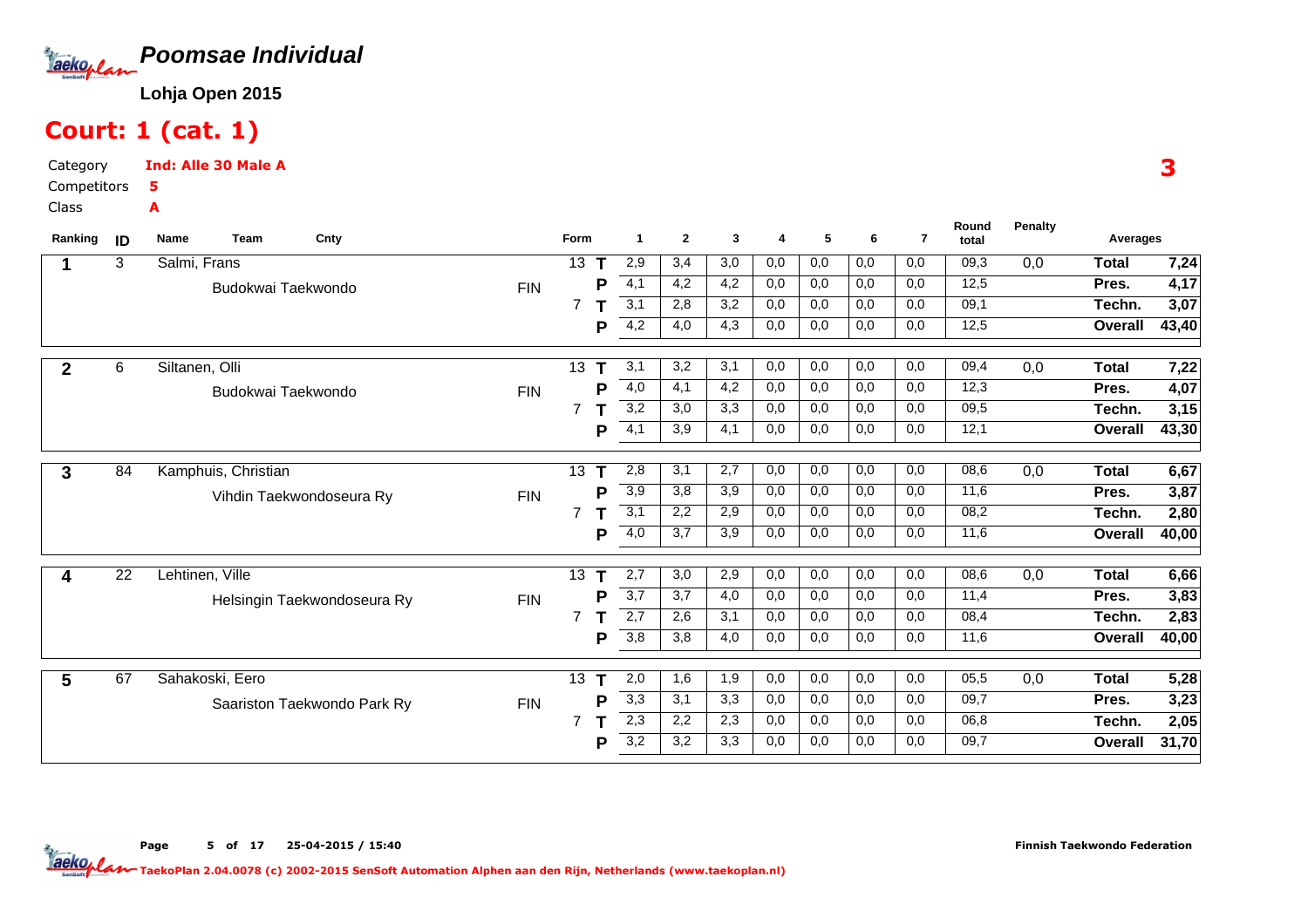

# Court: 1 (cat. 2)

A

Category CompetitorsInd: Alle 30 Female A3

Class

| Ranking | ID | Cnty<br>Team<br>Name        |            | Form            | -1               | $\overline{2}$ | 3   | 4   | 5   | 6   |     | Round<br>total | <b>Penalty</b> | Averages |       |
|---------|----|-----------------------------|------------|-----------------|------------------|----------------|-----|-----|-----|-----|-----|----------------|----------------|----------|-------|
|         | 24 | Pihkala, Laura              |            | 13              | 2,7              | 3,1            | 3,0 | 0,0 | 0,0 | 0,0 | 0,0 | 08,8           | 0,0            | Total    | 6,65  |
|         |    | Helsingin Taekwondoseura Ry | <b>FIN</b> | P               | 3,6              | 3,8            | 3,8 | 0,0 | 0,0 | 0,0 | 0,0 | 11,2           |                | Pres.    | 3,73  |
|         |    |                             |            |                 | 2,9              | 2,7            | 3,1 | 0,0 | 0,0 | 0,0 | 0,0 | 08,7           |                | Techn.   | 2,92  |
|         |    |                             |            | P               | 3,7              | 3,7            | 3,8 | 0,0 | 0,0 | 0,0 | 0,0 | 11,2           |                | Overall  | 39,90 |
|         | 69 | Labart, Essi                |            | 13 <sup>°</sup> | 2,6              | 2,6            | 2,9 | 0,0 | 0,0 | 0,0 | 0,0 | 08,1           | 0,0            | Total    | 6,44  |
|         |    | Taekwondourheilijat 2011    | <b>FIN</b> | P               | 3,7              | 3,6            | 3,8 | 0,0 | 0,0 | 0,0 | 0,0 | 11,1           |                | Pres.    | 3,72  |
|         |    |                             |            |                 | 2,9              | 2,3            | 3,0 | 0,0 | 0,0 | 0,0 | 0,0 | 08,2           |                | Techn.   | 2,72  |
|         |    |                             |            | Р               | 3,8              | 3,5            | 3,9 | 0,0 | 0,0 | 0,0 | 0,0 | 11,2           |                | Overall  | 38,60 |
| 3       | 33 | Tikkanen, Elina             |            | 13              | 2,5              | 2,4            | 2,3 | 0,0 | 0,0 | 0,0 | 0,0 | 07,2           | 0,0            | Total    | 5,81  |
|         |    | Klaukkalan Tae Kwon Do Ry   | <b>FIN</b> | D               | $\overline{3,5}$ | 3,3            | 3,5 | 0,0 | 0,0 | 0,0 | 0,0 | 10,3           |                | Pres.    | 3,38  |
|         |    |                             |            |                 | 2,6              | 2,2            | 2,6 | 0,0 | 0,0 | 0,0 | 0,0 | 07,4           |                | Techn.   | 2,43  |
|         |    |                             |            | P               | $\overline{3,5}$ | 3,2            | 3,3 | 0,0 | 0,0 | 0,0 | 0,0 | 10,0           |                | Overall  | 34,90 |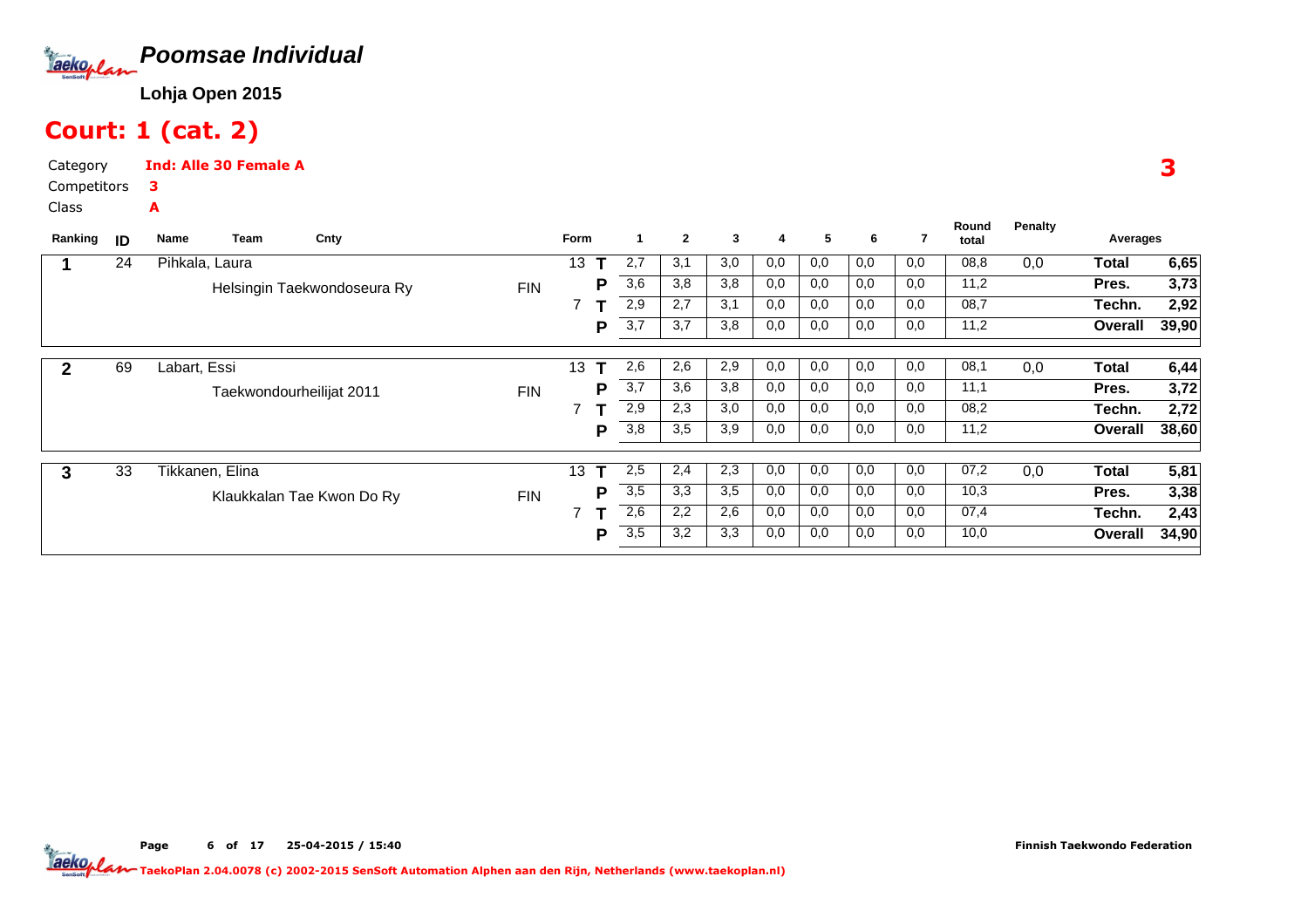

# Court: 1 (cat. 7)

Category CompetitorsInd: Alle 40 Male A4A

Class

| Ranking | ID             | Team<br>Name        | Cnty                     |            | Form            | -1  | $\overline{2}$ | 3   | 4   | 5   | 6   | 7   | Round<br>total | <b>Penalty</b> | Averages     |                    |
|---------|----------------|---------------------|--------------------------|------------|-----------------|-----|----------------|-----|-----|-----|-----|-----|----------------|----------------|--------------|--------------------|
|         | 53             | Aalto-Setälä, Sauli |                          |            | 10              | 2,7 | 3,1            | 2,7 | 0,0 | 0,0 | 0,0 | 0,0 | 08,5           | 0,0            | <b>Total</b> | 6,30               |
|         |                |                     | Rauman Taekwondo Ry      | <b>FIN</b> | Р               | 3,7 | 3,5            | 3,6 | 0,0 | 0,0 | 0,0 | 0,0 | 10,8           |                | Pres.        | 3,62               |
|         |                |                     |                          |            | 12              | 2,7 | 2,2            | 2,7 | 0,0 | 0,0 | 0,0 | 0,0 | 07,6           |                | Techn.       | 2,68               |
|         |                |                     |                          |            | Р               | 3,6 | 3,6            | 3,7 | 0,0 | 0,0 | 0,0 | 0,0 | 10,9           |                | Overall      | 37,80              |
| 2       | 82             | Aukio, Jeppe        |                          |            | 10              | 2,7 | 2,8            | 2,6 | 0,0 | 0,0 | 0,0 | 0,0 | 08,1           | 0,0            | <b>Total</b> | 6,26               |
|         |                |                     | Vihdin Taekwondoseura Ry | <b>FIN</b> | Р               | 3,8 | 3,4            | 3,8 | 0,0 | 0,0 | 0,0 | 0,0 | 11,0           |                | Pres.        | 3,63               |
|         |                |                     |                          |            | 12 <sup>2</sup> | 2,8 | 2,4            | 2,5 | 0,0 | 0,0 | 0,0 | 0,0 | 07,7           |                | Techn.       | 2,63               |
|         |                |                     |                          |            | Р               | 3,6 | 3,4            | 3,8 | 0,0 | 0,0 | 0,0 | 0,0 | 10,8           |                | Overall      | $\overline{37,60}$ |
| 3       | 51             | Partanen, Jarno     |                          |            | 10              | 2,1 | 2,0            | 2,3 | 0,0 | 0,0 | 0,0 | 0,0 | 06,4           | 0,0            | <b>Total</b> | 5,27               |
|         |                |                     | Porin Taekwondoseura Ry  | <b>FIN</b> | Р               | 3,2 | 3,2            | 3,2 | 0,0 | 0,0 | 0,0 | 0,0 | 09,6           |                | Pres.        | 3,12               |
|         |                |                     |                          |            | 12 <sup>2</sup> | 2,4 | 2,0            | 2,1 | 0,0 | 0,0 | 0,0 | 0,0 | 06,5           |                | Techn.       | 2,15               |
|         |                |                     |                          |            | Р               | 3,1 | 3,1            | 2,9 | 0,0 | 0,0 | 0,0 | 0,0 | 09,1           |                | Overall      | 31,60              |
| 4       | $\overline{2}$ | Huttunen, Petri     |                          |            | 10              | 2,4 | 1,6            | 1,6 | 0,0 | 0,0 | 0,0 | 0,0 | 05,6           | 0,0            | <b>Total</b> | 4,80               |
|         |                | Budokwai Taekwondo  |                          | FIN        | Р               | 3,3 | 2,9            | 2,8 | 0,0 | 0,0 | 0,0 | 0,0 | 09,0           |                | Pres.        | 2,92               |
|         |                |                     |                          |            | 12              | 1,8 | 1,8            | 2,1 | 0,0 | 0,0 | 0,0 | 0,0 | 05,7           |                | Techn.       | 1,88               |
|         |                |                     |                          |            | Р               | 3,0 | 2,6            | 2,9 | 0,0 | 0,0 | 0,0 | 0,0 | 08,5           |                | Overall      | 28,80              |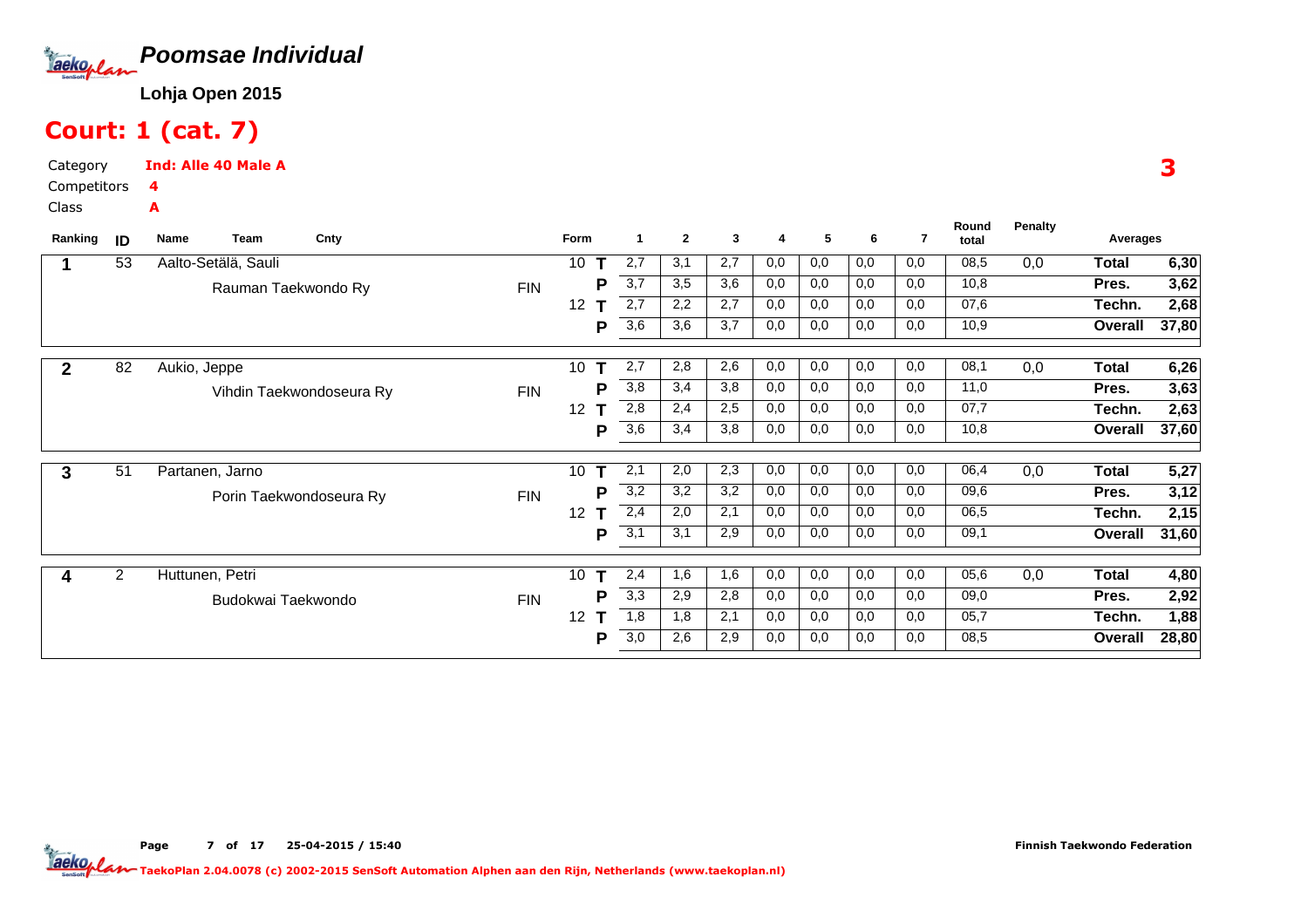

# Court: 1 (cat. 8)

A

Category CompetitorsInd: Alle 40 Female A2

Class

| Ranking | ID | Name            | Team               | Cnty                  |            | <b>Form</b> |     | $\mathbf{2}$ | 3   | 4   | 5   | 6   |     | Round<br>total | <b>Penalty</b> | Averages |       |
|---------|----|-----------------|--------------------|-----------------------|------------|-------------|-----|--------------|-----|-----|-----|-----|-----|----------------|----------------|----------|-------|
|         | 14 | Nukari, Johanna |                    |                       |            | 10          | 2,8 | 2,6          | 2,9 | 2,6 | 2,3 | 0,0 | 0,0 | 13,2           | 0,0            | Total    | 6,48  |
|         |    |                 |                    | Espoo Hwarang Team Ry | <b>FIN</b> | D           | 3,7 | 3,7          | 4,0 | 3,2 | 3,4 | 0,0 | 0,0 | 18,0           |                | Pres.    | 3,68  |
|         |    |                 |                    |                       |            | 12          | 2,9 | 2,9          | 3,0 | 3,0 | 2,9 | 0,0 | 0,0 | 14,7           |                | Techn.   | 2,80  |
|         |    |                 |                    |                       |            | P           | 3,8 | 3,8          | 3,9 | 3,4 | 3,7 | 0,0 | 0,0 | 18,6           |                | Overall  | 64,50 |
|         |    |                 |                    |                       |            |             |     |              |     |     |     |     |     |                |                |          |       |
| 2       | 5  | Saviauk, Triin  |                    |                       |            | 10          | 2,3 | 2,2          | 2,3 | 2,3 | 2,1 | 0,0 | 0,0 | 11,2           | 0,0            | Total    | 5,84  |
|         |    |                 | Budokwai Taekwondo |                       | <b>FIN</b> | P           | 3,4 | 3,5          | 3,4 | 2,8 | 3,1 | 0,0 | 0,0 | 16,2           |                | Pres.    | 3,37  |
|         |    |                 |                    |                       |            | 12          | 2,8 | 2,2          | 2,9 | 2,9 | 2,3 | 0,0 | 0,0 | 13,1           |                | Techn.   | 2,47  |
|         |    |                 |                    |                       |            | Þ           | 3,5 | 3,5          | 3,8 | 3,0 | 3,3 | 0,0 | 0,0 | 17,1           |                | Overall  | 57,60 |
|         |    |                 |                    |                       |            |             |     |              |     |     |     |     |     |                |                |          |       |

3

Page 8 of 17 25-04-2015 / 15:40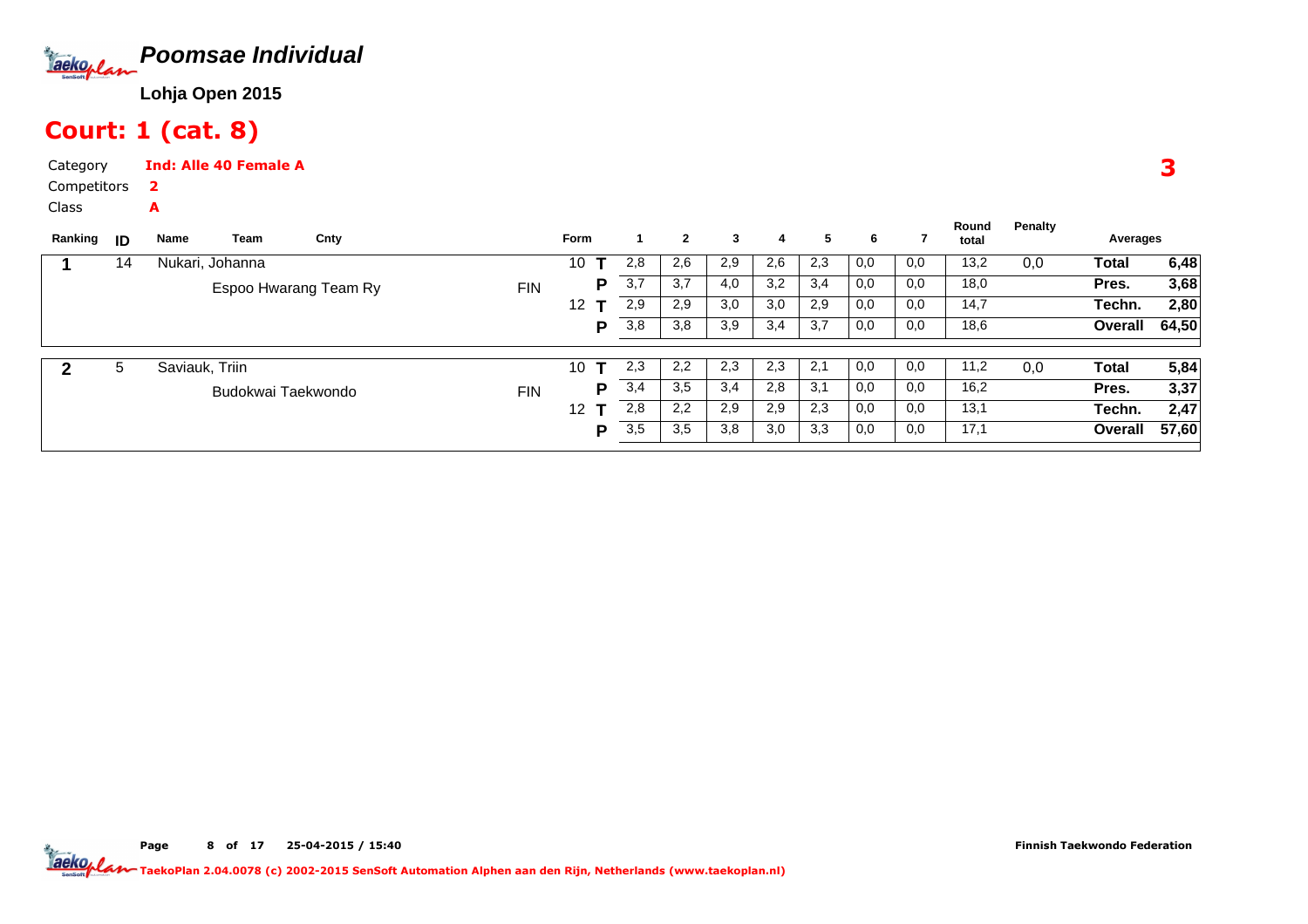

### Court: 1 (cat. 9)

A

CategoryInd: Juniorit Female A2

Competitors

Class

| Ranking | ID | Name            | Team                  | Cnty                           |            | Form |   |     | $\mathbf{2}$ | 3   | 4   | 5   | 6   |     | Round<br>total | Penalty | Averages |       |
|---------|----|-----------------|-----------------------|--------------------------------|------------|------|---|-----|--------------|-----|-----|-----|-----|-----|----------------|---------|----------|-------|
|         | 10 | Huuskonen, Eevi |                       |                                |            |      |   | 2,9 | 2,2          | 3,2 | 3,2 | 2,9 | 0,0 | 0,0 | 14,4           | 0,0     | Total    | 7,00  |
|         |    |                 | Espoo Hwarang Team Ry |                                | <b>FIN</b> |      | P | 3,9 | 3,9          | 4,1 | 3,8 | 3,9 | 0,0 | 0,0 | 19,6           |         | Pres.    | 3,93  |
|         |    |                 |                       |                                |            | 4    |   | 3,0 | 3,0          | 3,3 | 3,3 | 3,1 | 0,0 | 0,0 | 15,7           |         | Techn.   | 3,07  |
|         |    |                 |                       |                                |            |      | D | 4,0 | 3,9          | 4,2 | 3,9 | 4,0 | 0,0 | 0,0 | 20,0           |         | Overall  | 69,70 |
|         |    |                 |                       |                                |            |      |   |     |              |     |     |     |     |     |                |         |          |       |
|         | 80 | Säynäjoki, Nea  |                       |                                |            |      |   | 2,7 | 2,3          | 2,7 | 2,8 | 2,7 | 0,0 | 0,0 | 13,2           | 0,0     | Total    | 6,54  |
|         |    |                 |                       | Tampereen Kumgang Taekwondo Ry | <b>FIN</b> |      | P | 3,7 | 3,8          | 3,9 | 3,5 | 3,7 | 0,0 | 0,0 | 18,6           |         | Pres.    | 3,77  |
|         |    |                 |                       |                                |            | 4    |   | 2,9 | 2,4          | 3,0 | 2,8 | 2,8 | 0,0 | 0,0 | 13,9           |         | Techn.   | 2,77  |
|         |    |                 |                       |                                |            |      | P | 3,8 | 3,8          | 4,0 | 3,5 | 3,8 | 0,0 | 0,0 | 18,9           |         | Overall  | 64,60 |
|         |    |                 |                       |                                |            |      |   |     |              |     |     |     |     |     |                |         |          |       |

Page 9 of 17 25-04-2015 / 15:40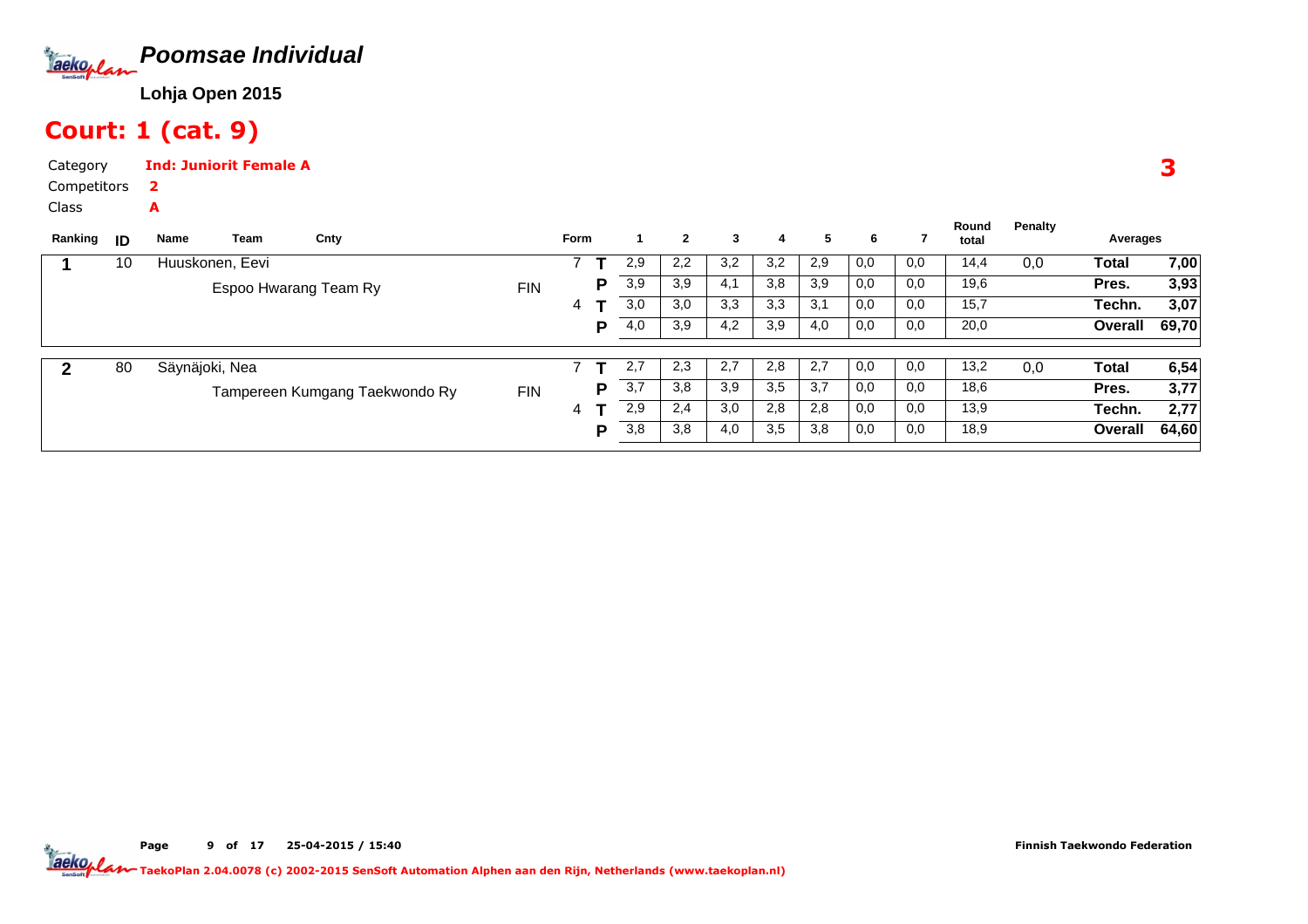

# Court: 1 (cat. 11)

Category CompetitorsInd: Yli 40 Male A4A

Class

| Ranking      | ID  | <b>Name</b>     | Team               | Cnty                        |            | Form        | 1        | $\mathbf{2}$ | 3   | 4   | 5   | 6   | 7   | Round<br>total | <b>Penalty</b> | Averages     |       |
|--------------|-----|-----------------|--------------------|-----------------------------|------------|-------------|----------|--------------|-----|-----|-----|-----|-----|----------------|----------------|--------------|-------|
|              | 11  |                 | Huuskonen, Matti   |                             |            | 11          | 1,7      | 1,4          | 1,6 | 2,2 | 2,4 | 0,0 | 0,0 | 09,3           | 0,0            | <b>Total</b> | 4,98  |
|              |     |                 |                    | Espoo Hwarang Team Ry       | <b>FIN</b> |             | 2,9<br>Р | 2,5          | 3,0 | 3,2 | 3,3 | 0,0 | 0,0 | 14,9           |                | Pres.        | 3,08  |
|              |     |                 |                    |                             |            | 10          | 1,7      | 1,8          | 1,8 | 2,4 | 2,3 | 0,0 | 0,0 | 10,0           |                | Techn.       | 1,90  |
|              |     |                 |                    |                             |            |             | 3,2<br>Р | 2,8          | 3,1 | 3,1 | 3,4 | 0,0 | 0,0 | 15,6           |                | Overall      | 49,80 |
| $\mathbf{2}$ | 100 |                 | Suomalainen, Vesa  |                             |            | 11          | 1,3      | 1,7          | 1,5 | 2,3 | 2,3 | 0,0 | 0,0 | 09,1           | 0,0            | <b>Total</b> | 4,86  |
|              |     |                 | Yongshin Taekwondo |                             | <b>FIN</b> |             | 2,8<br>Р | 2,6          | 2,9 | 3,0 | 3,0 | 0,0 | 0,0 | 14,3           |                | Pres.        | 2,93  |
|              |     |                 |                    |                             |            | 10          | 2,0      | 1,8          | 1,6 | 2,3 | 2,3 | 0,0 | 0,0 | 10,0           |                | Techn.       | 1,93  |
|              |     |                 |                    |                             |            |             | 3,1<br>Ρ | 2,6          | 2,9 | 2,9 | 3,1 | 0,0 | 0,0 | 14,6           |                | Overall      | 48,00 |
| $\mathbf{3}$ | 110 | Säynäjki, Ilkka |                    |                             |            | $\mathbf 0$ | 0,6      | 1,4          | 1,7 | 2,1 | 2,0 | 0,0 | 0,0 | 07,8           | 0,0            | <b>Total</b> | 4,55  |
|              |     |                 |                    | Tampereen Kumgang Taekwondo | <b>FIN</b> |             | 2,5<br>Р | 2,4          | 2,9 | 2,6 | 2,9 | 0,0 | 0,0 | 13,3           |                | Pres.        | 2,75  |
|              |     |                 |                    |                             |            | 0           | 2,0      | 1,5          | 1,5 | 2,2 | 2,3 | 0,0 | 0,0 | 09,5           |                | Techn.       | 1,80  |
|              |     |                 |                    |                             |            |             | 2,9<br>P | 2,4          | 3,0 | 2,6 | 3,0 | 0,0 | 0,0 | 13,9           |                | Overall      | 44,50 |
| 4            | 77  |                 | Zolfaghar, Elia    |                             |            | 11<br>т     | 0,2      | 0,6          | 1,3 | 1,2 | 1,8 | 0,0 | 0,0 | 05,1           | 0,0            | <b>Total</b> | 3,94  |
|              |     |                 |                    | Tampereen Kumgang Taekwondo | <b>FIN</b> |             | 2,5<br>Р | 2,4          | 2,9 | 2,4 | 2,8 | 0,0 | 0,0 | 13,0           |                | Pres.        | 2,67  |
|              |     |                 |                    |                             |            | 10          | 1,5      | 1,5          | 1,5 | 1,4 | 1,9 | 0,0 | 0,0 | 07,8           |                | Techn.       | 1,27  |
|              |     |                 |                    |                             |            |             | 2,9<br>Р | 2,6          | 2,8 | 2,3 | 2,9 | 0,0 | 0,0 | 13,5           |                | Overall      | 39,40 |

Finnish Taekwondo Federation

TaekoPlan 2.04.0078 (c) 2002-2015 SenSoft Automation Alphen aan den Rijn, Netherlands (www.taekoplan.nl)

3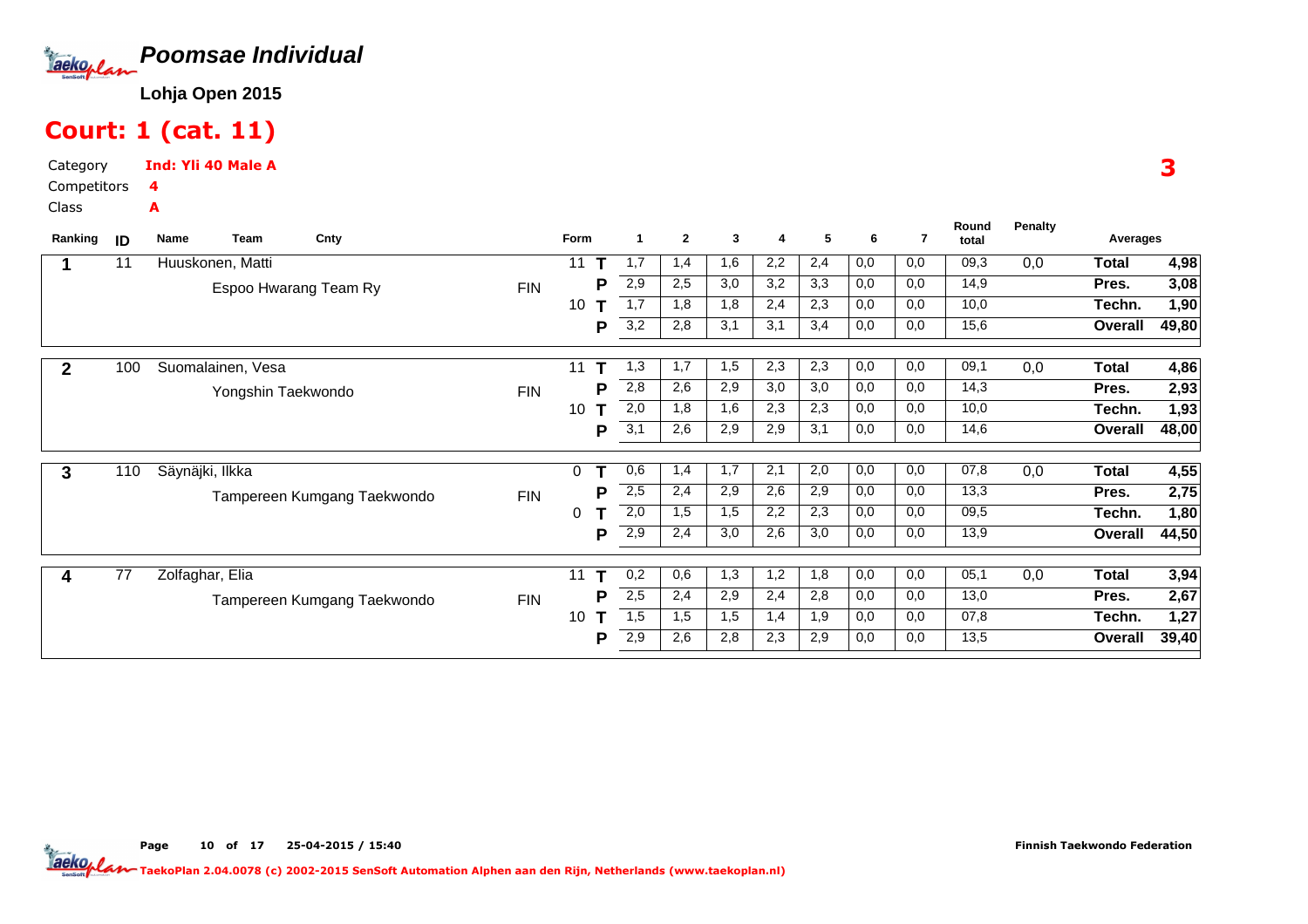

# Court: 1 (cat. 12)

Category CompetitorsClassInd: Kadetit Male A5A

| Ranking     | ID | <b>Team</b><br>Cnty<br>Name |            | Form           |   | -1               | $\mathbf{2}$ | 3   | 4                | 5   | 6   | $\overline{7}$ | Round<br>total | <b>Penalty</b> | Averages     |                   |
|-------------|----|-----------------------------|------------|----------------|---|------------------|--------------|-----|------------------|-----|-----|----------------|----------------|----------------|--------------|-------------------|
| 1           | 12 | Knutsson, Mico              |            | $\overline{7}$ |   | 2,5              | 3,2          | 2,7 | 2,7              | 3,1 | 0,0 | 0,0            | 14,2           | 0,0            | <b>Total</b> | 6,20              |
|             |    | Espoo Hwarang Team Ry       | <b>FIN</b> |                | P | 3,7              | 3,2          | 3,3 | 3,5              | 3,7 | 0,0 | 0,0            | 17,4           |                | Pres.        | 3,45              |
|             |    |                             |            | 5              |   | 2,0              | 2,4          | 2,7 | 2,9              | 2,9 | 0,0 | 0,0            | 12,9           |                | Techn.       | 2,75              |
|             |    |                             |            |                | P | 3,5              | 3,3          | 3,3 | 3,4              | 3,8 | 0,0 | 0,0            | 17,3           |                | Overall      | 61,80             |
| $\mathbf 2$ | 42 | Vartiainen, Severi          |            |                |   | 1,3              | 2,9          | 2,2 | 2,7              | 2,7 | 0,0 | 0,0            | 11,8           | 0,0            | <b>Total</b> | 6,12              |
|             |    | Kuopion Taekwondo Ry        | <b>FIN</b> |                |   | 3,4              | 3,1          | 3,2 | $\overline{3,6}$ | 3,7 | 0,0 | 0,0            | 17,0           |                | Pres.        | 3,47              |
|             |    |                             |            | 5              |   | 2,4              | 3,1          | 2,8 | 2,9              | 2,6 | 0,0 | 0,0            | 13,8           |                | Techn.       | 2,65              |
|             |    |                             |            |                | D | 3,4              | 3,5          | 3,5 | 3,6              | 3,8 | 0,0 | 0,0            | 17,8           |                | Overall      | 60,40             |
| 3           | 48 | Halonen, Daniel             |            | $\overline{7}$ |   | 2,6              | 2,9          | 2,4 | 2,5              | 2,5 | 0,0 | 0,0            | 12,9           | 0,0            | <b>Total</b> | 6,08              |
|             |    | Porin Taekwondoseura Ry     | <b>FIN</b> |                | D | 3,6              | 3,3          | 3,4 | 3,3              | 3,7 | 0,0 | 0,0            | 17,3           |                | Pres.        | 3,48              |
|             |    |                             |            | 5              |   | $\overline{3,1}$ | 2,7          | 2,6 | 2,7              | 2,6 | 0,0 | 0,0            | 13,7           |                | Techn.       | $\overline{2,60}$ |
|             |    |                             |            |                | Р | $\overline{3,7}$ | 3,4          | 3,5 | 3,3              | 3,7 | 0,0 | 0,0            | 17,6           |                | Overall      | 61,50             |
| 4           | 99 | Suomalainen, Keni           |            | $\overline{7}$ |   | 2,5              | 2,5          | 2,4 | 2,7              | 2,3 | 0,0 | 0,0            | 12,4           | 0,0            | Total        | 5,45              |
|             |    | Yongshin Taekwondo          | <b>FIN</b> |                | Р | $\overline{3,2}$ | 3,0          | 3,4 | 3,4              | 3,4 | 0,0 | 0,0            | 16,4           |                | Pres.        | 3,22              |
|             |    |                             |            | 5              |   | 2,0              | 2,2          | 1,9 | 2,1              | 1,8 | 0,0 | 0,0            | 10,0           |                | Techn.       | 2,23              |
|             |    |                             |            |                | P | 3,2              | 2,8          | 3,0 | 3,1              | 3,2 | 0,0 | 0,0            | 15,3           |                | Overall      | 54,10             |
| 5           | 52 | Pulakka, Jasper             |            | $\overline{7}$ |   | 2,1              | 2,3          | 2,3 | 2,4              | 2,2 | 0,0 | 0,0            | 11,3           | 0,0            | <b>Total</b> | 5,45              |
|             |    | Porin Taekwondoseura Ry     | <b>FIN</b> |                | P | $\overline{3,2}$ | 2,9          | 3,1 | 3,1              | 3,4 | 0,0 | 0,0            | 15,7           |                | Pres.        | 3,17              |
|             |    |                             |            | 5              |   | 1,6              | 2,2          | 2,3 | 2,4              | 2,4 | 0,0 | 0,0            | 10,9           |                | Techn.       | 2,28              |
|             |    |                             |            |                | P | 3,3              | 3,1          | 3,0 | 3,2              | 3,5 | 0,0 | 0,0            | 16,1           |                | Overall      | 54,00             |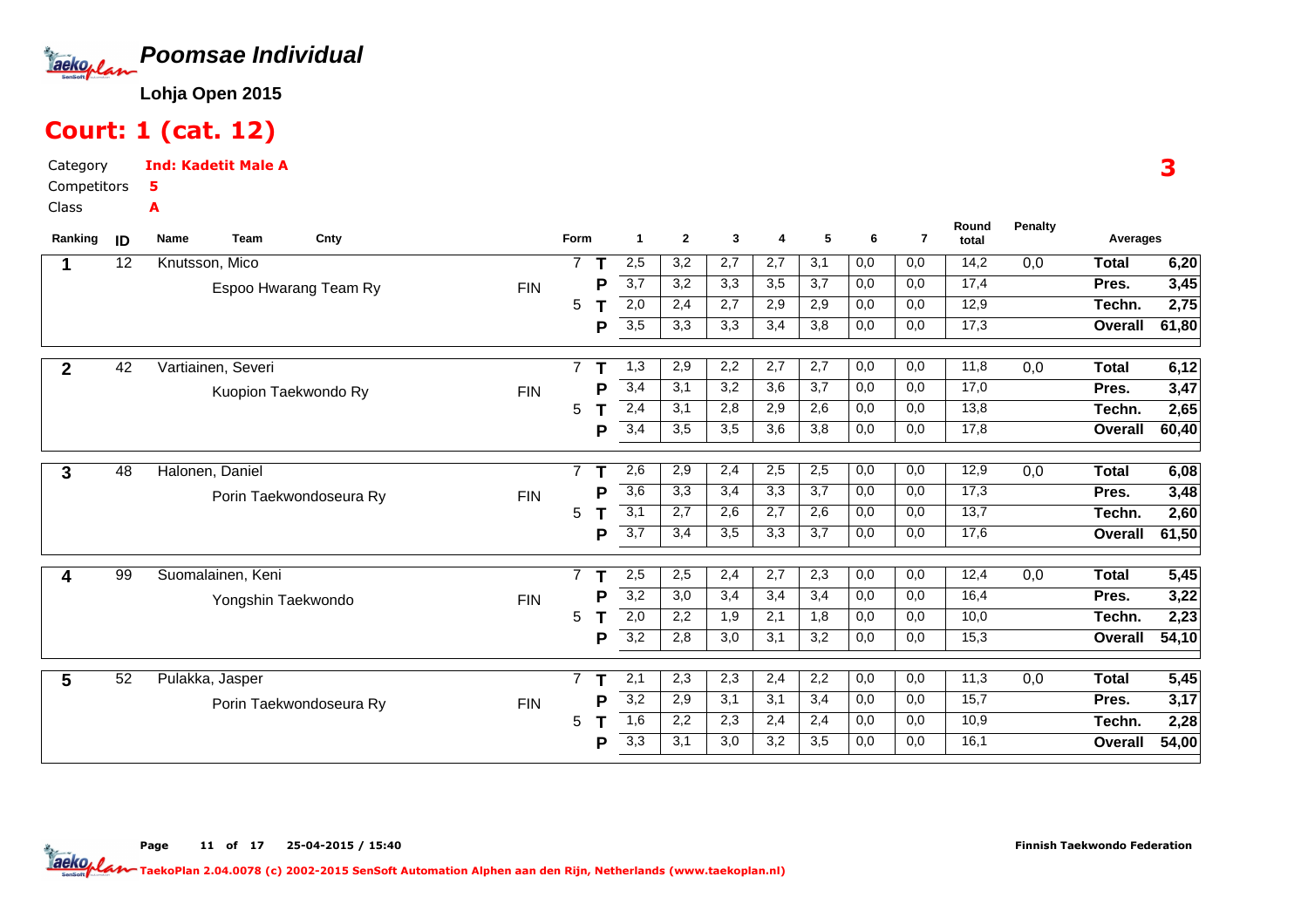

# Court: 1 (cat. 13)

Category CompetitorsInd: Kadetit Female A3A

Class

| ID | Name | Cnty                                                               |                                                                     |            |   |                  | $\overline{2}$ | 3   | 4   | 5   | 6   |     | Round<br>total | <b>Penalty</b> | Averages |       |
|----|------|--------------------------------------------------------------------|---------------------------------------------------------------------|------------|---|------------------|----------------|-----|-----|-----|-----|-----|----------------|----------------|----------|-------|
| 98 |      |                                                                    |                                                                     |            |   | 2,8              | 3,2            | 2,8 | 2,7 | 3,0 | 0,0 | 0,0 | 14,5           | 0,0            | Total    | 6,51  |
|    |      |                                                                    | <b>FIN</b>                                                          |            | P | $\overline{3,7}$ | 3,3            | 3,4 | 3,7 | 3,7 | 0,0 | 0,0 | 17,8           |                | Pres.    | 3,58  |
|    |      |                                                                    |                                                                     | 5          |   | 2,1              | 3,4            | 3,0 | 2,8 | 3,2 | 0,0 | 0,0 | 14,5           |                | Techn.   | 2,93  |
|    |      |                                                                    |                                                                     |            | P | 3,6              | 3,2            | 3,5 | 3,7 | 3,6 | 0,0 | 0,0 | 17,6           |                | Overall  | 64,40 |
| 23 |      |                                                                    |                                                                     |            |   | 2,2              | 2,5            | 2,4 | 2,3 | 2,3 | 0,0 | 0,0 | 11,7           | 0,0            | Total    | 5,66  |
|    |      |                                                                    |                                                                     |            | D | 3,2              | 3,0            | 3,2 | 3,3 | 3,2 | 0,0 | 0,0 | 15,9           |                | Pres.    | 3,18  |
|    |      |                                                                    |                                                                     | 5          |   | 2,6              | 3,0            | 2,8 | 2,4 | 2,5 | 0,0 | 0,0 | 13,3           |                | Techn.   | 2,48  |
|    |      |                                                                    |                                                                     |            | Р | 3,2              | 3,1            | 3,3 | 3,2 | 3,1 | 0,0 | 0,0 | 15,9           |                | Overall  | 56,80 |
| 95 |      |                                                                    |                                                                     | 7          |   | 2,3              | 2.4            | 2,3 | 2,4 | 2,6 | 0,0 | 0,0 | 12,0           | 0,0            | Total    | 5,59  |
|    |      |                                                                    | <b>FIN</b>                                                          |            | D | 3,3              | 2,8            | 3,0 | 3,2 | 3,3 | 0,0 | 0,0 | 15,6           |                | Pres.    | 3,17  |
|    |      |                                                                    |                                                                     | 5          |   | 2,7              | 2,6            | 2,4 | 2,3 | 2,4 | 0,0 | 0,0 | 12,4           |                | Techn.   | 2,42  |
|    |      |                                                                    |                                                                     |            | P | 3,1              | 2,9            | 3,1 | 3,3 | 3,3 | 0,0 | 0,0 | 15,7           |                | Overall  | 55,70 |
|    |      | Team<br>Suomalainen, Naam<br>Nordenswan, Emilia<br>Viljanen, Ilona | Yongshin Taekwondo<br>Helsingin Taekwondoseura Ry<br>Yong Taekwondo | <b>FIN</b> |   | Form             |                |     |     |     |     |     |                |                |          |       |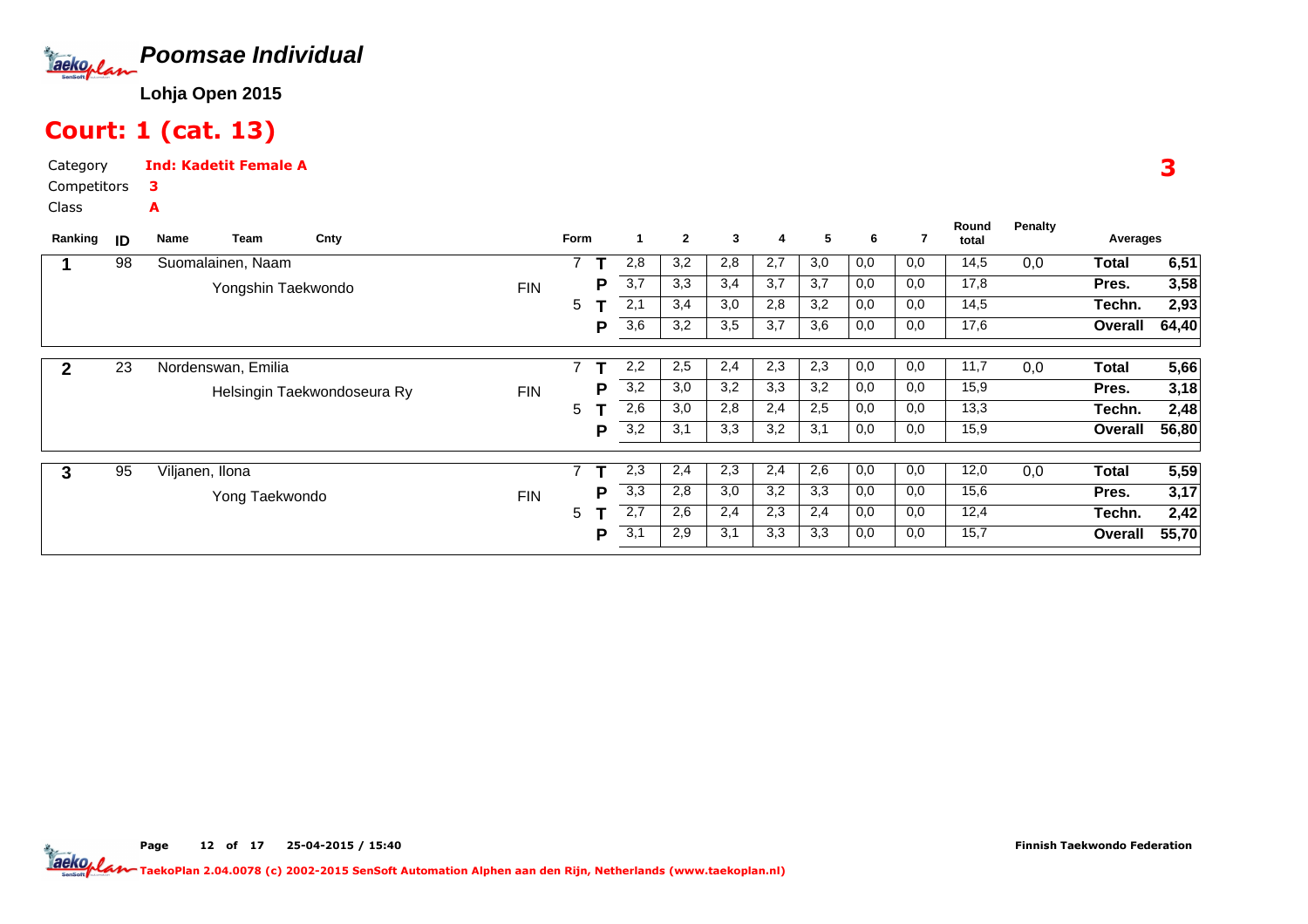

# Court: 1 (cat. 14)

Category CompetitorsInd: Juniorit Male A4A

Class

| Ranking      | ID | Name | Team                | Cnty                 |            | Form           |   | $\mathbf{1}$ | $\mathbf{2}$ | 3   | 4   | 5   | 6   | 7   | Round<br>total | <b>Penalty</b> | Averages     |       |
|--------------|----|------|---------------------|----------------------|------------|----------------|---|--------------|--------------|-----|-----|-----|-----|-----|----------------|----------------|--------------|-------|
|              | 37 |      | Koivistoinen, Veeti |                      |            | $\overline{ }$ |   | 2,9          | 3,1          | 2,8 | 2,8 | 3,0 | 0,0 | 0,0 | 14,6           | 0,0            | <b>Total</b> | 6,60  |
|              |    |      |                     | Kuopion Taekwondo Ry | <b>FIN</b> |                | P | 3,7          | 3,7          | 3,5 | 3,8 | 3,8 | 0,0 | 0,0 | 18,5           |                | Pres.        | 3,72  |
|              |    |      |                     |                      |            | 4              |   | 2,8          | 2,8          | 3,0 | 2,7 | 3,1 | 0,0 | 0,0 | 14,4           |                | Techn.       | 2,88  |
|              |    |      |                     |                      |            |                | Р | 3,8          | 3,6          | 3,6 | 3,7 | 3,9 | 0,0 | 0,0 | 18,6           |                | Overall      | 66,10 |
| $\mathbf{2}$ | 40 |      | Pärssinen, Aapo     |                      |            | $\overline{ }$ |   | 3,1          | 2,6          | 2,5 | 2,5 | 2,9 | 0,0 | 0,0 | 13,6           | 0,0            | Total        | 6,55  |
|              |    |      |                     | Kuopion Taekwondo Ry | <b>FIN</b> |                | P | 3,8          | 3,7          | 3,4 | 3,8 | 3,7 | 0,0 | 0,0 | 18,4           |                | Pres.        | 3,77  |
|              |    |      |                     |                      |            | 4              |   | 2,9          | 2,7          | 3,1 | 2,5 | 3,1 | 0,0 | 0,0 | 14,3           |                | Techn.       | 2,78  |
|              |    |      |                     |                      |            |                | Р | 3,9          | 3,8          | 3,5 | 3,7 | 3,9 | 0,0 | 0,0 | 18,8           |                | Overall      | 65,10 |
| 3            | 39 |      | Miettinen, Teemu    |                      |            | $\overline{7}$ |   | 2,6          | 2,7          | 2,8 | 2,6 | 2,8 | 0,0 | 0,0 | 13,5           | 0,0            | Total        | 6,48  |
|              |    |      |                     | Kuopion Taekwondo Ry | <b>FIN</b> |                | P | 3,7          | 3,8          | 3,3 | 3,7 | 3,8 | 0,0 | 0,0 | 18,3           |                | Pres.        | 3,73  |
|              |    |      |                     |                      |            | 4              |   | 2,6          | 2,8          | 3,1 | 2,6 | 3,0 | 0,0 | 0,0 | 14,1           |                | Techn.       | 2,75  |
|              |    |      |                     |                      |            |                | P | 3,8          | 3,7          | 3,7 | 3,7 | 3,8 | 0,0 | 0,0 | 18,7           |                | Overall      | 64,60 |
|              | 54 |      | Klytseroff, Niko    |                      |            | $\overline{ }$ |   | 2,0          | 1,9          | 2,3 | 2,5 | 2,4 | 0,0 | 0,0 | 11,1           | 0,0            | Total        | 6,00  |
|              |    |      |                     | Rauman Taekwondo Ry  | <b>FIN</b> |                | P | 3,5          | 3,5          | 3,2 | 3,7 | 3,5 | 0,0 | 0,0 | 17,4           |                | Pres.        | 3,53  |
|              |    |      |                     |                      |            | 4              |   | 2,9          | 2,6          | 2,7 | 2,8 | 2,6 | 0,0 | 0,0 | 13,6           |                | Techn.       | 2,47  |
|              |    |      |                     |                      |            |                | P | 3,7          | 3,5          | 3,4 | 3,8 | 3,5 | 0,0 | 0,0 | 17,9           |                | Overall      | 60,00 |
|              |    |      |                     |                      |            |                |   |              |              |     |     |     |     |     |                |                |              |       |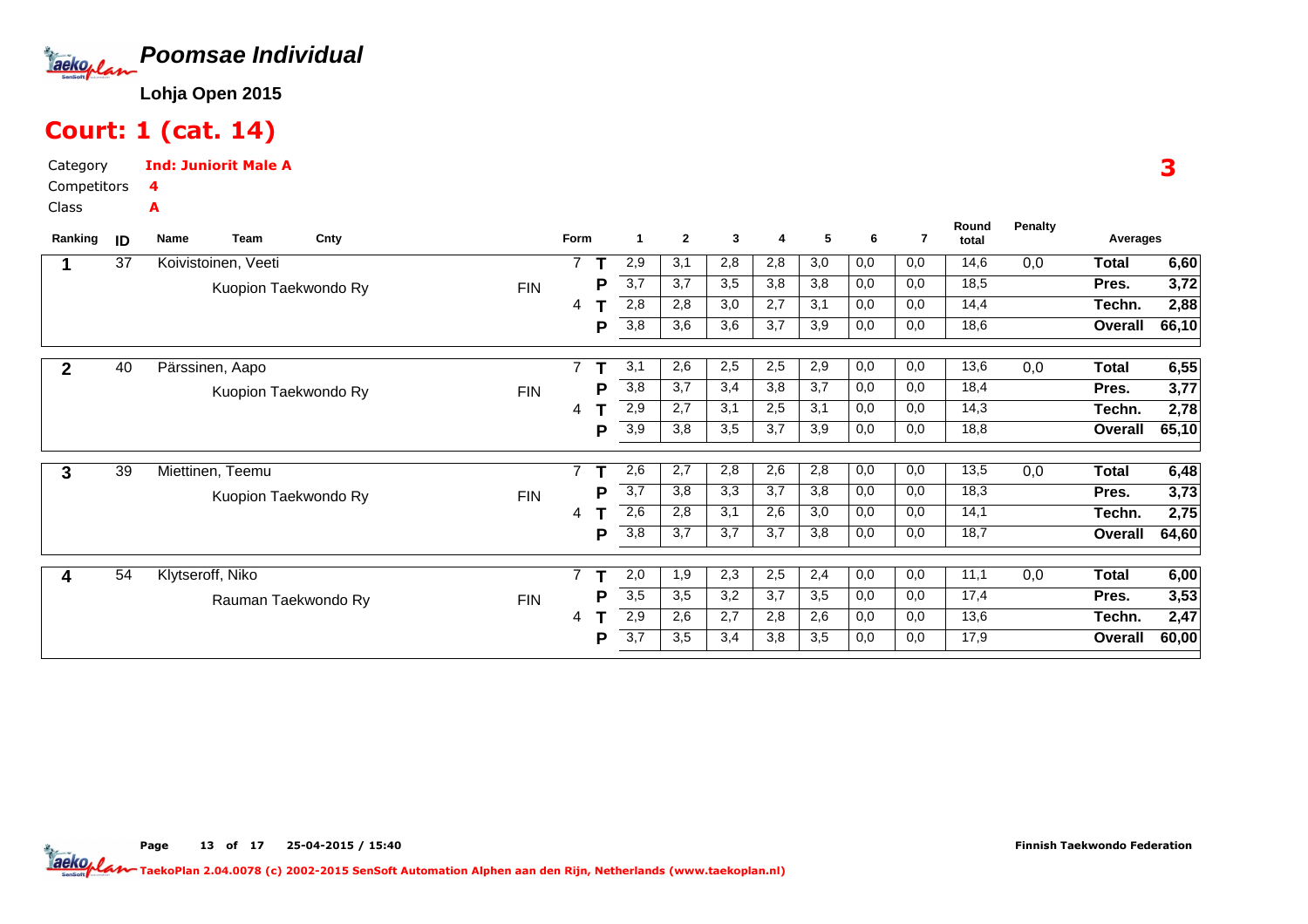

### Court: 1 (cat. 15)

Category CompetitorsInd: Siniset Female A8A

Class

| Ranking | ID | <b>Name</b><br>Team | Cnty                         |            | <b>Form</b> |   | -1               | $\overline{2}$ | 3   | 4   | 5                | 6   | $\overline{7}$ | Round<br>total | Penalty | Averages       |       |
|---------|----|---------------------|------------------------------|------------|-------------|---|------------------|----------------|-----|-----|------------------|-----|----------------|----------------|---------|----------------|-------|
|         | 20 | Räkkölainen, Linda  |                              |            | 4           |   | 3,2              | 2,8            | 2,6 | 2,7 | 2,2              | 0,0 | 0,0            | 13,5           | 0,0     | <b>Total</b>   | 6,05  |
|         |    |                     | Helsingin Itsepuolustuskoulu | <b>FIN</b> |             | Р | 3,7              | 3,4            | 3,3 | 3,4 | 3,3              | 0,0 | 0,0            | 17,1           |         | Pres.          | 3,37  |
|         |    |                     |                              |            | 0           |   | 2,6              | 2,9            | 2,8 | 2,6 | 2,4              | 0,0 | 0,0            | 13,3           |         | Techn.         | 2,68  |
|         |    |                     |                              |            |             | Р | 3,3              | 3,4            | 3,5 | 3,4 | 3,3              | 0,0 | 0,0            | 16,9           |         | Overall        | 60,80 |
|         | 75 | Röyttä, Johanna     |                              |            | 4           | Ŧ | 3,0              | 2,6            | 2,7 | 2,8 | 2,6              | 0,0 | 0,0            | 13,7           | 0,0     | <b>Total</b>   | 6,05  |
|         |    |                     | Tampereen Kumgang Taekwondo  | <b>FIN</b> |             | P | 3,4              | 3,5            | 3,3 | 3,4 | 3,3              | 0,0 | 0,0            | 16,9           |         | Pres.          | 3,37  |
|         |    |                     |                              |            | 0           |   | 2,8              | 2,6            | 2,7 | 2,7 | 2,5              | 0,0 | 0,0            | 13,3           |         | Techn.         | 2,68  |
|         |    |                     |                              |            |             | Р | 3,4              | 3,4            | 3,4 | 3,3 | 3,3              | 0,0 | 0,0            | 16,8           |         | <b>Overall</b> | 60,70 |
| 3       | 34 | Tuokko, Tara        |                              |            | 4           |   | 2,6              | 2,5            | 2,6 | 2,5 | 2,7              | 0,0 | 0,0            | 12,9           | 0,0     | <b>Total</b>   | 5,92  |
|         |    |                     | Klaukkalan Tae Kwon Do Ry    | <b>FIN</b> |             | P | $\overline{3,6}$ | 3,6            | 3,3 | 3,3 | 3,4              | 0,0 | 0,0            | 17,2           |         | Pres.          | 3,35  |
|         |    |                     |                              |            | 0           |   | 2,8              | 2,6            | 2,4 | 2,5 | 2,6              | 0,0 | 0,0            | 12,9           |         | Techn.         | 2,57  |
|         |    |                     |                              |            |             | Р | 3,3              | 3,6            | 3,3 | 3,2 | $\overline{3,2}$ | 0,0 | 0,0            | 16,6           |         | Overall        | 59,60 |
| 4       | 74 | Röyttä, Julia       |                              |            | 4           |   | 2,3              | 2,7            | 2,4 | 2,5 | 2,4              | 0,0 | 0,0            | 12,3           | 0,0     | <b>Total</b>   | 5,75  |
|         |    |                     | Tampereen Kumgang Taekwondo  | <b>FIN</b> |             | Р | 3,7              | 3,6            | 3,2 | 3,2 | 3,0              | 0,0 | 0,0            | 16,7           |         | Pres.          | 3,32  |
|         |    |                     |                              |            | 0           |   | $\overline{2,1}$ | 2,4            | 2,5 | 2,4 | 2,6              | 0,0 | 0,0            | 12,0           |         | Techn.         | 2,43  |
|         |    |                     |                              |            |             | Р | 3,4              | 3,4            | 3,3 | 3,2 | 3,1              | 0,0 | 0,0            | 16,4           |         | Overall        | 57,40 |
| 5       | 57 | Liang, Elli         |                              |            | 4           |   | 2,8              | 2,7            | 2,5 | 2,4 | 2,1              | 0,0 | 0,0            | 12,5           | 0,0     | <b>Total</b>   | 5,67  |
|         |    |                     | Rauman Taekwondo Ry          | <b>FIN</b> |             | P | 3,6              | 3,4            | 3,0 | 3,3 | 3,0              | 0,0 | 0,0            | 16,3           |         | Pres.          | 3,20  |
|         |    |                     |                              |            | 0           |   | 2,9              | 2,4            | 2,3 | 2,4 | 2,4              | 0,0 | 0,0            | 12,4           |         | Techn.         | 2,47  |
|         |    |                     |                              |            |             | Р | 3,0              | 3,4            | 3,2 | 3,2 | 3,1              | 0,0 | 0,0            | 15,9           |         | Overall        | 57,10 |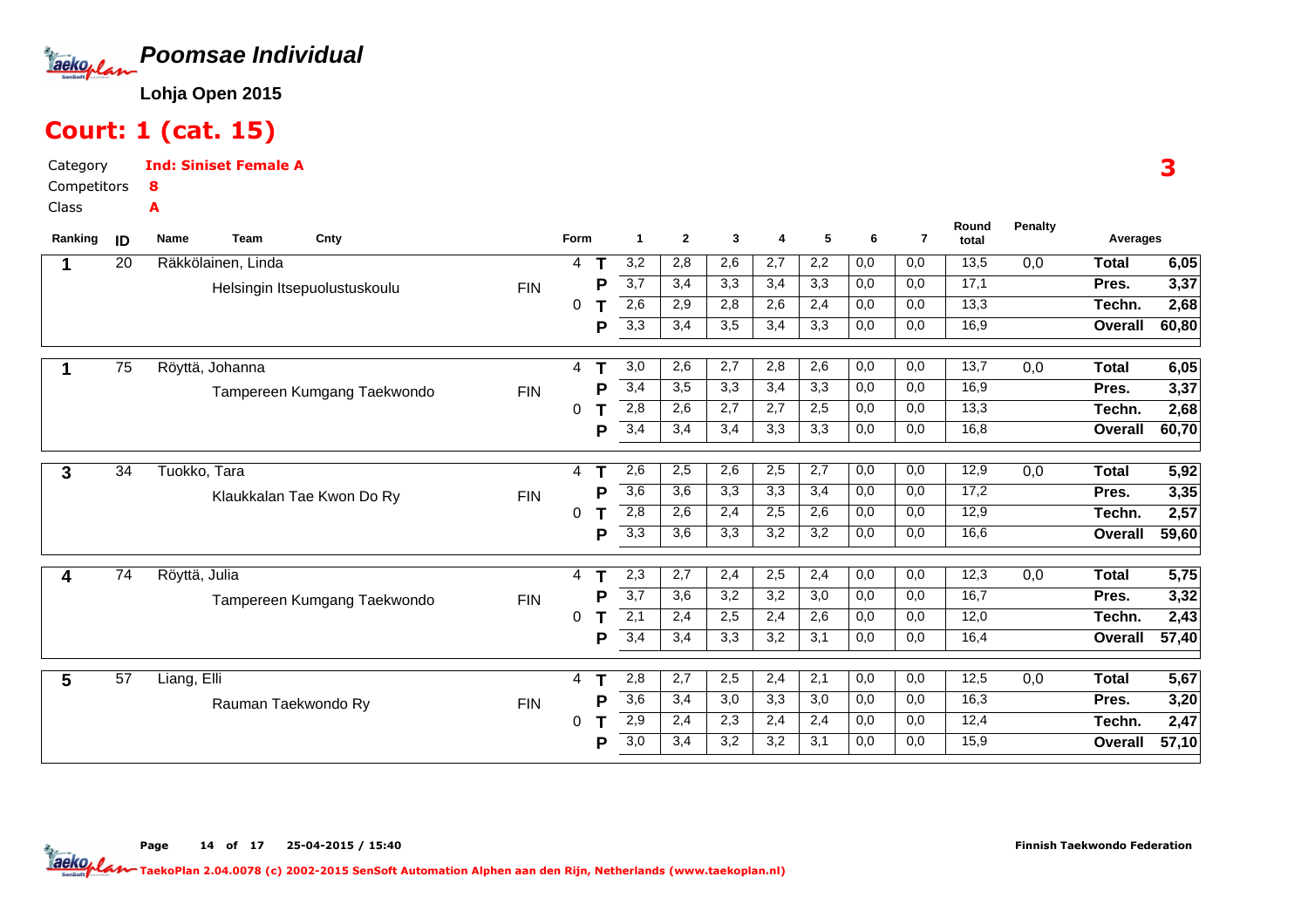

### Court: 1 (cat. 15)

A

Category CompetitorsInd: Siniset Female A8

Class

| Ranking | ID | Team<br>Name        | Cnty                        |            | Form |     |     | $\mathbf{2}$ | 3   | 4   | 5   | 6   | 7    | Round<br>total | Penalty | Averages |       |
|---------|----|---------------------|-----------------------------|------------|------|-----|-----|--------------|-----|-----|-----|-----|------|----------------|---------|----------|-------|
| 6       | 32 | Thongplian, Anthika |                             |            | 4    |     | 2,2 | 2,5          | 2,1 | 2,5 | 2,3 | 0,0 | 0,0  | 11,6           | 0,0     | Total    | 5,52  |
|         |    |                     | Klaukkalan Tae Kwon Do Ry   | <b>FIN</b> |      | P   | 3,2 | 3,4          | 3,1 | 3,2 | 3,1 | 0,0 | 0,0  | 16,0           |         | Pres.    | 3,20  |
|         |    |                     |                             |            | 0    |     | 2,2 | 2,1          | 2,3 | 2,4 | 2,6 | 0,0 | 0,0  | 11,6           |         | Techn.   | 2,32  |
|         |    |                     |                             |            |      | P   | 3,2 | 3,3          | 3,2 | 3,1 | 3,3 | 0,0 | 0,0  | 16,1           |         | Overall  | 55,30 |
|         | 78 | Zolfaghar, Tina     |                             |            | 4    |     | 2,0 | 2,3          | 2,2 | 2,3 | 1,8 | 0,0 | 0,0  | 10,6           | 0,0     | Total    | 5,23  |
|         |    |                     | Tampereen Kumgang Taekwondo | <b>FIN</b> |      | P   | 3,5 | 3,2          | 3,1 | 3,1 | 3,0 | 0,0 | 0,0  | 15,9           |         | Pres.    | 3,08  |
|         |    |                     |                             |            | 0    |     | 2,4 | 2,0          | 2,4 | 1,8 | 2,0 | 0,0 | 0,0  | 10,6           |         | Techn.   | 2,15  |
|         |    |                     |                             |            |      | Р   | 3,1 | 3,0          | 3,1 | 3,0 | 3,0 | 0,0 | 0,0  | 15,2           |         | Overall  | 52,30 |
|         |    |                     |                             |            |      |     |     |              |     |     |     |     |      |                |         |          |       |
| 8       | 71 | Ay, Narin           |                             |            | 4    |     | 2.1 | 1,9          | 1,7 | 2,3 | 2,3 | 0,0 | 0,0  | 10,3           | 0,0     | Total    | 4,93  |
|         |    |                     | Tampereen Kumgang Taekwondo | <b>FIN</b> |      | Р   | 3,4 | 3,2          | 2,8 | 3,1 | 3,3 | 0,0 | 0,0  | 15,8           |         | Pres.    | 3,05  |
|         |    |                     |                             |            | 0    |     | 0,9 | 1,4          | 1,8 | 1,8 | 1,8 | 0,0 | 0,0  | 07,7           |         | Techn.   | 1,88  |
|         |    |                     |                             |            | P    | 2,9 | 2,8 | 2,7          | 3,0 | 3,0 | 0,0 | 0,0 | 14,4 |                | Overall | 48,20    |       |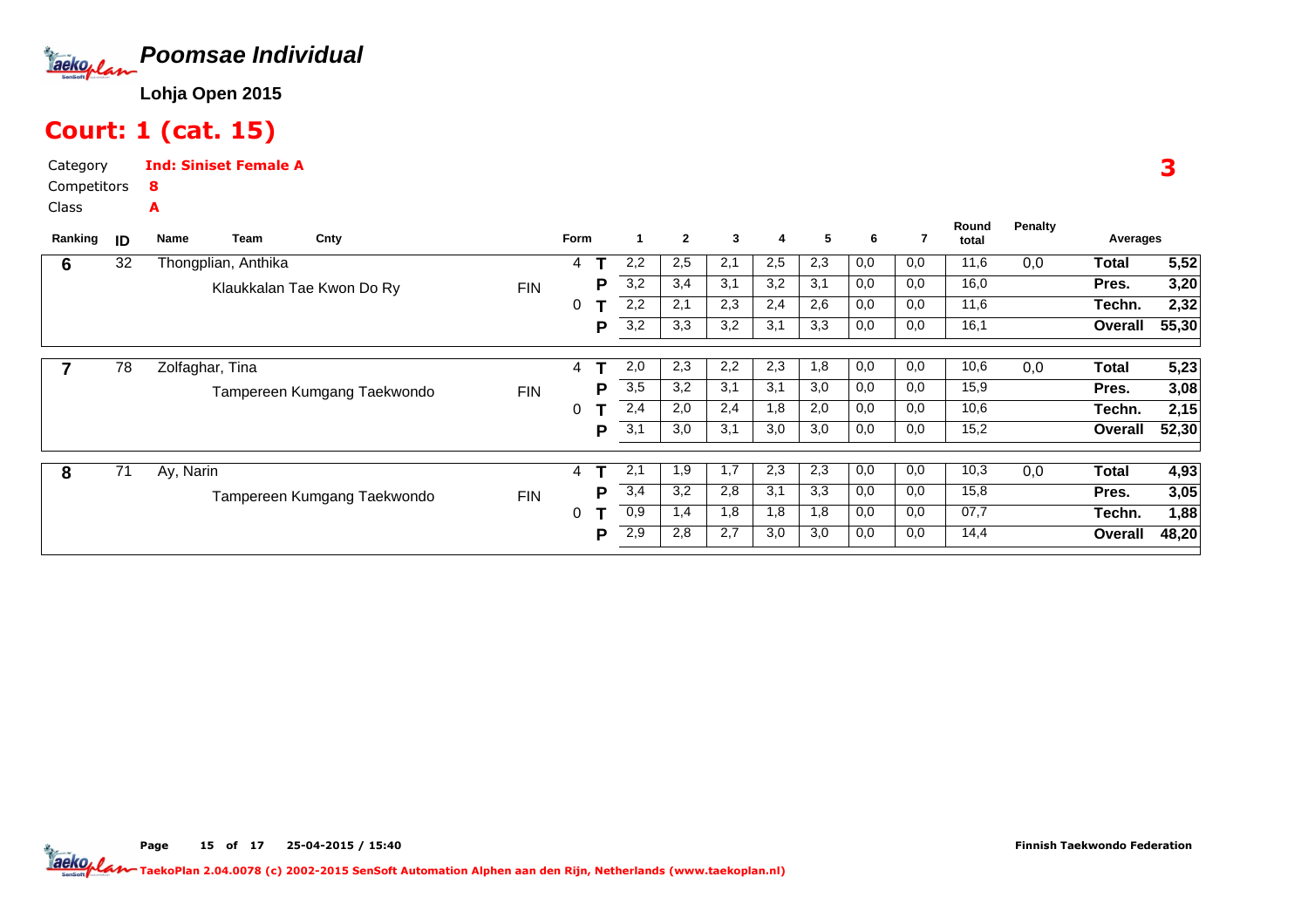

### Court: 1 (cat. 16)

7A

CategoryInd: Puna-mustat Female A

Competitors

Class

| Ranking      | ID | Name<br><b>Team</b><br>Cnty  |            | Form     |   | 1                | $\mathbf{2}$ | 3   | 4   | 5   | 6   | $\overline{7}$ | Round<br>total | <b>Penalty</b>   | Averages     |       |
|--------------|----|------------------------------|------------|----------|---|------------------|--------------|-----|-----|-----|-----|----------------|----------------|------------------|--------------|-------|
| 1            | 58 | Marttila, Kristiina          |            | 6        |   | 2,5              | 2,9          | 2,1 | 2,8 | 2,7 | 0,0 | 0,0            | 13,0           | 0,0              | <b>Total</b> | 6,01  |
|              |    | Rauman Taekwondo Ry          | <b>FIN</b> |          | P | 3,3              | 3,3          | 3,4 | 3,7 | 3,2 | 0,0 | 0,0            | 16,9           |                  | Pres.        | 3,33  |
|              |    |                              |            | $\Omega$ |   | 2,5              | 2,8          | 2,4 | 2,8 | 2,8 | 0,0 | 0,0            | 13,3           |                  | Techn.       | 2,68  |
|              |    |                              |            |          | P | 3,4              | 3,3          | 3,0 | 3,6 | 3,3 | 0,0 | 0,0            | 16,6           |                  | Overall      | 59,80 |
| $\mathbf{2}$ | 21 | Siiskonen, Susanna           |            | 6        |   | 2,6              | 2,8          | 2,3 | 2,9 | 2,4 | 0,0 | 0,0            | 13,0           | $\overline{0,0}$ | <b>Total</b> | 5,83  |
|              |    | Helsingin Itsepuolustuskoulu | <b>FIN</b> |          | P | 3,4              | 3,4          | 3,4 | 3,6 | 3,3 | 0,0 | 0,0            | 17,1           |                  | Pres.        | 3,40  |
|              |    |                              |            | 0        |   | 2,2              | 2,4          | 2,0 | 2,4 | 2,2 | 0,0 | 0,0            | 11,2           |                  | Techn.       | 2,43  |
|              |    |                              |            |          | Р | 3,3              | 3,4          | 3,5 | 3,5 | 3,1 | 0,0 | 0,0            | 16,8           |                  | Overall      | 58,10 |
| $\mathbf{2}$ | 8  | Strandman, Elina             |            | 6        |   | 2,5              | 2,8          | 2,1 | 2,4 | 2,4 | 0,0 | 0,0            | 12,2           | 0,0              | <b>Total</b> | 5,83  |
|              |    | Budokwai Taekwondo           | <b>FIN</b> |          | D | 3,6              | 3,4          | 3,5 | 3,3 | 3,3 | 0,0 | 0,0            | 17,1           |                  | Pres.        | 3,40  |
|              |    |                              |            | 0        |   | 2,2              | 2,6          | 2,2 | 2,6 | 2,5 | 0,0 | 0,0            | 12,1           |                  | Techn.       | 2,43  |
|              |    |                              |            |          | P | 3,4              | 3,4          | 3,3 | 3,4 | 3,4 | 0,0 | 0,0            | 16,9           |                  | Overall      | 58,30 |
| 4            | 19 | Mänty, Mira                  |            | 6        |   | 2,5              | 2,6          | 2,1 | 2,5 | 2,2 | 0,0 | 0,0            | 11,9           | 0,0              | <b>Total</b> | 5,50  |
|              |    | Helsingin Itsepuolustuskoulu | <b>FIN</b> |          | P | 3,3              | 3,2          | 3,4 | 3,3 | 3,1 | 0,0 | 0,0            | 16,3           |                  | Pres.        | 3,22  |
|              |    |                              |            | 0        |   | 2,2              | 1,8          | 2,3 | 2,3 | 2,0 | 0,0 | 0,0            | 10,6           |                  | Techn.       | 2,28  |
|              |    |                              |            |          | P | $\overline{3,2}$ | 3,1          | 3,3 | 3,2 | 3,0 | 0,0 | 0,0            | 15,8           |                  | Overall      | 54,60 |
| 5            | 64 | Kaskimies, Annika            |            | 6        |   | 2,6              | 2,3          | 1,8 | 2,3 | 2,4 | 0,0 | 0,0            | 11,4           | 0,0              | <b>Total</b> | 5,42  |
|              |    | Saariston Taekwondo Park Ry  | <b>FIN</b> |          | P | $\overline{3,6}$ | 3,3          | 3,3 | 3,2 | 3,4 | 0,0 | 0,0            | 16,8           |                  | Pres.        | 3,27  |
|              |    |                              |            | 0        |   | 1,9              | 2,2          | 1,8 | 2,5 | 1,8 | 0,0 | 0,0            | 10,2           |                  | Techn.       | 2,15  |
|              |    |                              |            |          | Р | 3,3              | 2,9          | 3,4 | 3,3 | 3,0 | 0,0 | 0,0            | 15,9           |                  | Overall      | 54,30 |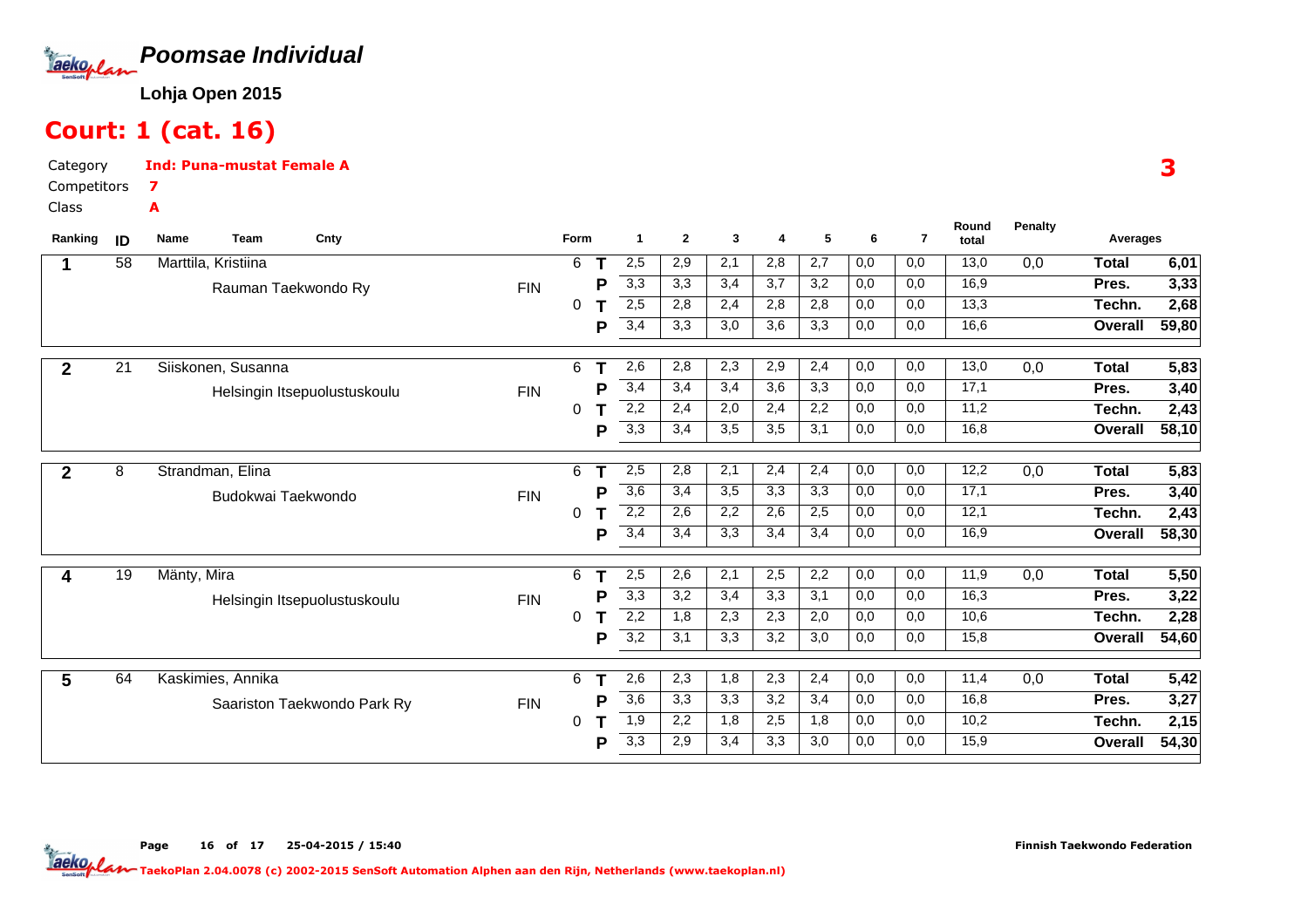

# Court: 1 (cat. 16)

7A

CategoryInd: Puna-mustat Female A

Competitors

Class

| ID | Name | Team | Cnty                                       |                                                |   |   |             | $\mathbf{2}$ | 3   | 4   | 5   | 6   |     | Round<br>total | Penalty |         |          |
|----|------|------|--------------------------------------------|------------------------------------------------|---|---|-------------|--------------|-----|-----|-----|-----|-----|----------------|---------|---------|----------|
|    |      |      |                                            |                                                | 6 |   | 2,3         | 2,7          |     | 2,5 | 2,1 | 0,0 | 0,0 | 11,3           | 0,0     | Total   | 5,08     |
|    |      |      |                                            | <b>FIN</b>                                     |   | P | 3,2         | 3,1          | 3,4 | 3,2 | 3,0 | 0,0 | 0,0 | 15,9           |         | Pres.   | 3,03     |
|    |      |      |                                            |                                                | 0 |   | 1,7         | 1,4          | 2,0 | 1,8 | 1,9 | 0,0 | 0,0 | 08,8           |         | Techn.  | 2,05     |
|    |      |      |                                            |                                                |   | D | 2,9         | 2,8          | 3,3 | 3,0 | 2,8 | 0,0 | 0,0 | 14,8           |         | Overall | 50,80    |
|    |      |      |                                            |                                                |   |   |             |              |     |     |     |     |     |                |         |         |          |
| 83 |      |      |                                            |                                                | 6 |   | 2,0         | 2,7          | 1.8 | 2,2 | 2,2 | 0,0 | 0,0 | 10,9           | 0,0     | Total   | 5,03     |
|    |      |      |                                            | <b>FIN</b>                                     |   | P | 3,3         | 3,2          | 3,2 | 3,3 | 3,0 | 0,0 | 0,0 | 16,0           |         | Pres.   | 3,13     |
|    |      |      |                                            |                                                | 0 |   | 1,4         | 1,6          | 1,7 | 2,3 | 1.7 | 0,0 | 0,0 | 08,7           |         | Techn.  | 1,90     |
|    |      |      |                                            |                                                |   | P | 3,2         | 2,9          | 3,1 | 3,1 | 2,9 | 0,0 | 0,0 | 15,2           |         | Overall | 50,80    |
|    |      |      | Soini-Jalonen, Tuija<br>livarinen, Jessica | Budokwai Taekwondo<br>Vihdin Taekwondoseura Ry |   |   | <b>Form</b> |              |     |     |     |     |     |                |         |         | Averages |

3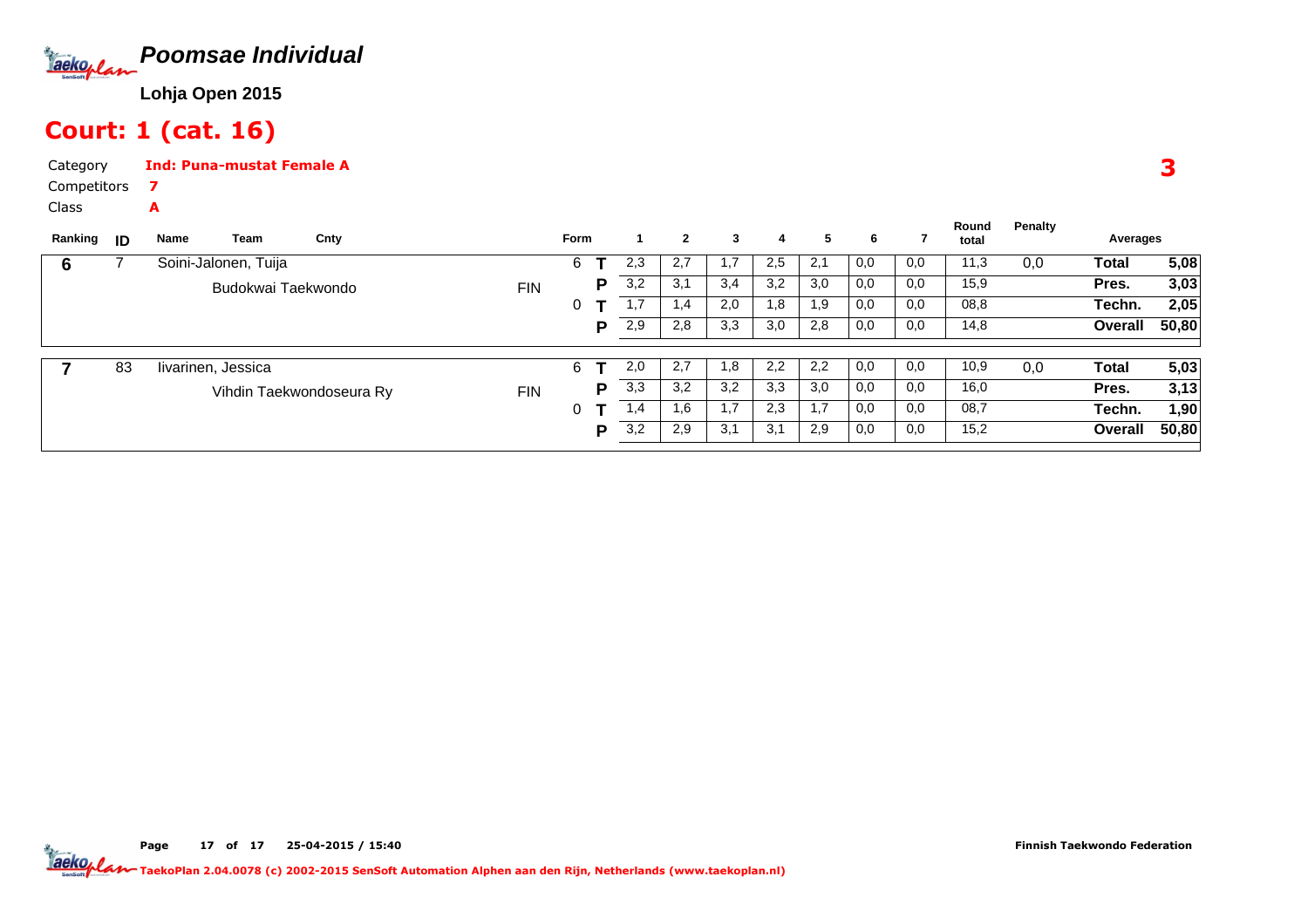

### Court: 2 (cat. 1)

A

CategoryInd: Ilves -11 ylem. A2

Competitors

Class

| Ranking | ID | Name          | Team               | Cnty |            | <b>Form</b> |   |     | $\mathbf{2}$ | 3   | 4   | 5   | 6   |     | Round<br>total | Penalty | Averages |       |
|---------|----|---------------|--------------------|------|------------|-------------|---|-----|--------------|-----|-----|-----|-----|-----|----------------|---------|----------|-------|
|         | 4  | Sassa, Minttu |                    |      |            | 2           |   | 2,8 | 2,9          | 2,8 | 0,0 | 0,0 | 0,0 | 0,0 | 08,5           | 0,0     | Total    | 5,66  |
|         |    |               | Budokwai Taekwondo |      | <b>FIN</b> |             | Р | 3,6 | 3,2          | 3,1 | 0,0 | 0,0 | 0,0 | 0,0 | 09,9           |         | Pres.    | 3,18  |
|         |    |               |                    |      |            | 0           |   | 2,2 | 2,0          | 2,2 | 0,0 | 0,0 | 0,0 | 0,0 | 06,4           |         | Techn.   | 2,48  |
|         |    |               |                    |      |            |             | P | 3,2 | 3,1          | 2,9 | 0,0 | 0,0 | 0,0 | 0,0 | 09,2           |         | Overall  | 34,00 |
|         |    | Airola, Joose |                    |      |            | 2           |   |     | 2,6          | 2,3 | 0,0 | 0,0 | 0,0 | 0,0 | 06,6           | 0,0     | Total    | 5,18  |
|         |    |               | Budokwai Taekwondo |      | <b>FIN</b> |             | P | 2,9 | 3,4          | 2,7 | 0,0 | 0,0 | 0,0 | 0,0 | 09,0           |         | Pres.    | 3,03  |
|         |    |               |                    |      |            | 0           |   | 1,9 | 2,3          | 2,1 | 0,0 | 0,0 | 0,0 | 0,0 | 06,3           |         | Techn.   | 2,15  |
|         |    |               |                    |      |            |             | Р | 3,0 | 3,3          | 2,9 | 0,0 | 0,0 | 0,0 | 0,0 | 09,2           |         | Overall  | 31,10 |
|         |    |               |                    |      |            |             |   |     |              |     |     |     |     |     |                |         |          |       |

3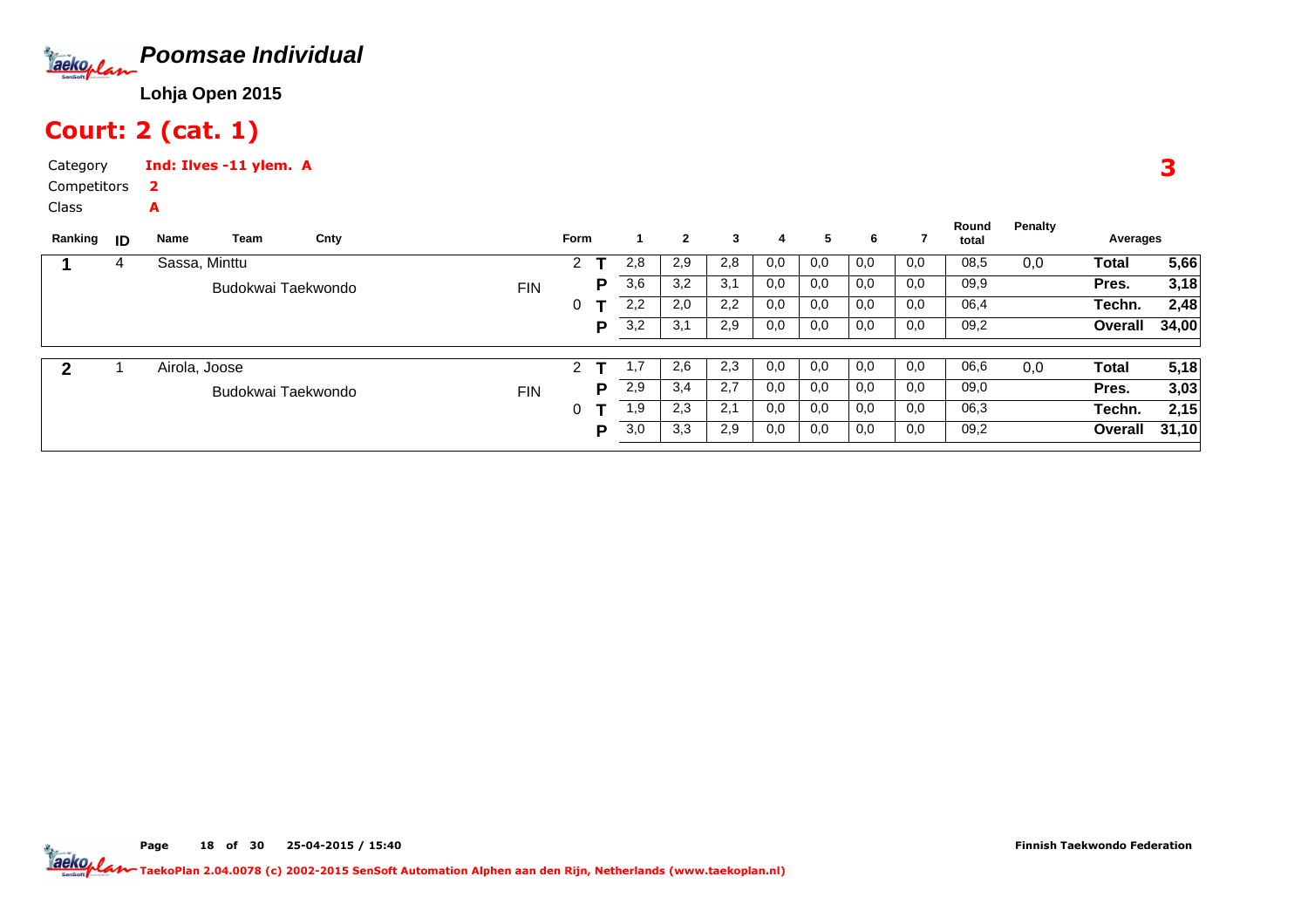

# Court: 2 (cat. 2)

A

Category CompetitorsInd: Ilves -11 alem. A4

Class

| Ranking | ID              | Name           | Team               | Cnty                         |            | Form |   | -1               | $\mathbf{2}$ | 3   | 4   | 5   | 6   | 7   | Round<br>total | <b>Penalty</b> | Averages     |       |
|---------|-----------------|----------------|--------------------|------------------------------|------------|------|---|------------------|--------------|-----|-----|-----|-----|-----|----------------|----------------|--------------|-------|
|         | 13              |                | Knutsson, Mia      |                              |            |      |   | 1,9              | 2,4          | 2,5 | 0,0 | 0,0 | 0,0 | 0,0 | 06,8           | 0,0            | <b>Total</b> | 5,33  |
|         |                 |                |                    | Espoo Hwarang Team Ry        | <b>FIN</b> |      | P | $\overline{3,1}$ | 3,3          | 3,3 | 0,0 | 0,0 | 0,0 | 0,0 | 09,7           |                | Pres.        | 3,18  |
|         |                 |                |                    |                              |            | 0    |   | 2,1              | 1,8          | 2,2 | 0,0 | 0,0 | 0,0 | 0,0 | 06,1           |                | Techn.       | 2,15  |
|         |                 |                |                    |                              |            |      | P | 3,2              | 3,1          | 3,1 | 0,0 | 0,0 | 0,0 | 0,0 | 09,4           |                | Overall      | 32,00 |
|         | $\overline{27}$ | Talvitie, Juho |                    |                              |            |      |   | 2,4              | 2,6          | 2,0 | 0,0 | 0,0 | 0,0 | 0,0 | 07,0           | 0,0            | Total        | 5,20  |
|         |                 |                |                    | Herttoniemen Taekwondo Hwang | <b>FIN</b> |      | P | 3,2              | 3,2          | 2,5 | 0,0 | 0,0 | 0,0 | 0,0 | 08,9           |                | Pres.        | 2,98  |
|         |                 |                |                    |                              |            | 0    |   | 1,7              | 2,3          | 2,3 | 0,0 | 0,0 | 0,0 | 0,0 | 06,3           |                | Techn.       | 2,22  |
|         |                 |                |                    |                              |            |      | P | 3,3              | 3,0          | 2,7 | 0,0 | 0,0 | 0,0 | 0,0 | 09,0           |                | Overall      | 31,20 |
| 3       | 96              |                | Hirsivaara, Emilia |                              |            |      |   | 1,6              | 2,1          | 2,2 | 0,0 | 0,0 | 0,0 | 0,0 | 05,9           | 0,0            | <b>Total</b> | 4,75  |
|         |                 |                | Yongshin Taekwondo |                              | <b>FIN</b> |      | P | $\overline{3,0}$ | 2,7          | 2,6 | 0,0 | 0,0 | 0,0 | 0,0 | 08,3           |                | Pres.        | 2,75  |
|         |                 |                |                    |                              |            | 0    |   | 2,0              | 2,2          | 1,9 | 0,0 | 0,0 | 0,0 | 0,0 | 06,1           |                | Techn.       | 2,00  |
|         |                 |                |                    |                              |            |      | P | $\overline{3,0}$ | 2,7          | 2,5 | 0,0 | 0,0 | 0,0 | 0,0 | 08,2           |                | Overall      | 28,50 |
|         | 59              | Rinne, Eelis   |                    |                              |            |      |   | 1,8              | 2,0          | 1,9 | 0,0 | 0,0 | 0,0 | 0,0 | 05,7           | 0,0            | <b>Total</b> | 4,62  |
|         |                 |                |                    | Rauman Taekwondo Ry          | <b>FIN</b> |      | Р | 2,9              | 2,9          | 2,4 | 0,0 | 0,0 | 0,0 | 0,0 | 08,2           |                | Pres.        | 2,77  |
|         |                 |                |                    |                              |            | 0    |   | 1,7              | 1,9          | 1,8 | 0,0 | 0,0 | 0,0 | 0,0 | 05,4           |                | Techn.       | 1,85  |
|         |                 |                |                    |                              |            |      | Р | 2,9              | 3,0          | 2,5 | 0,0 | 0,0 | 0,0 | 0,0 | 08,4           |                | Overall      | 27,70 |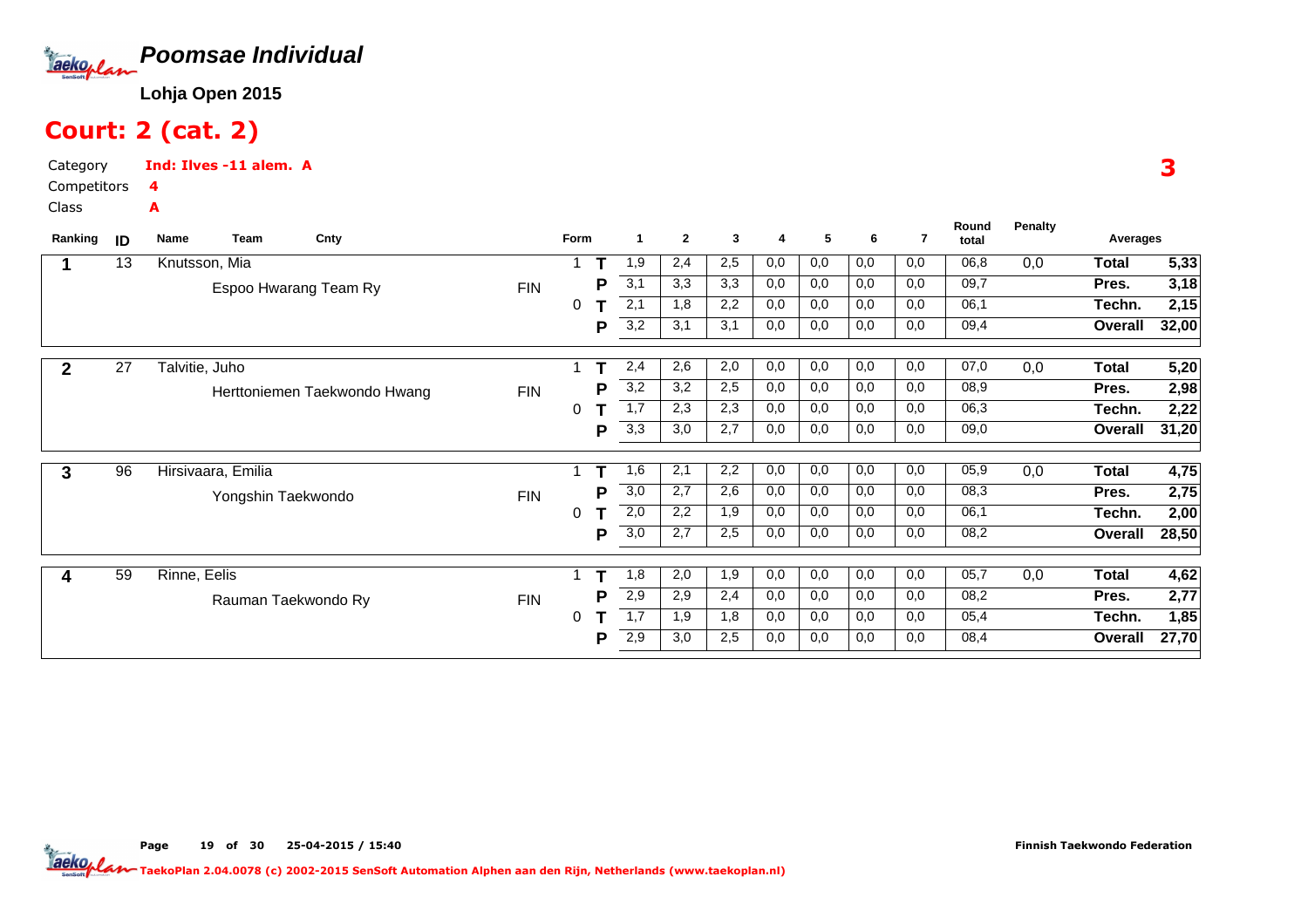

# Court: 2 (cat. 3)

Category CompetitorsInd: Ilves -13 alem. A6A

Class

| Ranking      | ID | <b>Name</b><br><b>Team</b> | Cnty                        |            | Form        |   | 1                | $\mathbf{2}$ | 3   | 4   | 5   | 6   | $\overline{7}$ | Round<br>total | <b>Penalty</b> | Averages     |                   |
|--------------|----|----------------------------|-----------------------------|------------|-------------|---|------------------|--------------|-----|-----|-----|-----|----------------|----------------|----------------|--------------|-------------------|
|              | 16 | Uuskoski, Patricia         |                             |            | 1           |   | 2,6              | 2,7          | 2,6 | 0,0 | 0,0 | 0,0 | 0,0            | 07,9           | 0,0            | <b>Total</b> | 5,75              |
|              |    | Espoo Hwarang Team Ry      |                             | <b>FIN</b> |             | Р | 3,3              | 3,2          | 2,9 | 0,0 | 0,0 | 0,0 | 0,0            | 09,4           |                | Pres.        | 3,15              |
|              |    |                            |                             |            | 0           |   | 2,4              | 2,6          | 2,7 | 0,0 | 0,0 | 0,0 | 0,0            | 07,7           |                | Techn.       | 2,60              |
|              |    |                            |                             |            |             | P | 3,2              | 3,3          | 3,0 | 0,0 | 0,0 | 0,0 | 0,0            | 09,5           |                | Overall      | 34,50             |
| $\mathbf{2}$ | 38 | Linna, Adina               |                             |            |             |   | 2,3              | 2,4          | 2,4 | 0,0 | 0,0 | 0,0 | 0,0            | 07,1           | 0,0            | <b>Total</b> | 5,38              |
|              |    | Kuopion Taekwondo Ry       |                             | <b>FIN</b> |             | P | 3,0              | 3,2          | 3,3 | 0,0 | 0,0 | 0,0 | 0,0            | 09,5           |                | Pres.        | 3,10              |
|              |    |                            |                             |            | 0           |   | $\overline{2,1}$ | 2,4          | 2,1 | 0,0 | 0,0 | 0,0 | 0,0            | 06,6           |                | Techn.       | 2,28              |
|              |    |                            |                             |            |             | P | $\overline{3,0}$ | 3,2          | 2,9 | 0,0 | 0,0 | 0,0 | 0,0            | 09,1           |                | Overall      | 32,30             |
| 3            | 41 | Peura, Liina               |                             |            |             |   | 2,3              | 2,4          | 2,1 | 0,0 | 0,0 | 0,0 | 0,0            | 06,8           | 0,0            | <b>Total</b> | 5,28              |
|              |    | Kuopion Taekwondo Ry       |                             | <b>FIN</b> |             | P | 3,3              | 3,3          | 2,5 | 0,0 | 0,0 | 0,0 | 0,0            | 09.1           |                | Pres.        | 3,00              |
|              |    |                            |                             |            | 0           | т | $\overline{2,3}$ | 2,6          | 2,0 | 0,0 | 0,0 | 0,0 | 0,0            | 06,9           |                | Techn.       | 2,28              |
|              |    |                            |                             |            |             | P | 3,2              | 3,2          | 2,5 | 0,0 | 0,0 | 0,0 | 0,0            | 08,9           |                | Overall      | 31,70             |
|              | 63 | Fagerholm, Jessica         |                             |            |             |   | 1,7              | 2,5          | 1,9 | 0,0 | 0,0 | 0,0 | 0,0            | 06,1           | 0,0            | <b>Total</b> | 4,67              |
|              |    |                            | Saariston Taekwondo Park Ry | <b>FIN</b> |             | Р | 2,6              | 3,2          | 2,4 | 0,0 | 0,0 | 0,0 | 0,0            | 08,2           |                | Pres.        | 2,67              |
|              |    |                            |                             |            | $\mathbf 0$ |   | 1,6              | 2,6          | 1,7 | 0,0 | 0,0 | 0,0 | 0,0            | 05,9           |                | Techn.       | $\overline{2,00}$ |
|              |    |                            |                             |            |             | Р | 2,5              | 3,0          | 2,3 | 0,0 | 0,0 | 0,0 | 0,0            | 07,8           |                | Overall      | 28,00             |
| 5            | 60 | Rinne, Aino                |                             |            |             |   | 1,7              | 2,3          | 1,7 | 0,0 | 0,0 | 0,0 | 0,0            | 05,7           | 0,0            | <b>Total</b> | 4,65              |
|              |    | Rauman Taekwondo Ry        |                             | <b>FIN</b> |             | Р | 2,4              | 3,1          | 2,8 | 0,0 | 0,0 | 0,0 | 0,0            | 08,3           |                | Pres.        | 2,73              |
|              |    |                            |                             |            | 0           |   | 1,8              | 2,1          | 1,9 | 0,0 | 0,0 | 0,0 | 0,0            | 05,8           |                | Techn.       | 1,92              |
|              |    |                            |                             |            |             | Р | $\overline{2,7}$ | 2,8          | 2,6 | 0,0 | 0,0 | 0,0 | 0,0            | 08,1           |                | Overall      | 27,90             |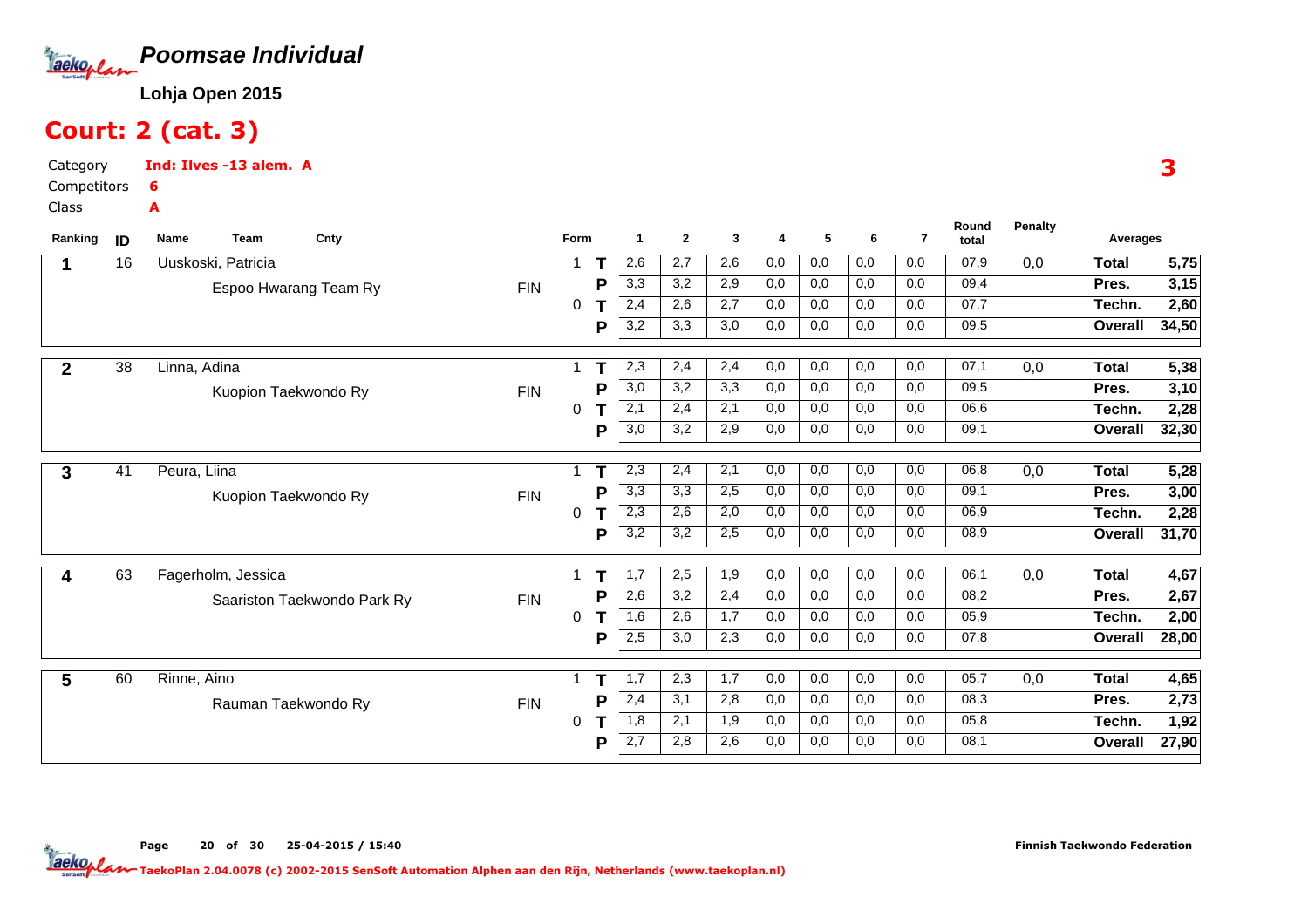

# Court: 2 (cat. 4)

Category CompetitorsClassInd: Ilves -13 alem. A6A

| Ranking | -ID | Name        | Team               | Cnty |            | Form |   |      |      |                |     |     |     |     | Round<br>total | <b>Penalty</b> | Averages |       |
|---------|-----|-------------|--------------------|------|------------|------|---|------|------|----------------|-----|-----|-----|-----|----------------|----------------|----------|-------|
|         | 97  | Styf, Roope |                    |      |            |      |   | .    | .6   | 1,8            | 0,0 | 0,0 | 0,0 | 0,0 | 05,1           | 0,0            | Total    | 4,15  |
|         |     |             | Yongshin Taekwondo |      | <b>FIN</b> |      | D | 2,7  | 2,9  | 2,7            | 0,0 | 0,0 | 0,0 | 0,0 | 08,3           |                | Pres.    | 2,60  |
|         |     |             |                    |      |            |      |   | l ,3 | 8. ا | $\overline{a}$ | 0,0 | 0,0 | 0,0 | 0,0 | 04,2           |                | Techn.   | 1,55  |
|         |     |             |                    |      |            |      | D | 2,4  | 2,5  | 2,4            | 0,0 | 0,0 | 0,0 | 0,0 | 07,3           |                | Overall  | 24,90 |
|         |     |             |                    |      |            |      |   |      |      |                |     |     |     |     |                |                |          |       |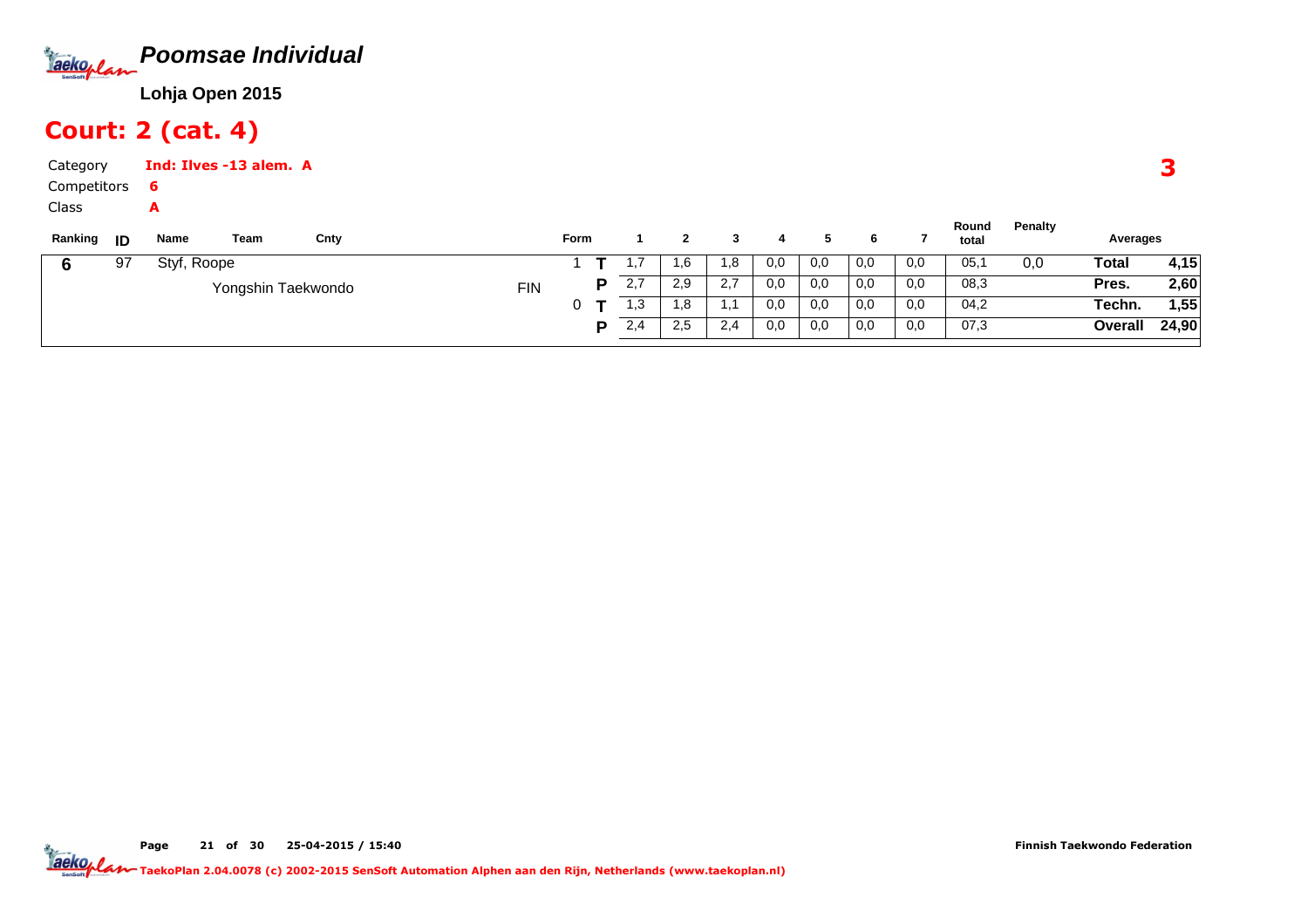

### Court: 2 (cat. 4)

A

Category CompetitorsInd: Ilves -13 ylem. A12

Class

| Ranking      | ID | Name<br>Team<br>Cnty        |            | Form                 |   | -1  | $\mathbf{2}$ | 3   | 4   | 5   | 6   | $\overline{7}$ | Round<br>total | <b>Penalty</b> | Averages     |       |
|--------------|----|-----------------------------|------------|----------------------|---|-----|--------------|-----|-----|-----|-----|----------------|----------------|----------------|--------------|-------|
|              | 76 | Röyttä, Johanna             |            | $\mathbf{2}^{\circ}$ |   | 2,6 | 2,9          | 2,8 | 0,0 | 0,0 | 0,0 | 0,0            | 08,3           | 0,0            | <b>Total</b> | 6,30  |
|              |    | Tampereen Kumgang Taekwondo | <b>FIN</b> |                      | P | 3,4 | 3,7          | 3,4 | 0,0 | 0,0 | 0,0 | 0,0            | 10,5           |                | Pres.        | 3,52  |
|              |    |                             |            | 0                    |   | 2,8 | 3,0          | 2,6 | 0,0 | 0,0 | 0,0 | 0,0            | 08,4           |                | Techn.       | 2,78  |
|              |    |                             |            |                      | P | 3,5 | 3,7          | 3,4 | 0,0 | 0,0 | 0,0 | 0,0            | 10,6           |                | Overall      | 37,80 |
| $\mathbf{2}$ | 90 | Ratinen, Luukas             |            | $\overline{2}$       | т | 2,9 | 3,0          | 2,6 | 0,0 | 0,0 | 0,0 | 0,0            | 08,5           | 0,0            | <b>Total</b> | 6,17  |
|              |    | Vihdin Taekwondoseura Ry    | <b>FIN</b> |                      | Р | 3,5 | 3,6          | 3,4 | 0,0 | 0,0 | 0,0 | 0,0            | 10,5           |                | Pres.        | 3,47  |
|              |    |                             |            | 0                    |   | 2,4 | 2,7          | 2,6 | 0,0 | 0,0 | 0,0 | 0,0            | 07,7           |                | Techn.       | 2,70  |
|              |    |                             |            |                      | P | 3,3 | 3,5          | 3,5 | 0,0 | 0,0 | 0,0 | 0,0            | 10,3           |                | Overall      | 37,00 |
| 3            | 79 | Zolfaghar, Tina             |            | $\overline{2}$       | т | 2,3 | 2,7          | 2,3 | 0,0 | 0,0 | 0,0 | 0,0            | 07,3           | 0,0            | <b>Total</b> | 5,61  |
|              |    | Tampereen Kumgang Taekwondo | <b>FIN</b> |                      | P | 3,2 | 3,5          | 3,5 | 0,0 | 0,0 | 0,0 | 0,0            | 10,2           |                | Pres.        | 3,33  |
|              |    |                             |            | 0                    |   | 1,9 | 2,6          | 1,9 | 0,0 | 0,0 | 0,0 | 0,0            | 06,4           |                | Techn.       | 2,28  |
|              |    |                             |            |                      | P | 2,9 | 3,6          | 3,3 | 0,0 | 0,0 | 0,0 | 0,0            | 09,8           |                | Overall      | 33,70 |
| 4            | 72 | Ay, Narin                   |            | $\overline{2}$       |   | 2,7 | 2,7          | 2,4 | 0,0 | 0,0 | 0,0 | 0,0            | 07,8           | 0,0            | Total        | 5,52  |
|              |    | Tampereen Kumgang Taekwondo | <b>FIN</b> |                      | Р | 3,4 | 3,6          | 2,9 | 0,0 | 0,0 | 0,0 | 0,0            | 09,9           |                | Pres.        | 3,25  |
|              |    |                             |            | 0                    |   | 1,5 | 2,1          | 2,2 | 0,0 | 0,0 | 0,0 | 0,0            | 05,8           |                | Techn.       | 2,27  |
|              |    |                             |            |                      | P | 3,0 | 3,5          | 3,1 | 0,0 | 0,0 | 0,0 | 0,0            | 09,6           |                | Overall      | 33,10 |
| 5            | 56 | Liang, Elli                 |            | $\mathbf{2}$         |   | 2,4 | 2,8          | 2,6 | 0,0 | 0,0 | 0,0 | 0,0            | 07,8           | 0,0            | <b>Total</b> | 5,50  |
|              |    | Rauman Taekwondo Ry         | <b>FIN</b> |                      | P | 3,1 | 3,5          | 3,4 | 0,0 | 0,0 | 0,0 | 0,0            | 10,0           |                | Pres.        | 3,22  |
|              |    |                             |            | 0                    |   | 1,5 | 2,3          | 2,1 | 0,0 | 0,0 | 0,0 | 0,0            | 05,9           |                | Techn.       | 2,28  |
|              |    |                             |            |                      | P | 2,9 | 3,4          | 3,0 | 0,0 | 0,0 | 0,0 | 0,0            | 09,3           |                | Overall      | 33,00 |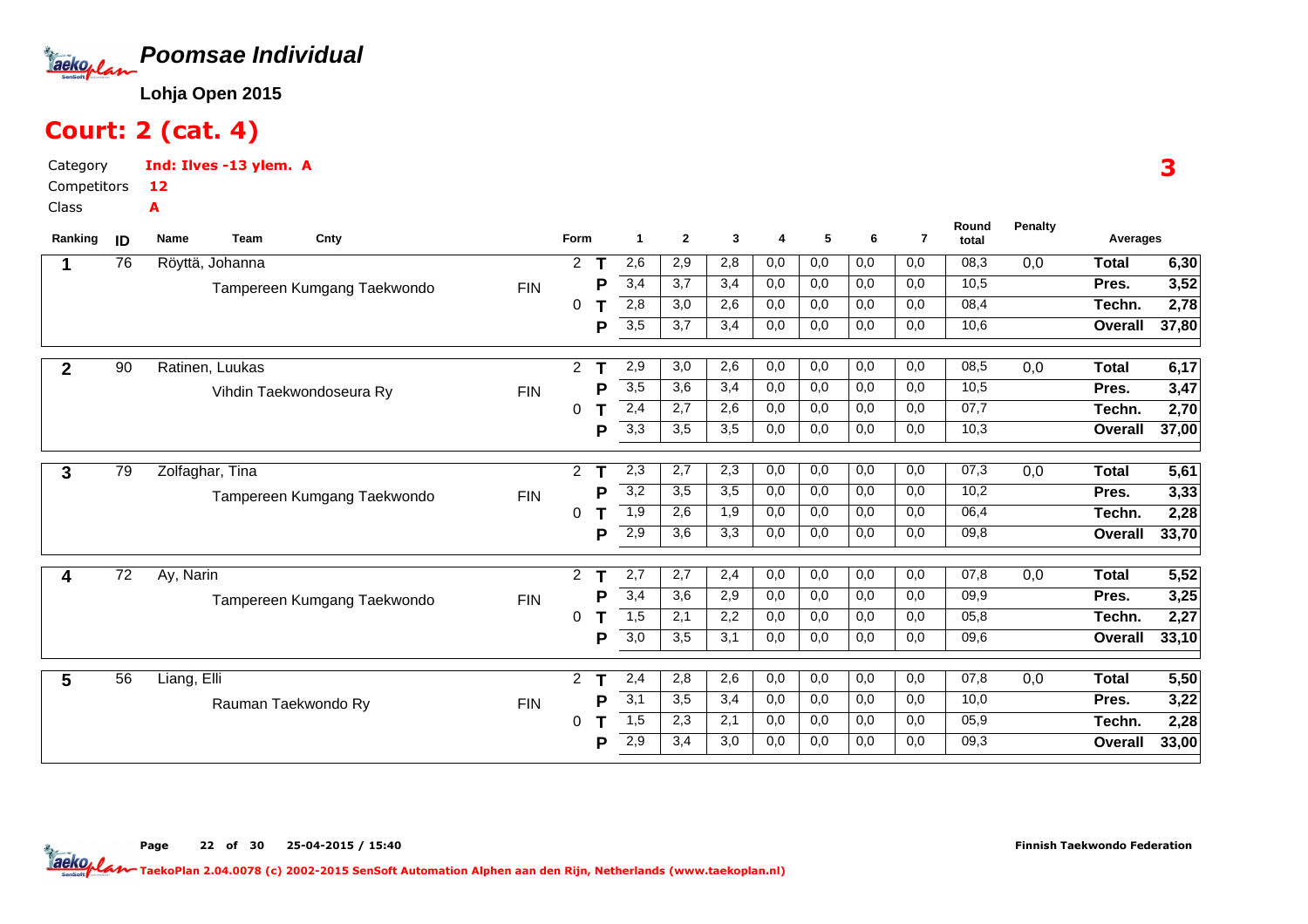

### Court: 2 (cat. 4)

Category CompetitorsInd: Ilves -13 ylem. A12A

Class

| Ranking | ID | Cnty<br><b>Name</b><br><b>Team</b> |            | <b>Form</b>          |   | $\mathbf{1}$     | $\mathbf{2}$ | 3   | 4   | 5   | 6   | $\overline{7}$ | Round<br>total | Penalty | Averages       |       |
|---------|----|------------------------------------|------------|----------------------|---|------------------|--------------|-----|-----|-----|-----|----------------|----------------|---------|----------------|-------|
| 6       | 87 | Kauriinvaha, Kaarlo                |            | 2                    |   | 2,4              | 2,8          | 2,5 | 0,0 | 0,0 | 0,0 | 0,0            | 07,7           | 0,0     | <b>Total</b>   | 5,45  |
|         |    | Vihdin Taekwondoseura Ry           | <b>FIN</b> |                      | P | 3,2              | 3,5          | 3,1 | 0,0 | 0,0 | 0,0 | 0,0            | 09,8           |         | Pres.          | 3,20  |
|         |    |                                    |            | 0                    |   | 1,7              | 1,9          | 2,2 | 0,0 | 0,0 | 0,0 | 0,0            | 05,8           |         | Techn.         | 2,25  |
|         |    |                                    |            |                      | Р | 3,0              | 3,4          | 3,0 | 0,0 | 0,0 | 0,0 | 0,0            | 09,4           |         | <b>Overall</b> | 32,70 |
|         | 29 | Käyhty, Samu                       |            | $\mathbf{2}^{\circ}$ | т | 2,1              | 2,6          | 2,1 | 0,0 | 0,0 | 0,0 | 0,0            | 06,8           | 0,0     | <b>Total</b>   | 5,22  |
|         |    | Klaukkalan Tae Kwon Do Ry          | <b>FIN</b> |                      | Р | 3,1              | 3,2          | 2,9 | 0,0 | 0,0 | 0,0 | 0,0            | 09,2           |         | Pres.          | 3,07  |
|         |    |                                    |            | 0                    |   | 1,8              | 2,4          | 1,9 | 0,0 | 0,0 | 0,0 | 0,0            | 06,1           |         | Techn.         | 2,15  |
|         |    |                                    |            |                      | P | 3,0              | 3,3          | 2,9 | 0,0 | 0,0 | 0,0 | 0,0            | 09,2           |         | <b>Overall</b> | 31,30 |
| 8       | 26 | Mussalo, Max                       |            | $\overline{2}$       |   | 2,5              | 2,4          | 2,4 | 0,0 | 0,0 | 0,0 | 0,0            | 07,3           | 0,0     | <b>Total</b>   | 5,20  |
|         |    | Herttoniemen Taekwondo Hwang       | <b>FIN</b> |                      | P | 3,3              | 3,4          | 3,1 | 0,0 | 0,0 | 0,0 | 0,0            | 09,8           |         | Pres.          | 3,12  |
|         |    |                                    |            | 0                    |   | 1,8              | 1,6          | 1,8 | 0,0 | 0,0 | 0,0 | 0,0            | 05,2           |         | Techn.         | 2,08  |
|         |    |                                    |            |                      | P | 2,8              | 3,1          | 3,0 | 0,0 | 0,0 | 0,0 | 0,0            | 08,9           |         | Overall        | 31,20 |
| 9       | 55 | Liang, Olli                        |            | 2                    |   | 2,0              | 2,4          | 2,2 | 0,0 | 0,0 | 0,0 | 0,0            | 06,6           | 0,0     | <b>Total</b>   | 5,13  |
|         |    | Rauman Taekwondo Ry                | <b>FIN</b> |                      | Р | $\overline{3,0}$ | 3,2          | 3,0 | 0,0 | 0,0 | 0,0 | 0.0            | 09,2           |         | Pres.          | 3,03  |
|         |    |                                    |            | 0                    |   | 2,2              | 1,8          | 2,0 | 0,0 | 0,0 | 0,0 | 0,0            | 06,0           |         | Techn.         | 2,10  |
|         |    |                                    |            |                      | P | 3,1              | 3,0          | 2,9 | 0,0 | 0,0 | 0,0 | 0,0            | 09,0           |         | Overall        | 30,80 |
| 10      | 25 | Kivinen, Miro                      |            | $\overline{2}$       |   | 1,8              | 2,1          | 1,9 | 0,0 | 0,0 | 0,0 | 0,0            | 05,8           | 0,0     | <b>Total</b>   | 4,48  |
|         |    | Herttoniemen Taekwondo Hwang       | <b>FIN</b> |                      | Р | 2,8              | 3,2          | 3,0 | 0,0 | 0,0 | 0,0 | 0,0            | 09,0           |         | Pres.          | 2,85  |
|         |    |                                    |            | 0                    |   | 1,1              | 1,5          | 1,4 | 0,0 | 0,0 | 0,0 | 0,0            | 04,0           |         | Techn.         | 1,63  |
|         |    |                                    |            |                      | Р | 2,4              | 2,8          | 2,9 | 0,0 | 0,0 | 0,0 | 0,0            | 08,1           |         | Overall        | 26,90 |

3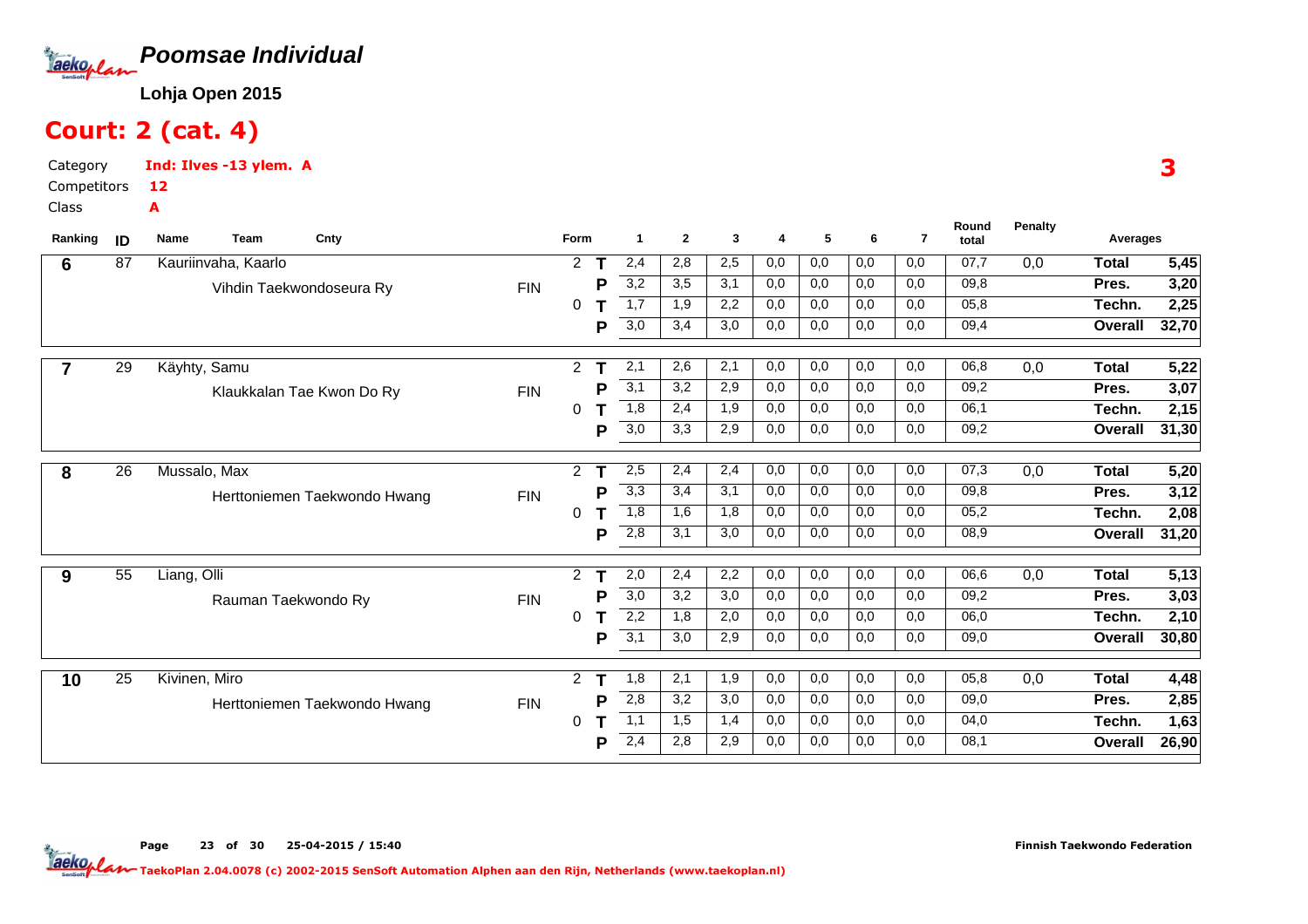

### Court: 2 (cat. 4)

A

Category CompetitorsInd: Ilves -13 ylem. A12

Class

| Ranking | ID | Name           | Team           | Cnty                        |            | Form |     |     | $\mathbf{2}$ | 3   | 4   | 5   | 6   |      | Round<br>total | Penalty | Averages |       |
|---------|----|----------------|----------------|-----------------------------|------------|------|-----|-----|--------------|-----|-----|-----|-----|------|----------------|---------|----------|-------|
| 11      | 92 | Haavisto, Elli |                |                             |            | 2    |     | 1,9 | 1,9          | 1,6 | 0,0 | 0,0 | 0,0 | 0,0  | 05,4           | 0,0     | Total    | 4,01  |
|         |    |                | Yong Taekwondo |                             | <b>FIN</b> |      | P   | 2,5 | 2,6          | 2,4 | 0,0 | 0,0 | 0,0 | 0,0  | 07,5           |         | Pres.    | 2,43  |
|         |    |                |                |                             |            | 0    |     | 1,2 | 1,6          | 1,3 | 0,0 | 0,0 | 0,0 | 0,0  | 04,1           |         | Techn.   | 1,58  |
|         |    |                |                |                             |            |      | P   | 2,4 | 2,4          | 2,3 | 0,0 | 0,0 | 0,0 | 0,0  | 07,1           |         | Overall  | 24,10 |
| 12      | 17 | Vaskuri, Arttu |                |                             |            | 2    |     | 1,4 | 2,0          | 1,1 | 0,0 | 0,0 | 0,0 | 0,0  | 04,5           | 0,0     | Total    | 3,66  |
|         |    |                |                |                             |            |      |     |     |              |     |     |     |     |      |                |         |          |       |
|         |    |                |                | Hausjärvi Hong Taekwondo Ry | <b>FIN</b> |      | P   | 2,4 | 2,6          | 2,5 | 0,0 | 0,0 | 0,0 | 0,0  | 07,5           |         | Pres.    | 2,38  |
|         |    |                |                |                             |            | 0    |     | 0,6 | 1,3          | 1,3 | 0,0 | 0,0 | 0,0 | 0,0  | 03,2           |         | Techn.   | 1,28  |
|         |    |                |                |                             |            | P    | 2,3 | 2,1 | 2,4          | 0,0 | 0,0 | 0,0 | 0,0 | 06,8 |                | Overall | 22,00    |       |
|         |    |                |                |                             |            |      |     |     |              |     |     |     |     |      |                |         |          |       |

3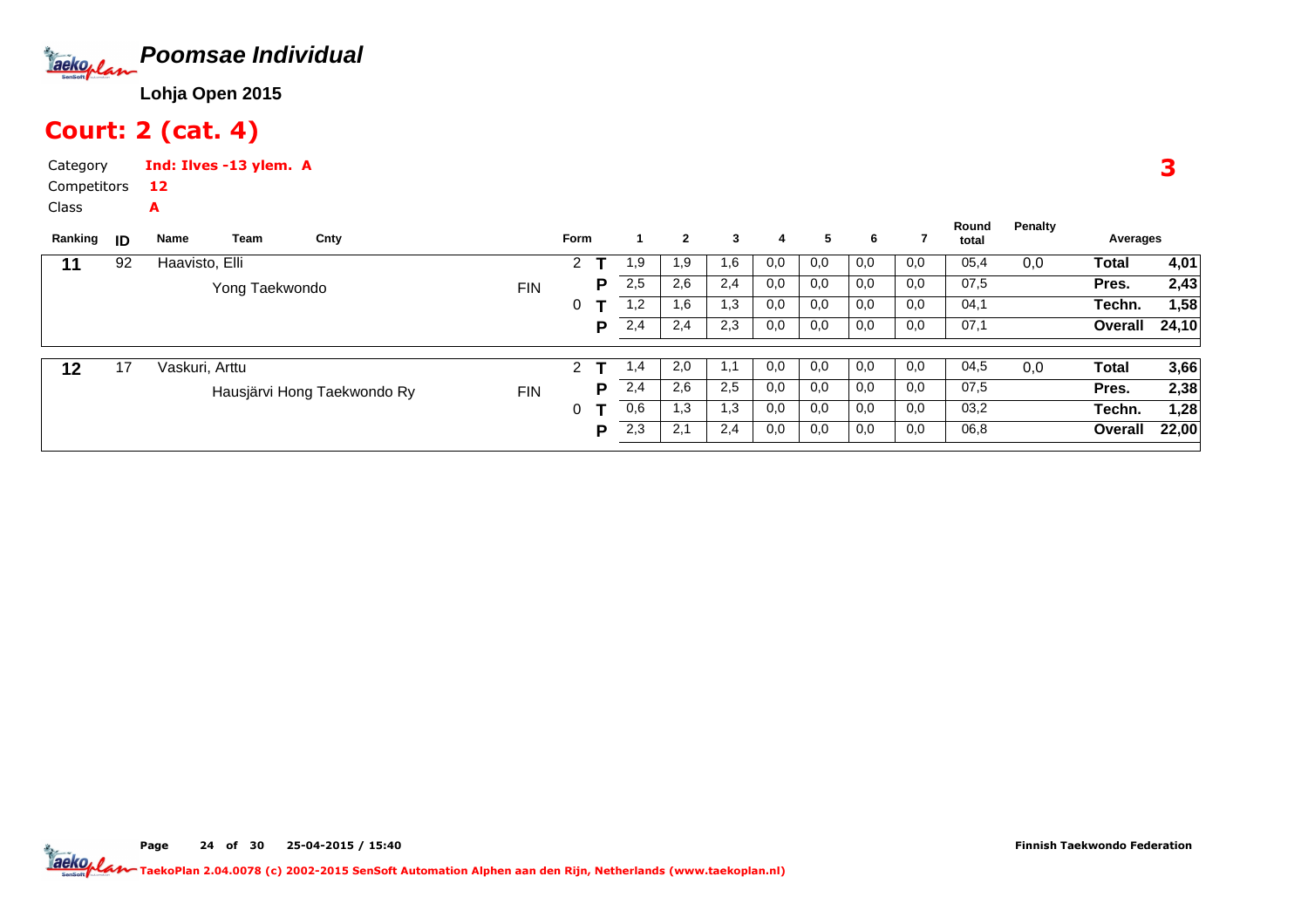

# Court: 2 (cat. 9)

2A

CategoryInd: Vihreät Male A

Competitors

Class

| ID | Name | Team | Cnty                             |                                                 |   |   |             | $\mathbf{2}$ | 3   | 4   | 5   | 6   |     | Round<br>total | Penalty | Averages |       |
|----|------|------|----------------------------------|-------------------------------------------------|---|---|-------------|--------------|-----|-----|-----|-----|-----|----------------|---------|----------|-------|
| 81 |      |      |                                  |                                                 | 2 |   | 1,9         | 2,3          | 2,8 | 0,0 | 0,0 | 0,0 | 0,0 | 07,0           | 0,0     | Total    | 5,43  |
|    |      |      |                                  | <b>FIN</b>                                      |   | Р | 3,0         | 3,4          | 3,2 | 0,0 | 0,0 | 0,0 | 0,0 | 09,6           |         | Pres.    | 3,15  |
|    |      |      |                                  |                                                 | 0 |   | 1,9         | 2,4          | 2,4 | 0,0 | 0,0 | 0,0 | 0,0 | 06,7           |         | Techn.   | 2,28  |
|    |      |      |                                  |                                                 |   | P | 2,9         | 3,1          | 3,3 | 0,0 | 0,0 | 0,0 | 0,0 | 09,3           |         | Overall  | 32,60 |
|    |      |      |                                  |                                                 |   |   |             |              |     |     |     |     |     |                |         |          |       |
| 43 |      |      |                                  |                                                 | 2 |   | 1,8         | 1.7          | 2,9 | 0,0 | 0,0 | 0,0 | 0,0 | 06,4           | 0,0     | Total    | 4,77  |
|    |      |      |                                  | <b>FIN</b>                                      |   | Р | 2,8         | 2,7          | 3,3 | 0,0 | 0,0 | 0,0 | 0,0 | 08,8           |         | Pres.    | 2,82  |
|    |      |      |                                  |                                                 | 0 |   | 1,7         | 1,6          | 2,0 | 0,0 | 0,0 | 0,0 | 0,0 | 05,3           |         | Techn.   | 1,95  |
|    |      |      |                                  |                                                 |   | P | 2,6         | 2,7          | 2,8 | 0,0 | 0,0 | 0,0 | 0,0 | 08,1           |         | Overall  | 28,60 |
|    |      |      | Alilehto, Jussi<br>Isosalo, Mika | Vihdin Taekwondoseura Ry<br>Malmin Taekwondo Ry |   |   | <b>Form</b> |              |     |     |     |     |     |                |         |          |       |

3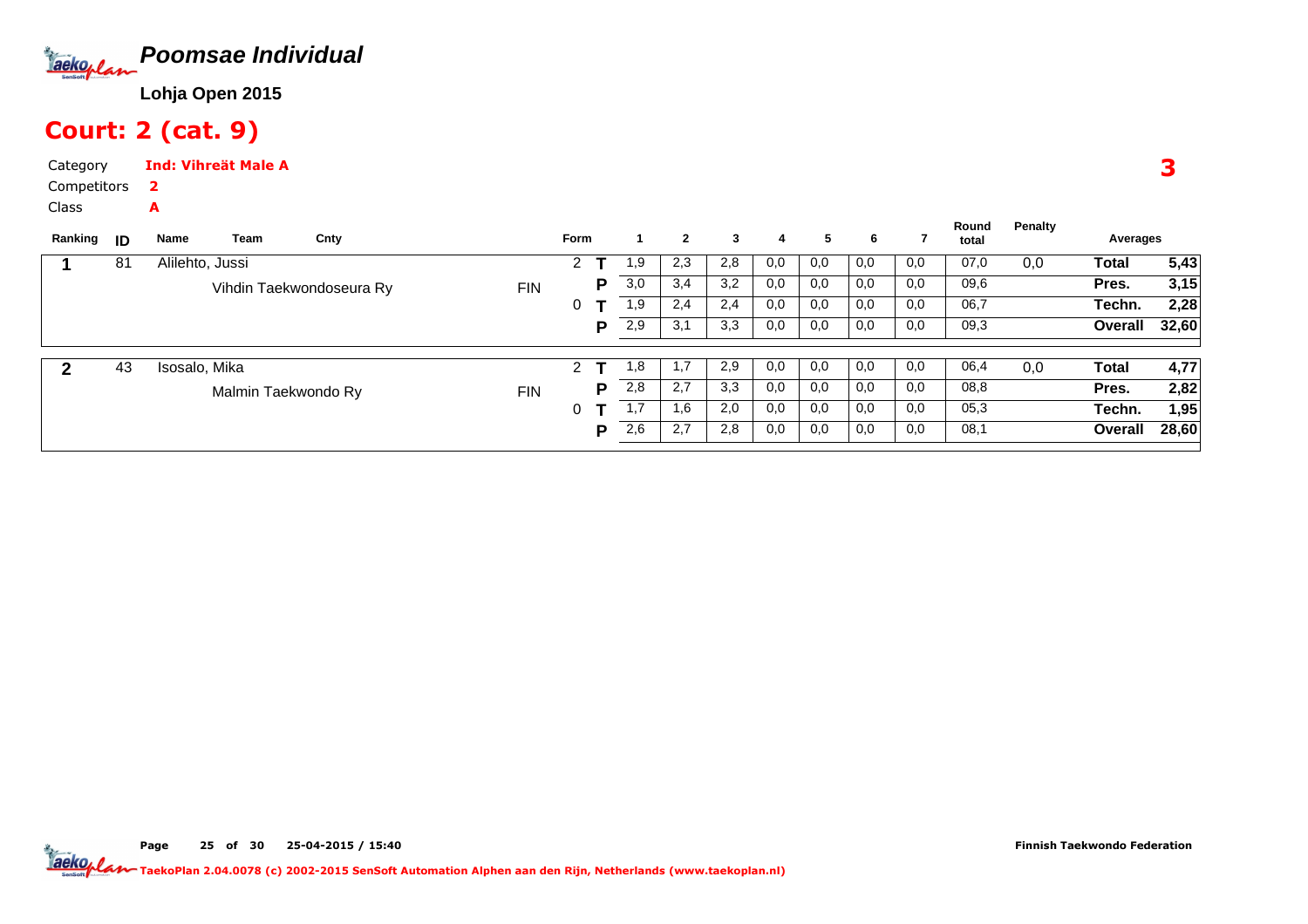

### Court: 2 (cat. 10)

A

Category CompetitorsInd: Vihreät Female A10

Class

| Ranking      | ID | Cnty<br>Name<br>Team        |            | Form                 |   | $\mathbf 1$      | $\mathbf{2}$ | 3   | $\overline{4}$ | 5   | 6   | $\overline{7}$ | Round<br>total | Penalty | Averages       |       |
|--------------|----|-----------------------------|------------|----------------------|---|------------------|--------------|-----|----------------|-----|-----|----------------|----------------|---------|----------------|-------|
|              | 70 | Arvio, Emma                 |            | $\mathbf{2}^{\circ}$ |   | 3,2              | 2,8          | 3,1 | 0,0            | 0,0 | 0,0 | 0,0            | 09,1           | 0,0     | Total          | 6,37  |
|              |    | Tampereen Kumgang Taekwondo | <b>FIN</b> |                      | D | 3,4              | 3,6          | 3,4 | 0,0            | 0,0 | 0,0 | 0,0            | 10,4           |         | Pres.          | 3,45  |
|              |    |                             |            | 0                    |   | 2,9              | 2,6          | 2,9 | 0,0            | 0,0 | 0,0 | 0,0            | 08,4           |         | Techn.         | 2,92  |
|              |    |                             |            |                      | Р | 3,5              | 3,5          | 3,3 | 0,0            | 0,0 | 0,0 | 0,0            | 10,3           |         | Overall        | 38,20 |
| $\mathbf{2}$ | 49 | Lindgren, Meri              |            | 2                    | т | 3,1              | 2,7          | 2,9 | 0,0            | 0,0 | 0,0 | 0,0            | 08,7           | 0,0     | <b>Total</b>   | 6,10  |
|              |    | Porin Taekwondoseura Ry     | <b>FIN</b> |                      | Р | 3,4              | 3,3          | 3,1 | 0,0            | 0,0 | 0,0 | 0,0            | 09,8           |         | Pres.          | 3,23  |
|              |    |                             |            | 0                    |   | $\overline{3,0}$ | 2,6          | 2,9 | 0,0            | 0,0 | 0,0 | 0,0            | 08,5           |         | Techn.         | 2,87  |
|              |    |                             |            |                      | Р | 3,3              | 3,4          | 2,9 | 0,0            | 0,0 | 0,0 | 0,0            | 09,6           |         | <b>Overall</b> | 36,60 |
| 3            | 50 | Lindgren, Maria             |            | $\overline{2}$       |   | 2,6              | 2,4          | 3,0 | 0,0            | 0,0 | 0,0 | 0,0            | 08,0           | 0,0     | <b>Total</b>   | 5,98  |
|              |    | Porin Taekwondoseura Ry     | <b>FIN</b> |                      | P | 3,2              | 3,2          | 3,1 | 0,0            | 0,0 | 0,0 | 0,0            | 09,5           |         | Pres.          | 3,23  |
|              |    |                             |            | 0                    |   | $\overline{3,0}$ | 2,7          | 2,8 | 0,0            | 0,0 | 0,0 | 0,0            | 08,5           |         | Techn.         | 2,75  |
|              |    |                             |            |                      | Р | 3,3              | 3,4          | 3,2 | 0,0            | 0,0 | 0,0 | 0,0            | 09,9           |         | Overall        | 35,90 |
|              | 94 | Lehkamo, Amelie             |            | $\overline{2}$       |   | $\overline{3,0}$ | 2,5          | 2,8 | 0,0            | 0,0 | 0,0 | 0,0            | 08,3           | 0,0     | <b>Total</b>   | 5,90  |
|              |    | Yong Taekwondo              | <b>FIN</b> |                      | Р | 3,3              | 3,4          | 3,2 | 0,0            | 0,0 | 0,0 | 0,0            | 09,9           |         | Pres.          | 3,28  |
|              |    |                             |            | 0                    |   | 2,5              | 2,6          | 2,3 | 0,0            | 0,0 | 0,0 | 0,0            | 07,4           |         | Techn.         | 2,62  |
|              |    |                             |            |                      | Р | $\overline{3,3}$ | 3,4          | 3,1 | 0,0            | 0,0 | 0,0 | 0,0            | 09,8           |         | Overall        | 35,40 |
| 5            | 15 | Uuskoski, Patricia          |            | $\overline{2}$       |   | 2,8              | 2,7          | 2,4 | 0,0            | 0,0 | 0,0 | 0,0            | 07,9           | 0,0     | <b>Total</b>   | 5,82  |
|              |    | Espoo Hwarang Team Ry       | <b>FIN</b> |                      | Р | 3,1              | 3,4          | 3,1 | 0,0            | 0,0 | 0,0 | 0,0            | 09,6           |         | Pres.          | 3,22  |
|              |    |                             |            | 0                    |   | 2,3              | 2,8          | 2,6 | 0,0            | 0,0 | 0,0 | 0,0            | 07,7           |         | Techn.         | 2,60  |
|              |    |                             |            |                      | Р | 3,3              | 3,3          | 3,1 | 0,0            | 0,0 | 0,0 | 0,0            | 09,7           |         | Overall        | 34,90 |

3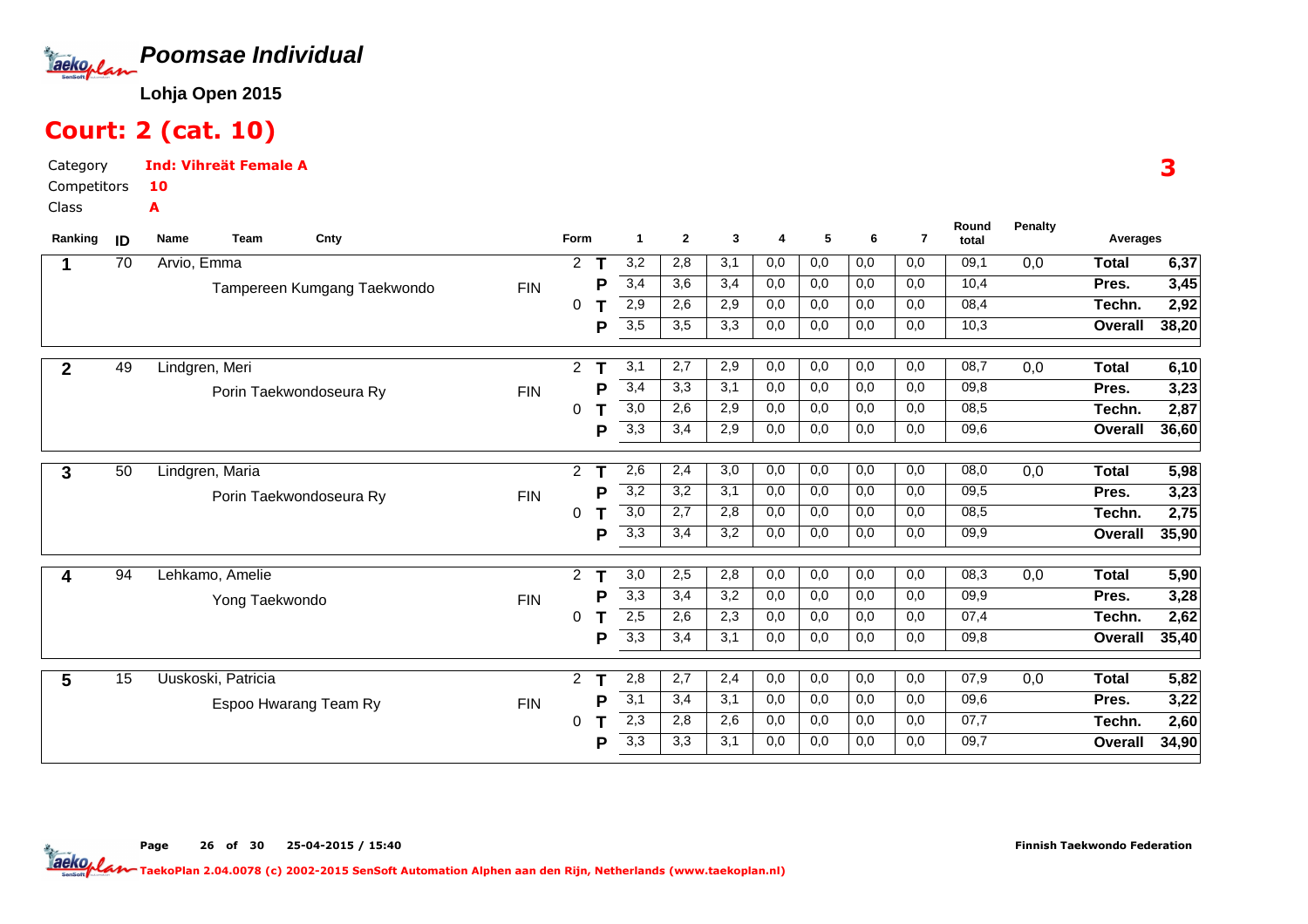

### Court: 2 (cat. 10)

Category CompetitorsInd: Vihreät Female A10A

Class

| Ranking | ID              | <b>Team</b><br>Cnty<br><b>Name</b> |            | Form           |   | -1               | $\overline{2}$ | 3   | 4   | 5   | 6   | $\overline{7}$ | Round<br>total | <b>Penalty</b> | Averages       |       |
|---------|-----------------|------------------------------------|------------|----------------|---|------------------|----------------|-----|-----|-----|-----|----------------|----------------|----------------|----------------|-------|
| 6       | 88              | Kyngäs, Päivi                      |            | 2              |   | 2,7              | 2,2            | 2,3 | 0,0 | 0,0 | 0,0 | 0,0            | 07,2           | 0,0            | <b>Total</b>   | 5,37  |
|         |                 | Vihdin Taekwondoseura Ry           | <b>FIN</b> |                | P | 3,2              | 3,3            | 2,9 | 0,0 | 0,0 | 0,0 | 0,0            | 09,4           |                | Pres.          | 3,12  |
|         |                 |                                    |            | $\Omega$       |   | 2,4              | 2,3            | 1,6 | 0,0 | 0,0 | 0,0 | 0,0            | 06,3           |                | Techn.         | 2,25  |
|         |                 |                                    |            |                | Ρ | $\overline{3,2}$ | 3,3            | 2,8 | 0,0 | 0,0 | 0,0 | 0,0            | 09,3           |                | Overall        | 32,20 |
|         | 62              | Fagerholm, Jenny                   |            | $\overline{2}$ |   | 2,5              | 2,1            | 2,7 | 0,0 | 0,0 | 0,0 | 0,0            | 07,3           | 0,0            | <b>Total</b>   | 5,15  |
|         |                 | Saariston Taekwondo Park Ry        | <b>FIN</b> |                | Р | 2,9              | 2,9            | 3,0 | 0,0 | 0,0 | 0,0 | 0,0            | 08,8           |                | Pres.          | 2,92  |
|         |                 |                                    |            | 0              |   | 1,2              | 2,4            | 2,5 | 0,0 | 0,0 | 0,0 | 0,0            | 06,1           |                | Techn.         | 2,23  |
|         |                 |                                    |            |                | Ρ | 2,9              | 2,8            | 3,0 | 0,0 | 0,0 | 0,0 | 0,0            | 08,7           |                | Overall        | 30,90 |
| 8       | $\overline{91}$ | Riikka, Itäranta                   |            | $\overline{2}$ |   | 2,3              | 2,1            | 2,0 | 0,0 | 0,0 | 0,0 | 0,0            | 06,4           | 0,0            | <b>Total</b>   | 5,09  |
|         |                 | Vihdin Taekwondoseura Ry           | <b>FIN</b> |                | Р | 3,1              | 2,9            | 3,0 | 0,0 | 0,0 | 0,0 | 0,0            | 09,0           |                | Pres.          | 2,97  |
|         |                 |                                    |            | 0              |   | $\overline{2,2}$ | 2,3            | 1,8 | 0,0 | 0,0 | 0,0 | 0,0            | 06,3           |                | Techn.         | 2,12  |
|         |                 |                                    |            |                | Р | $\overline{3,2}$ | 2,8            | 2,8 | 0,0 | 0,0 | 0,0 | 0,0            | 08,8           |                | Overall        | 30,50 |
| 9       | 68              | Stalfors, Daniela                  |            | 2              |   | 2,4              | 1,8            | 2,3 | 0,0 | 0,0 | 0,0 | 0,0            | 06,5           | 0,0            | <b>Total</b>   | 5,05  |
|         |                 | Saariston Taekwondo Park Ry        | <b>FIN</b> |                | P | 3,0              | 3,0            | 3,0 | 0,0 | 0,0 | 0,0 | 0,0            | 09,0           |                | Pres.          | 2,98  |
|         |                 |                                    |            | $\Omega$       |   | 1,8              | 1,8            | 2,3 | 0,0 | 0,0 | 0,0 | 0,0            | 05,9           |                | Techn.         | 2,07  |
|         |                 |                                    |            |                | Ρ | 3,1              | 2,8            | 3,0 | 0,0 | 0,0 | 0,0 | 0,0            | 08,9           |                | Overall        | 30,30 |
| 10      | 18              | Vaskuri, Tarja                     |            | $\overline{2}$ |   | 1,9              | 1,9            | 2,2 | 0,0 | 0,0 | 0,0 | 0,0            | 06,0           | 0,0            | <b>Total</b>   | 4,67  |
|         |                 | Hausjärvi Hong Taekwondo Ry        | <b>FIN</b> |                | P | 3,0              | 2,8            | 2,8 | 0,0 | 0,0 | 0,0 | 0,0            | 08,6           |                | Pres.          | 2,82  |
|         |                 |                                    |            | 0              |   | 1,7              | 1,6            | 1,8 | 0,0 | 0,0 | 0,0 | 0,0            | 05,1           |                | Techn.         | 1,85  |
|         |                 |                                    |            |                | P | 3,0              | 2,7            | 2,6 | 0,0 | 0,0 | 0,0 | 0,0            | 08,3           |                | <b>Overall</b> | 28,00 |

Page 27 of 30 25-04-2015 / 15:40

Finnish Taekwondo Federation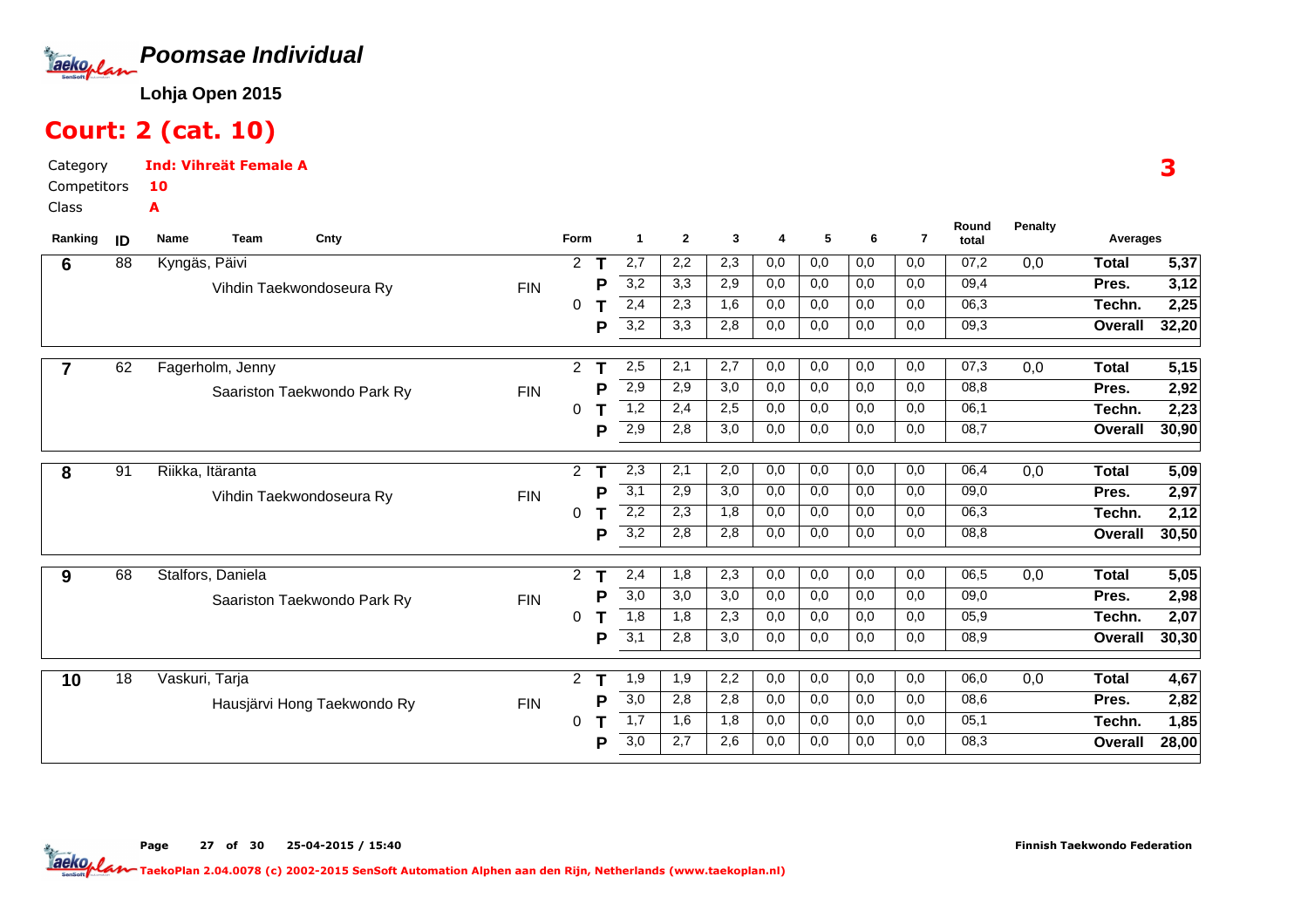

# Court: 2 (cat. 11)

Category CompetitorsInd: Siniset Male A4

A

Class

| Ranking      | ID              | <b>Name</b>  | Team             | Cnty                        |            | Form |   | -1               | $\mathbf{2}$ | 3   | 4   | 5   | 6   | 7   | Round<br>total | <b>Penalty</b> | Averages     |       |
|--------------|-----------------|--------------|------------------|-----------------------------|------------|------|---|------------------|--------------|-----|-----|-----|-----|-----|----------------|----------------|--------------|-------|
|              | 85              |              | Kamphuis, Robert |                             |            | 4    |   | 2,5              | 2,7          | 2,4 | 0,0 | 0,0 | 0,0 | 0,0 | 07,6           | 0,0            | <b>Total</b> | 5,91  |
|              |                 |              |                  | Vihdin Taekwondoseura Ry    | <b>FIN</b> |      | P | 3,6              | 3,6          | 3,2 | 0,0 | 0,0 | 0,0 | 0,0 | 10,4           |                | Pres.        | 3,48  |
|              |                 |              |                  |                             |            | 0    |   | 2,7              | 2,5          | 1,8 | 0,0 | 0,0 | 0,0 | 0,0 | 07,0           |                | Techn.       | 2,43  |
|              |                 |              |                  |                             |            |      | P | 3,7              | 3,7          | 3,1 | 0,0 | 0,0 | 0,0 | 0,0 | 10,5           |                | Overall      | 35,50 |
| $\mathbf{2}$ | $\overline{73}$ |              | Röyttä, Kimmo    |                             |            | 4    |   | 2,2              | 2,3          | 2,1 | 0,0 | 0,0 | 0,0 | 0,0 | 06,6           | 0,0            | <b>Total</b> | 5,35  |
|              |                 |              |                  | Tampereen Kumgang Taekwondo | <b>FIN</b> |      | P | 3,4              | 3,2          | 3,0 | 0,0 | 0,0 | 0,0 | 0,0 | 09,6           |                | Pres.        | 3,20  |
|              |                 |              |                  |                             |            | 0    |   | 1,9              | 2,4          | 2,0 | 0,0 | 0,0 | 0,0 | 0,0 | 06,3           |                | Techn.       | 2,15  |
|              |                 |              |                  |                             |            |      | P | 3,3              | 3,4          | 2,9 | 0,0 | 0,0 | 0,0 | 0,0 | 09,6           |                | Overall      | 32,10 |
| 3            | $\overline{28}$ | Käyhty, Samu |                  |                             |            | 4    |   | 2,0              | 2,2          | 1,9 | 0,0 | 0,0 | 0,0 | 0,0 | 06,1           | 0,0            | <b>Total</b> | 5,32  |
|              |                 |              |                  | Klaukkalan Tae Kwon Do Ry   | <b>FIN</b> |      | P | 3,4              | 3,3          | 3,2 | 0,0 | 0,0 | 0,0 | 0,0 | 09,9           |                | Pres.        | 3,25  |
|              |                 |              |                  |                             |            | 0    |   | $\overline{2,1}$ | 2,3          | 1,9 | 0,0 | 0,0 | 0,0 | 0,0 | 06,3           |                | Techn.       | 2,07  |
|              |                 |              |                  |                             |            |      | Р | 3,4              | 3,2          | 3,0 | 0,0 | 0,0 | 0,0 | 0,0 | 09,6           |                | Overall      | 31,90 |
|              | 31              |              | Moilanen, Matias |                             |            | 4    |   | 0,3              | 1,1          | 1,1 | 0,0 | 0,0 | 0,0 | 0,0 | 02,5           | 0,0            | <b>Total</b> | 3,33  |
|              |                 |              |                  | Klaukkalan Tae Kwon Do Ry   | <b>FIN</b> |      | Р | 3,2              | 2,4          | 2,4 | 0,0 | 0,0 | 0,0 | 0,0 | 08,0           |                | Pres.        | 2,60  |
|              |                 |              |                  |                             |            | 0    |   | 0,4              | 0,8          | 0,7 | 0,0 | 0,0 | 0,0 | 0,0 | 01,9           |                | Techn.       | 0,73  |
|              |                 |              |                  |                             |            |      | P | 3,0              | 2,2          | 2,4 | 0,0 | 0,0 | 0,0 | 0,0 | 07,6           |                | Overall      | 20,00 |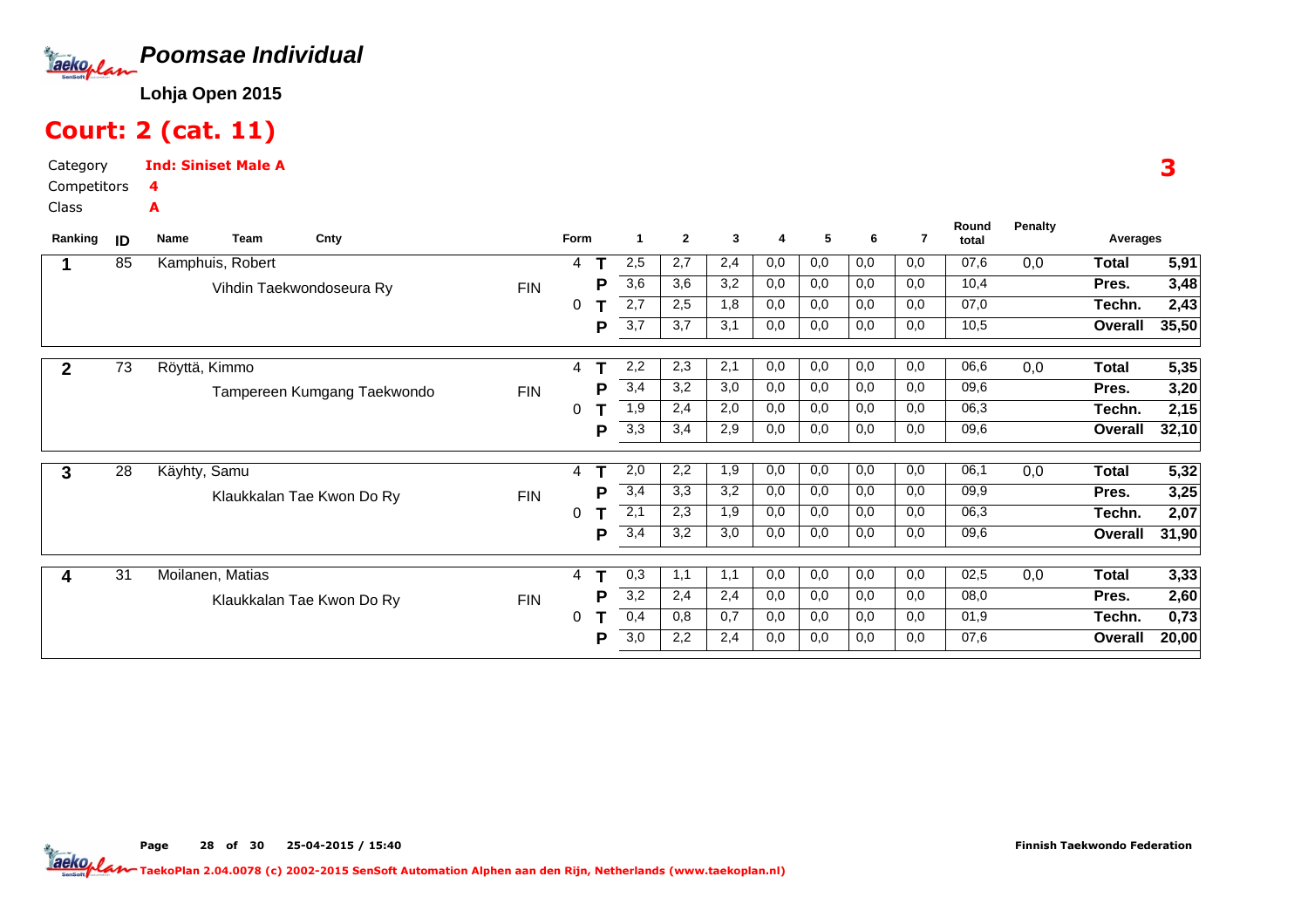

### Court: 2 (cat. 12)

A

CategoryInd: Puna-mustat Male A6

Competitors

Class

|             | 30 | Laitinen, Mikko             |            |          | Form | -1               | $\overline{2}$ | 3   | 4   | 5   | 6   | $\overline{7}$ | total |     | Averages     |                   |
|-------------|----|-----------------------------|------------|----------|------|------------------|----------------|-----|-----|-----|-----|----------------|-------|-----|--------------|-------------------|
|             |    |                             |            | 6        |      | 2,9              | 3,0            | 2,5 | 0,0 | 0,0 | 0,0 | 0,0            | 08,4  | 0,0 | <b>Total</b> | 6,45              |
|             |    | Klaukkalan Tae Kwon Do Ry   | <b>FIN</b> |          | P    | 3,8              | 3,7            | 3,6 | 0,0 | 0,0 | 0,0 | 0,0            | 11,1  |     | Pres.        | 3,72              |
|             |    |                             |            | $\Omega$ |      | 2,4              | 2,9            | 2,7 | 0,0 | 0,0 | 0,0 | 0,0            | 08,0  |     | Techn.       | 2,73              |
|             |    |                             |            |          | Р    | 3,7              | 3,7            | 3,8 | 0,0 | 0,0 | 0,0 | 0,0            | 11,2  |     | Overall      | 38,70             |
| $\mathbf 2$ | 36 | Kantala, Aleksi             |            | 6        |      | 2,1              | 2,6            | 2,4 | 0,0 | 0,0 | 0,0 | 0,0            | 07,1  | 0,0 | <b>Total</b> | 5,70              |
|             |    | Kuopion Taekwondo Ry        | <b>FIN</b> |          | Р    | 3,5              | 3,7            | 3,6 | 0,0 | 0,0 | 0,0 | 0,0            | 10,8  |     | Pres.        | $\overline{3,55}$ |
|             |    |                             |            | 0        |      | 1,3              | 2,4            | 2,1 | 0,0 | 0,0 | 0,0 | 0,0            | 05,8  |     | Techn.       | 2,15              |
|             |    |                             |            |          | Р    | 3,4              | 3,6            | 3,5 | 0,0 | 0,0 | 0,0 | 0,0            | 10,5  |     | Overall      | 34,20             |
| 3           | 86 | Kankkunen, Elmo             |            | 6        |      | 2,2              | 2,7            | 2,3 | 0,0 | 0,0 | 0,0 | 0,0            | 07,2  | 0,0 | <b>Total</b> | 5,48              |
|             |    | Vihdin Taekwondoseura Ry    | <b>FIN</b> |          | Р    | 3,3              | 3,2            | 3,3 | 0,0 | 0,0 | 0,0 | 0,0            | 09,8  |     | Pres.        | 3,23              |
|             |    |                             |            | 0        |      | $\overline{1,8}$ | 2,3            | 2,2 | 0,0 | 0,0 | 0,0 | 0,0            | 06,3  |     | Techn.       | 2,25              |
|             |    |                             |            |          | Р    | 3,3              | 3,1            | 3,2 | 0,0 | 0,0 | 0,0 | 0,0            | 09,6  |     | Overall      | 32,90             |
|             | 66 | Mäntyniemi, Santeri         |            | 6        |      | 1,6              | 2,3            | 2,1 | 0,0 | 0,0 | 0,0 | 0,0            | 06,0  | 0,0 | <b>Total</b> | 5,25              |
|             |    | Saariston Taekwondo Park Ry | <b>FIN</b> |          | P    | 3,4              | 3,4            | 3,3 | 0,0 | 0,0 | 0,0 | 0,0            | 10,1  |     | Pres.        | 3,38              |
|             |    |                             |            | $\Omega$ |      | $\overline{1,3}$ | 2,1            | 1,8 | 0,0 | 0,0 | 0,0 | 0,0            | 05,2  |     | Techn.       | 1,87              |
|             |    |                             |            |          | Ρ    | 3,4              | 3,5            | 3,3 | 0,0 | 0,0 | 0,0 | 0,0            | 10,2  |     | Overall      | 31,50             |
| 5           | 61 | Dahl, Aatu                  |            | 6        |      | 1,7              | 2,1            | 1,8 | 0,0 | 0,0 | 0,0 | 0,0            | 05,6  | 0,0 | <b>Total</b> | 5,07              |
|             |    | Saariston Taekwondo Park Ry | <b>FIN</b> |          | Р    | 3,5              | 3,3            | 3,1 | 0,0 | 0,0 | 0,0 | 0,0            | 09,9  |     | Pres.        | 3,25              |
|             |    |                             |            | 0        |      | 1,5              | 2,1            | 1,7 | 0,0 | 0,0 | 0,0 | 0,0            | 05,3  |     | Techn.       | 1,82              |
|             |    |                             |            |          | P    | 3,4              | 3,2            | 3,0 | 0,0 | 0,0 | 0,0 | 0,0            | 09,6  |     | Overall      | 30,40             |

3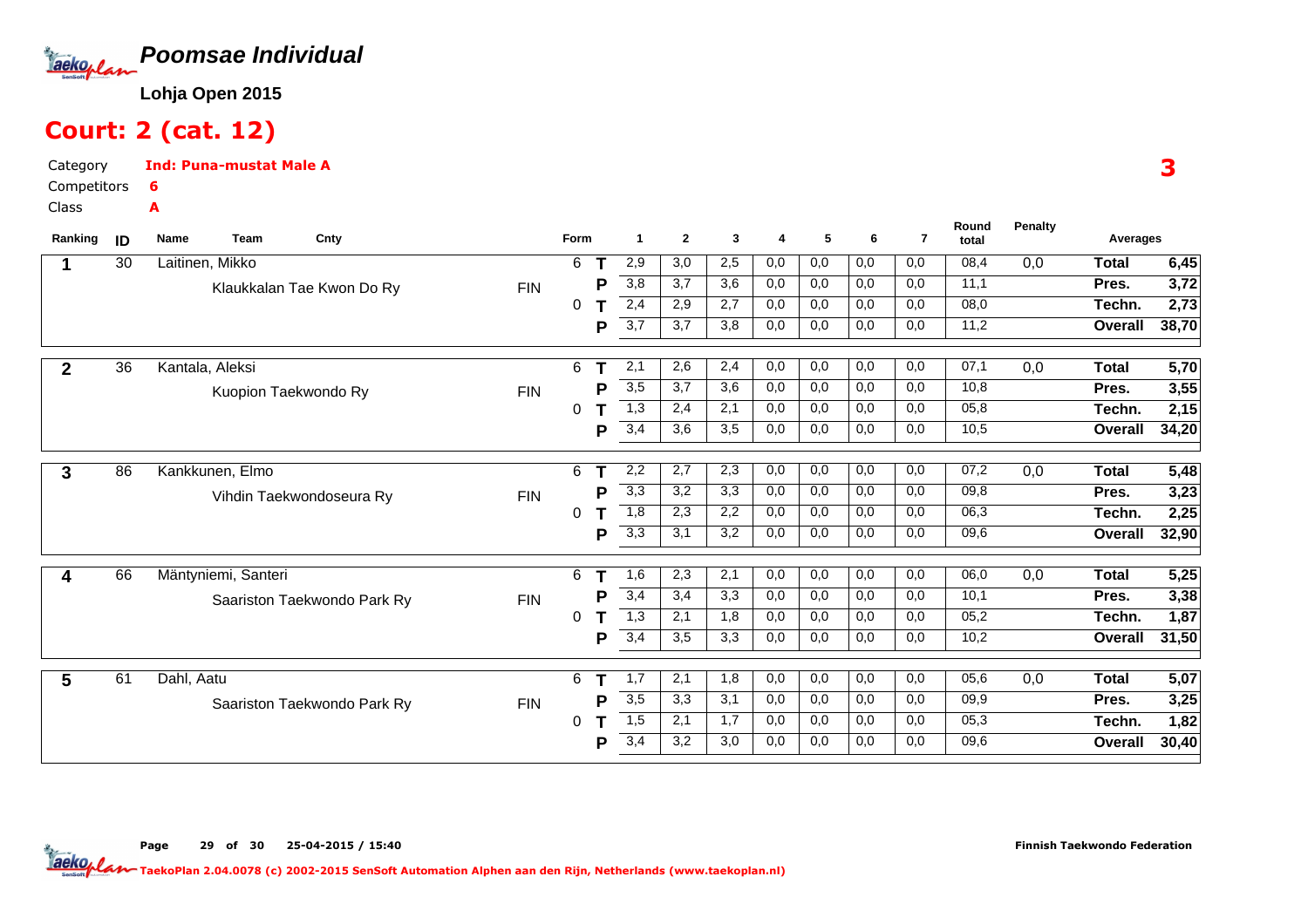

# Court: 2 (cat. )

| Category             |    |        | <b>Ind: Puna-mustat Male A</b> |                             |            |      |     |      |               |     |     |     |      |                |         |          |      |
|----------------------|----|--------|--------------------------------|-----------------------------|------------|------|-----|------|---------------|-----|-----|-----|------|----------------|---------|----------|------|
| Competitors<br>Class |    | 6<br>А |                                |                             |            |      |     |      |               |     |     |     |      |                |         |          |      |
| Ranking <b>ID</b>    |    | Name   | Team                           | Cnty                        |            | Form |     |      |               |     |     | 6.  |      | Round<br>total | Penalty | Averages |      |
| 6                    | 65 |        | Lindholm, Kristoffer           |                             |            | 6    | 0,8 | 3. ا | .6            | 0,0 | 0,0 | 0,0 | 0,0  | 03,7           | 0,0     | Total    | 4,05 |
|                      |    |        |                                | Saariston Taekwondo Park Ry | <b>FIN</b> | D    | 3,1 | 2,8  | 2,9           | 0,0 | 0,0 | 0,0 | 0,0  | 08,8           |         | Pres.    | 2,93 |
|                      |    |        |                                |                             |            |      | .   | .    | $\sim$ $\sim$ | .   | __  | - - | $ -$ | $  -$          |         |          |      |

0**T**

**P**

0,1 | 1,4 | 1,5 | 0,0 | 0,0 | 0,0 | 0,0

3,0 | 3,0 | 2,8 | 0,0 | 0,0 | 0,0 | 0,0

 $\overline{0,0}$ 

**1,12**

03,0 $\overline{08,8}$ 

Page 30 of 30 25-04-2015 / 15:40

 $\overline{1,12}$ 

**24,30**

**Techn.**

**Overall**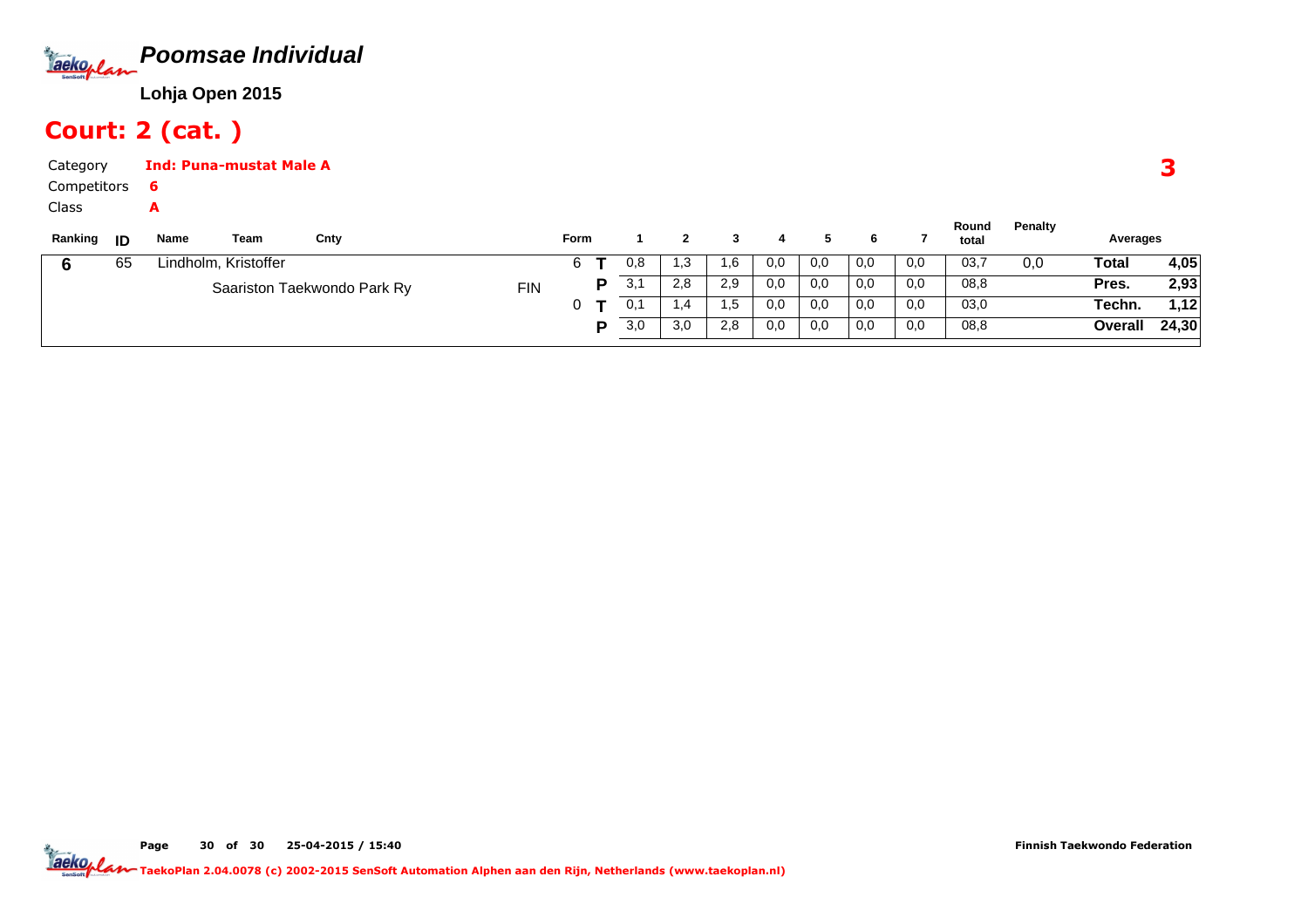

# Court: 1 (cat. 4)

A

Category Pair: Parit, alle 30 ACompetitors3

Class

| <b>Ranking Name</b> |                                      | Team | Cnty       | Form |   |     | $\mathbf{2}$ | 3   | 4   | 5   | 6   |     | <b>Total</b><br>round | Penalty | <b>Total points</b> |       |
|---------------------|--------------------------------------|------|------------|------|---|-----|--------------|-----|-----|-----|-----|-----|-----------------------|---------|---------------------|-------|
|                     | Budokwai, TU11                       |      | <b>FIN</b> | 0    |   | 2.7 | 2,9          | 2,7 | 0,0 | 0,0 | 0,0 | 0,0 | 08,3                  | 0,0     | Total               | 6,73  |
|                     | Labart, Essi / Siltanen, Olli        |      |            |      | P | 3,9 | 3,7          | 3,9 | 0,0 | 0,0 | 0,0 | 0,0 | 11,5                  |         | Pres.               | 3,88  |
|                     |                                      |      |            | 0    |   | 3.0 | 2,9          | 2,9 | 0,0 | 0,0 | 0,0 | 0,0 | 08,8                  |         | Techn.              | 2,85  |
|                     |                                      |      |            |      | P | 3,9 | 3,9          | 4,0 | 0,0 | 0,0 | 0,0 | 0,0 | 11,8                  |         | Overall             | 40,40 |
| $\mathbf{2}$        | Helsingin Taekwondoseura Ry          |      | <b>FIN</b> | 10   |   | 2,6 | 2,3          | 2,6 | 0,0 | 0,0 | 0,0 | 0,0 | 07,5                  | 0,0     | Total               | 6,48  |
|                     |                                      |      |            |      | P | 3,7 |              |     |     |     |     |     |                       |         | Pres.               |       |
|                     | Pihkala, Laura / Lehtinen, Ville     |      |            |      |   |     | 3,5          | 3,8 | 0,0 | 0,0 | 0,0 | 0,0 | 11,0                  |         |                     | 3,75  |
|                     |                                      |      |            | 11   |   | 2.9 | 3,0          | 3,0 | 0,0 | 0,0 | 0,0 | 0,0 | 08,9                  |         | Techn.              | 2,73  |
|                     |                                      |      |            |      | P | 3,8 | 3,8          | 3,9 | 0,0 | 0,0 | 0,0 | 0,0 | 11,5                  |         | Overall             | 38,90 |
|                     |                                      |      |            |      |   |     |              |     |     |     |     |     |                       |         |                     |       |
| 3                   | Kumgang, Vihti                       |      | <b>FIN</b> | 10   | т | 2,4 | 2,3          | 2,5 | 0,0 | 0,0 | 0,0 | 0,0 | 07,2                  | 0,0     | <b>Total</b>        | 6,13  |
|                     | Kamphuis, Christian / Säynäjoki, Nea |      |            |      | P | 3,6 | 3,4          | 3,6 | 0,0 | 0,0 | 0,0 | 0,0 | 10,6                  |         | Pres.               | 3,60  |
|                     |                                      |      |            | 11   |   | 2,7 | 2,5          | 2,8 | 0,0 | 0,0 | 0,0 | 0,0 | 08,0                  |         | Techn.              | 2,53  |
|                     |                                      |      |            |      | P | 3,5 | 3,7          | 3,8 | 0,0 | 0,0 | 0,0 | 0,0 | 11,0                  |         | Overall             | 36,80 |

3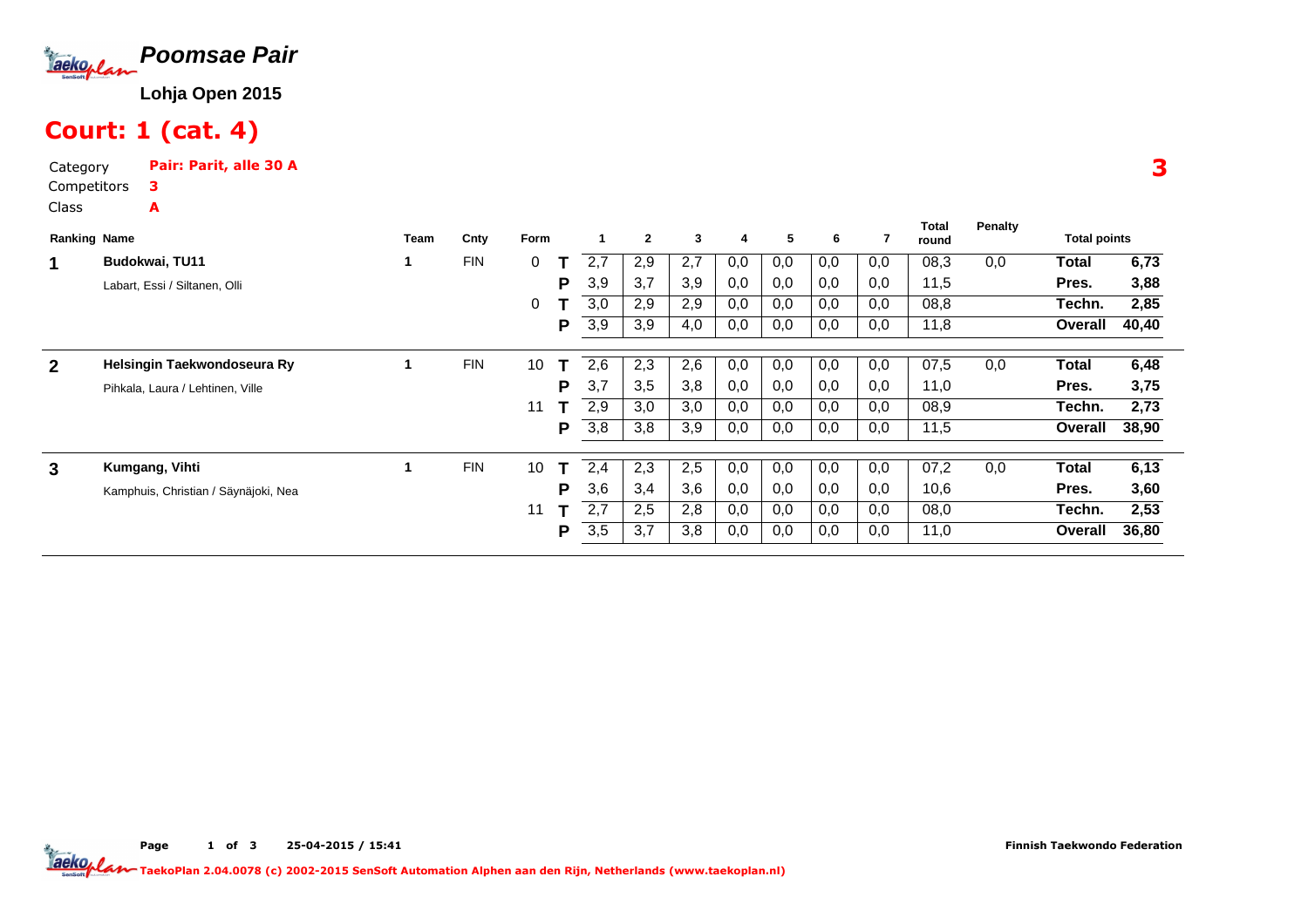

# Court: 1 (cat. 5)

A

Category Pair: Parit, yli 30 ACompetitors1

Class

| <b>Ranking Name</b> |                                      | Team | Cnty       | Form |     |                     |                            |     |     |     |     | Total<br>round | <b>Penalty</b> | <b>Total points</b> |       |
|---------------------|--------------------------------------|------|------------|------|-----|---------------------|----------------------------|-----|-----|-----|-----|----------------|----------------|---------------------|-------|
|                     | Budokwai, Rauma                      |      | <b>FIN</b> | 12   | 2.8 | 2,8                 | 2.5                        | 0,0 | 0,0 | 0,0 | 0,0 | 08.            | 0.0            | Total               | 6,26  |
|                     | Saviauk, Triin / Aalto-Setälä, Sauli |      |            | D    | 3.7 | $\sim$ $\sim$<br>◡. | 3.5                        | 0,0 | 0.0 | 0,0 | 0.0 | 10,9           |                | Pres.               | 3,58  |
|                     |                                      |      |            | 15   |     | 2,5                 | 2.8                        | 0,0 | 0,0 | 0,0 | 0,0 | 08,0           |                | Techn.              | 2,68  |
|                     |                                      |      |            | o    | 3,4 | 3,5                 | $\sim$ $\rightarrow$<br>J. | 0,0 | 0,0 | 0,0 | 0,0 | 10,6           |                | Overall             | 37,60 |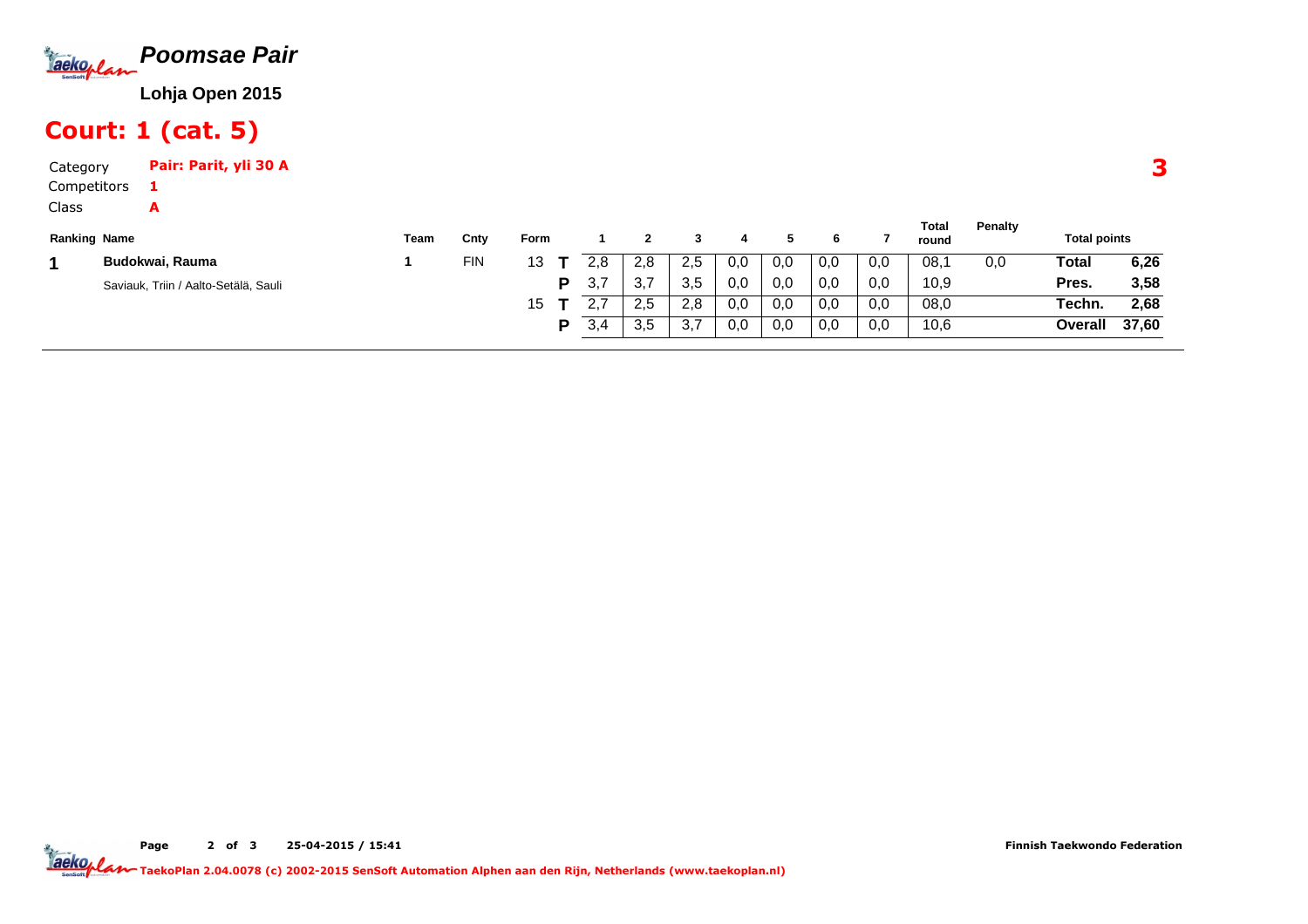

# Court: 1 (cat. 6)

A

Category Pair: Parit, alle 17 ACompetitors2

Class

|              | <b>Ranking Name</b>                   | Team | Cnty       | Form |   |     | $\overline{2}$ | 3   | 4   | 5   | 6   |     | <b>Total</b><br>round | Penalty | <b>Total points</b> |       |
|--------------|---------------------------------------|------|------------|------|---|-----|----------------|-----|-----|-----|-----|-----|-----------------------|---------|---------------------|-------|
| 1            | <b>EHT, Kuopio</b>                    |      | <b>FIN</b> | 11   |   | 2,8 | 2,7            | 2,9 | 0,0 | 0,0 | 0,0 | 0,0 | 08,4                  | 0,0     | Total               | 6,55  |
|              | Koivistoinen, Veeti / Huuskonen, Eevi |      |            |      | P | 3,7 | 3,8            | 3,8 | 0,0 | 0,0 | 0,0 | 0,0 | 11,3                  |         | Pres.               | 3,72  |
|              |                                       |      |            | 8    |   | 2,8 | 3,1            | 2,7 | 0,0 | 0,0 | 0,0 | 0,0 | 08,6                  |         | Techn.              | 2,83  |
|              |                                       |      |            |      | P | 3,8 | 3,6            | 3,6 | 0,0 | 0,0 | 0,0 | 0,0 | 11,0                  |         | Overall             | 39,30 |
| $\mathbf{2}$ | Yongshin Taekwondo                    |      | <b>FIN</b> | 11   |   | 2.6 | $\cdot$ .8     | 2,3 | 0,0 | 0,0 | 0,0 | 0,0 | 06,7                  | 0,0     | Total               | 5,65  |
|              | Suomalainen, Keni / Suomalainen, Naam |      |            |      | P | 3,4 | 3,2            | 3,3 | 0,0 | 0,0 | 0,0 | 0,0 | 09,9                  |         | Pres.               | 3,32  |
|              |                                       |      |            | 8    |   | 2,5 | 2,2            | 2,6 | 0,0 | 0,0 | 0,0 | 0,0 | 07,3                  |         | Techn.              | 2,33  |
|              |                                       |      |            |      | Р | 3,3 | 3,3            | 3,4 | 0,0 | 0,0 | 0,0 | 0,0 | 10,0                  |         | Overall             | 33.90 |

3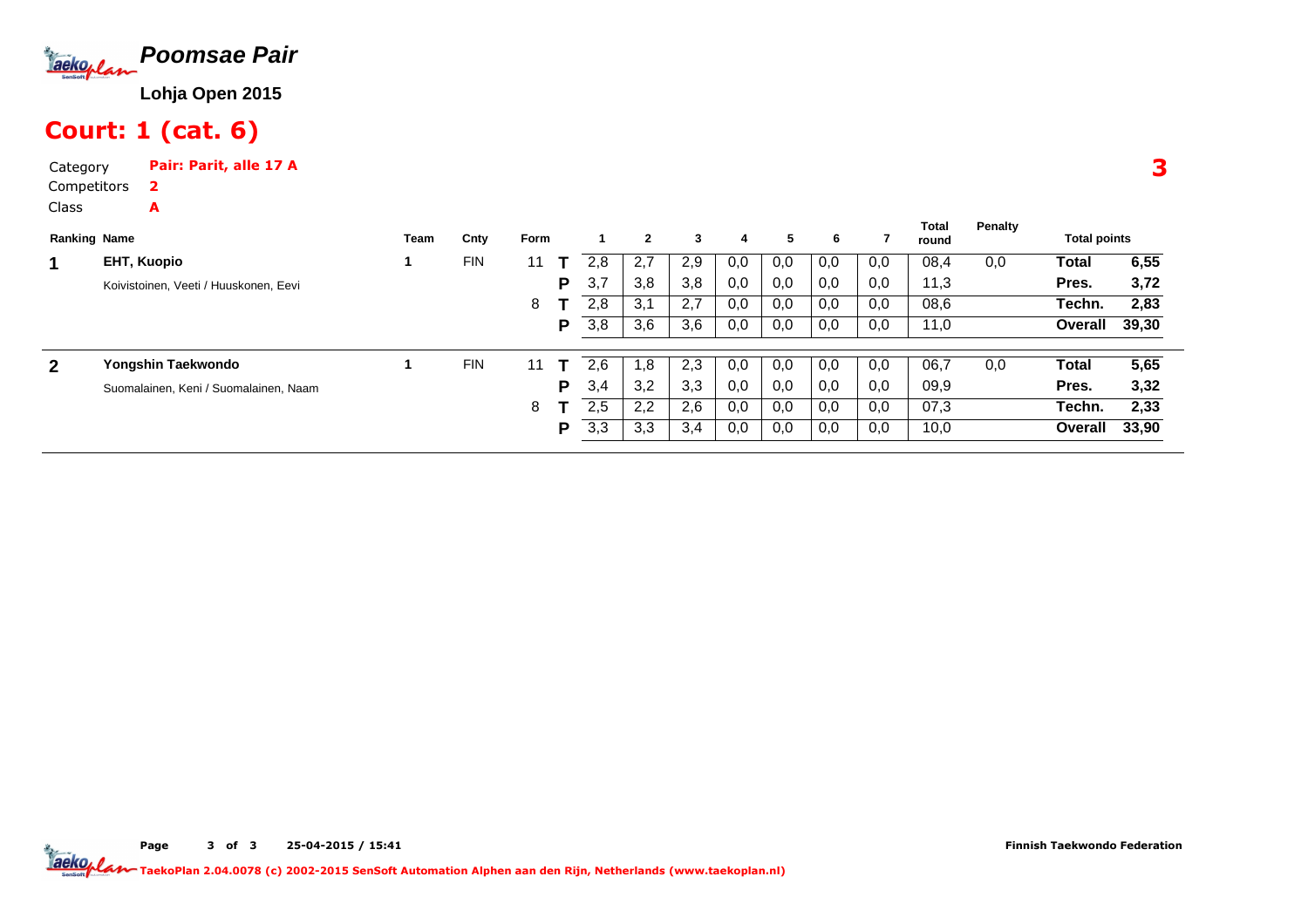

# Court: 2 (cat. 5)

Category Pair: Parit, ilves ACompetitorsClass5A

| <b>Ranking Name</b> |                                   | <b>Team</b> | Cnty       | Form         |   | $\mathbf{1}$     | $\mathbf{2}$     | 3   | 4   | 5   | 6   | $\overline{7}$ | <b>Total</b><br>round | Penalty          | <b>Total points</b> |                   |
|---------------------|-----------------------------------|-------------|------------|--------------|---|------------------|------------------|-----|-----|-----|-----|----------------|-----------------------|------------------|---------------------|-------------------|
| 1                   | Klaukkalan Tae Kwon Do Ry         | 1           | <b>FIN</b> | -1           | т | 2,8              | 2,8              | 2,4 | 0,0 | 0,0 | 0,0 | 0,0            | 08.0                  | 0.0              | <b>Total</b>        | 6,12              |
|                     | Tuokko, Tara / Käyhty, Samu       |             |            |              | P | 3,4              | 3,6              | 3,3 | 0,0 | 0,0 | 0,0 | 0,0            | 10,3                  |                  | Pres.               | 3,45              |
|                     |                                   |             |            | 0            |   | 2,6              | 2,7              | 2,7 | 0,0 | 0,0 | 0,0 | 0,0            | 08,0                  |                  | Techn.              | 2,67              |
|                     |                                   |             |            |              | P | 3,4              | 3,6              | 3,4 | 0,0 | 0,0 | 0,0 | 0,0            | 10,4                  |                  | Overall             | 36,70             |
|                     |                                   |             |            |              |   |                  |                  |     |     |     |     |                |                       |                  |                     |                   |
| $\mathbf{2}$        | Tampereen Kumgang Taekwondo       | $\mathbf 1$ | <b>FIN</b> | $\mathbf 1$  |   | $\overline{2,3}$ | 3,0              | 2,3 | 0,0 | 0,0 | 0,0 | 0,0            | 07,6                  | 0,0              | <b>Total</b>        | 5,87              |
|                     | Zolfaghar, Tina / Röyttä, Johanna |             |            |              | P | 3,1              | 3,6              | 3,5 | 0,0 | 0,0 | 0,0 | 0,0            | 10,2                  |                  | Pres.               | 3,35              |
|                     |                                   |             |            | 0            |   | 2,2              | 2,9              | 2,4 | 0,0 | 0,0 | 0,0 | 0,0            | 07,5                  |                  | Techn.              | 2,52              |
|                     |                                   |             |            |              | P | 3,0              | 3,6              | 3,3 | 0,0 | 0,0 | 0,0 | 0,0            | 09,9                  |                  | Overall             | 35,20             |
|                     |                                   |             |            |              |   |                  |                  |     |     |     |     |                |                       |                  |                     |                   |
| 3                   | <b>Budokwai Taekwondo</b>         | 1           | <b>FIN</b> | 1            |   | 2,6              | 2,7              | 2,5 | 0,0 | 0,0 | 0,0 | 0,0            | 07,8                  | 0,0              | <b>Total</b>        | 5,78              |
|                     | Sassa, Minttu / Airola, Joose     |             |            |              | P | 3,3              | 3,5              | 3,3 | 0,0 | 0,0 | 0,0 | 0,0            | 10,1                  |                  | Pres.               | 3,30              |
|                     |                                   |             |            | 0            |   | 2,4              | 2,3              | 2,4 | 0,0 | 0,0 | 0,0 | 0,0            | 07,1                  |                  | Techn.              | 2,48              |
|                     |                                   |             |            |              | P | 3,3              | 3,3              | 3,1 | 0,0 | 0,0 | 0,0 | 0,0            | 09,7                  |                  | Overall             | 34,70             |
|                     |                                   |             |            |              |   |                  |                  |     |     |     |     |                |                       |                  |                     |                   |
| 4                   | Rauman Taekwondo Ry               | 1           | <b>FIN</b> | $\mathbf{1}$ |   | 2,5              | $\overline{2,7}$ | 2,2 | 0,0 | 0,0 | 0,0 | 0,0            | 07,4                  | $\overline{0,0}$ | <b>Total</b>        | $\overline{5,43}$ |
|                     | Liang, Elli / Liang, Olli         |             |            |              | P | 2,9              | 3,2              | 3,1 | 0,0 | 0,0 | 0,0 | 0,0            | 09,2                  |                  | Pres.               | 2,98              |
|                     |                                   |             |            | 0            |   | 2,3              | 2,5              | 2,5 | 0,0 | 0,0 | 0,0 | 0,0            | 07,3                  |                  | Techn.              | 2,45              |
|                     |                                   |             |            |              | Р | 2,7              | 3,0              | 3,0 | 0,0 | 0,0 | 0,0 | 0,0            | 08,7                  |                  | Overall             | 32,60             |
| 5                   | Kuopion Taekwondo Ry              | 1           | <b>FIN</b> | 1            |   | 2,1              | 2,3              | 2,3 | 0,0 | 0,0 | 0,0 | 0,0            | 06,7                  | 0,0              | <b>Total</b>        | 4,85              |
|                     | Peura, Liina / Linna, Adina       |             |            |              | P | 2,9              | 3,0              | 2,9 | 0,0 | 0,0 | 0,0 | 0,0            | 08,8                  |                  | Pres.               | 2,70              |
|                     |                                   |             |            | 0            |   | 2,0              | 2,1              | 2,1 | 0,0 | 0,0 | 0,0 | 0,0            | 06,2                  |                  | Techn.              | 2,15              |
|                     |                                   |             |            |              | P | 2,6              | 2,6              | 2,2 | 0,0 | 0,0 | 0,0 | 0,0            | 07,4                  |                  | Overall             | 29,10             |
|                     |                                   |             |            |              |   |                  |                  |     |     |     |     |                |                       |                  |                     |                   |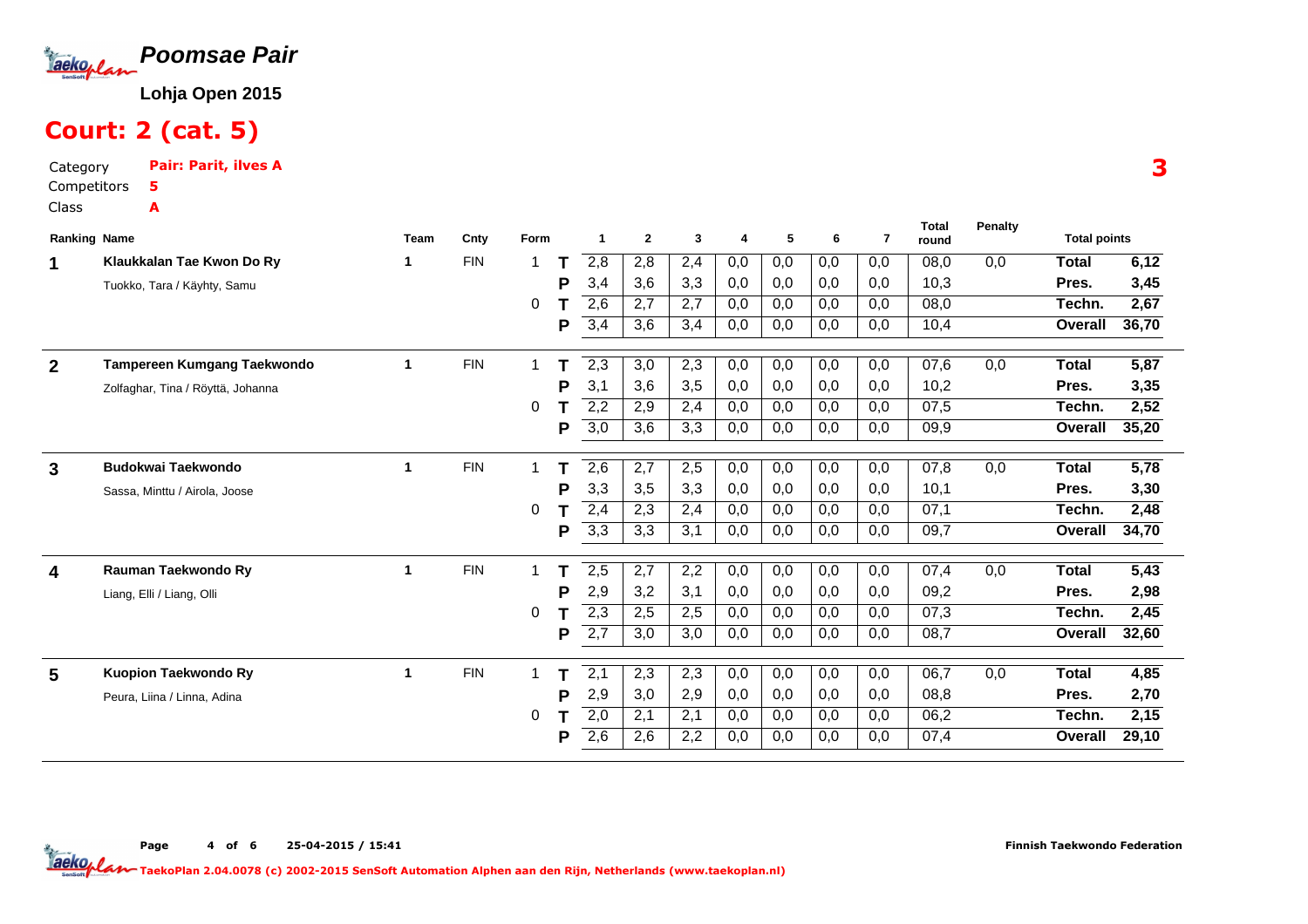

# Court: 2 (cat. 6)

A

| Category    | Pair: Parit, alemmat A |
|-------------|------------------------|
| Competitors |                        |

Class

|                     |                                  |      |            |      |             |                       |              |     |     |     |     | Total | <b>Penalty</b> |                     |       |
|---------------------|----------------------------------|------|------------|------|-------------|-----------------------|--------------|-----|-----|-----|-----|-------|----------------|---------------------|-------|
| <b>Ranking Name</b> |                                  | Team | Cnty       | Form |             |                       |              |     |     |     |     | round |                | <b>Total points</b> |       |
|                     | Porin Taekwondoseura Ry          |      | <b>FIN</b> |      | 2.8         | 2,5                   | З.           | 0,0 | 0,0 | 0,0 | 0,0 | 08,4  | 0.0            | Total               | 5,98  |
|                     | Lindgren, Meri / Lindgren, Maria |      |            | D    | 3.4         | 2 <sub>1</sub><br>ູບ. | ່າ າ<br>.ა.ა | 0,0 | 0.0 | 0,0 | 0,0 | 09,8  |                | Pres.               | 3,20  |
|                     |                                  |      |            |      | <u>. . </u> | 2,6                   | 3 O<br>.J.U  | 0,0 | 0,0 | 0,0 | 0,0 | 08,3  |                | Techn.              | 2,78  |
|                     |                                  |      |            | D    | 3,3         | 3,0                   | - 21<br>ູບ.  | 0,0 | 0,0 | 0,0 | 0,0 | 09,4  |                | Overall             | 35,90 |

3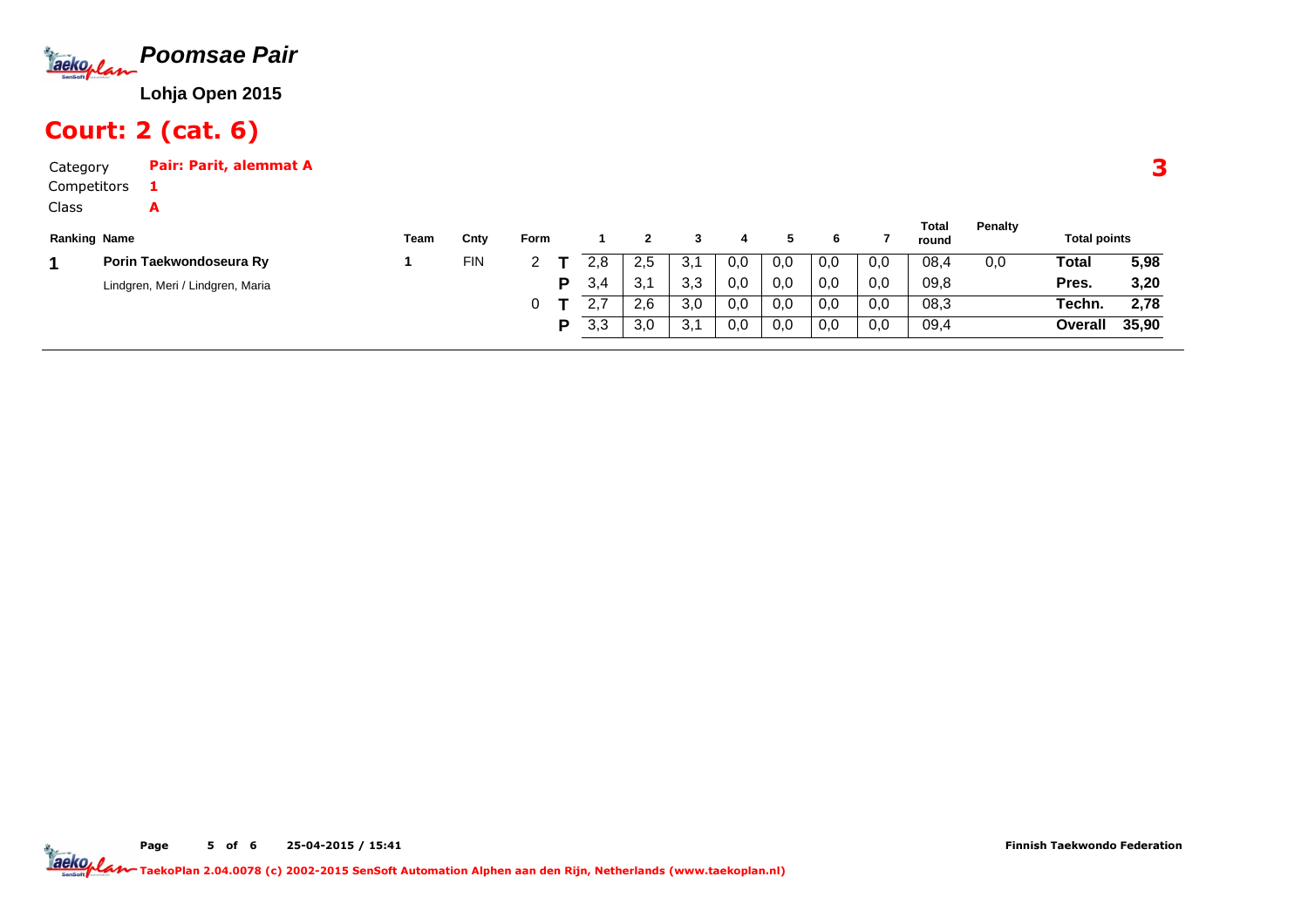

# Court: 2 (cat. 7)

Category Pair: Parit, ylemmät ACompetitorsClass5A

| <b>Ranking Name</b> |                                       | <b>Team</b>  | Cnty       | Form |   | 1                | $\mathbf{2}$ | 3   | 4   | 5   | 6   | $\overline{7}$ | <b>Total</b><br>round | Penalty | <b>Total points</b> |       |
|---------------------|---------------------------------------|--------------|------------|------|---|------------------|--------------|-----|-----|-----|-----|----------------|-----------------------|---------|---------------------|-------|
| 1                   | Klaukkalan Tae Kwon Do Ry             | 1            | <b>FIN</b> | 4    |   | $\overline{2,7}$ | 2,5          | 2,4 | 0,0 | 0,0 | 0,0 | 0,0            | 07,6                  | 0,0     | <b>Total</b>        | 6,04  |
|                     | Tuokko, Tara / Thongplian, Anthika    |              |            |      | Р | 3,5              | 3,5          | 3,5 | 0,0 | 0,0 | 0,0 | 0,0            | 10,5                  |         | Pres.               | 3,47  |
|                     |                                       |              |            | 0    |   | 2,7              | 2,5          | 2,6 | 0,0 | 0,0 | 0,0 | 0,0            | 07,8                  |         | Techn.              | 2,57  |
|                     |                                       |              |            |      | Р | 3,6              | 3,4          | 3,3 | 0,0 | 0,0 | 0,0 | 0,0            | 10,3                  |         | Overall             | 36,20 |
|                     | Tampereen Kumgang Taekwondo           | 1            | <b>FIN</b> |      |   |                  |              |     |     |     | 0,0 |                | 07,4                  | 0,0     | <b>Total</b>        | 5,75  |
| $\mathbf{2}$        |                                       |              |            | 4    |   | 2,6              | 2,3          | 2,5 | 0,0 | 0,0 |     | 0,0            |                       |         |                     |       |
|                     | Röyttä, Julia / Röyttä, Kimmo         |              |            |      | P | 3,4              | 3,2          | 3,3 | 0,0 | 0,0 | 0,0 | 0,0            | 09,9                  |         | Pres.               | 3,30  |
|                     |                                       |              |            | 0    |   | 2,3              | 2,4          | 2,6 | 0,0 | 0,0 | 0,0 | 0,0            | 07.3                  |         | Techn.              | 2,45  |
|                     |                                       |              |            |      | P | 3,4              | 3,1          | 3,4 | 0,0 | 0,0 | 0,0 | 0,0            | 09,9                  |         | Overall             | 34,50 |
| $\mathbf{3}$        | Tampereen Kumgang Taekwondo           | $\mathbf{3}$ | <b>FIN</b> | 4    |   | 2,4              | 2,3          | 2,4 | 0,0 | 0,0 | 0,0 | 0,0            | 07,1                  | 0,0     | Total               | 5,55  |
|                     | Arvio, Emma / Ay, Narin               |              |            |      | P | 3,3              | 3,4          | 3,3 | 0,0 | 0,0 | 0,0 | 0,0            | 10,0                  |         | Pres.               | 3,23  |
|                     |                                       |              |            | 0    |   | $\overline{2,1}$ | 2,2          | 2,5 | 0,0 | 0,0 | 0,0 | 0,0            | 06,8                  |         | Techn.              | 2,32  |
|                     |                                       |              |            |      | P | 3,4              | 3,0          | 3,0 | 0,0 | 0,0 | 0,0 | 0,0            | 09,4                  |         | <b>Overall</b>      | 33,30 |
|                     |                                       |              |            |      |   |                  |              |     |     |     |     |                |                       |         |                     |       |
| 4                   | Tampereen Kumgang Taekwondo           | $\mathbf{2}$ | <b>FIN</b> | 4    |   | 2,6              | 2,5          | 2,2 | 0,0 | 0,0 | 0,0 | 0,0            | 07,3                  | 0,0     | <b>Total</b>        | 5,47  |
|                     | Zolfaghar, Tina / Röyttä, Johanna     |              |            |      | P | 3,5              | 2,9          | 3,2 | 0,0 | 0,0 | 0,0 | 0,0            | 09,6                  |         | Pres.               | 3,15  |
|                     |                                       |              |            | 0    |   | 2,1              | 2,3          | 2,2 | 0,0 | 0,0 | 0,0 | 0.0            | 06,6                  |         | Techn.              | 2,32  |
|                     |                                       |              |            |      | Р | 3,5              | 2,7          | 3,1 | 0,0 | 0,0 | 0,0 | 0,0            | 09,3                  |         | Overall             | 32,80 |
| 5                   | Vihdin Taekwondoseura Ry              | 1            | <b>FIN</b> | 4    |   | $\overline{2,0}$ | 2,4          | 2,0 | 0,0 | 0,0 | 0,0 | 0,0            | 06,4                  | 0,0     | <b>Total</b>        | 5,05  |
|                     |                                       |              |            |      | Р | 3,0              | 3,0          | 2,8 | 0,0 | 0,0 | 0,0 | 0,0            | 08,8                  |         | Pres.               | 2,93  |
|                     | Kauriinvaha, Kaarlo / Kankkunen, Elmo |              |            | 0    |   | $\overline{2,3}$ | 2,2          | 1,8 | 0,0 | 0,0 | 0,0 | 0,0            | 06,3                  |         | Techn.              | 2,12  |
|                     |                                       |              |            |      | P | $\overline{3,2}$ | 2,9          | 2,7 | 0,0 | 0,0 | 0,0 | 0,0            | 08.8                  |         | Overall             | 30,30 |
|                     |                                       |              |            |      |   |                  |              |     |     |     |     |                |                       |         |                     |       |

Page 6 of 6 25-04-2015 / 15:41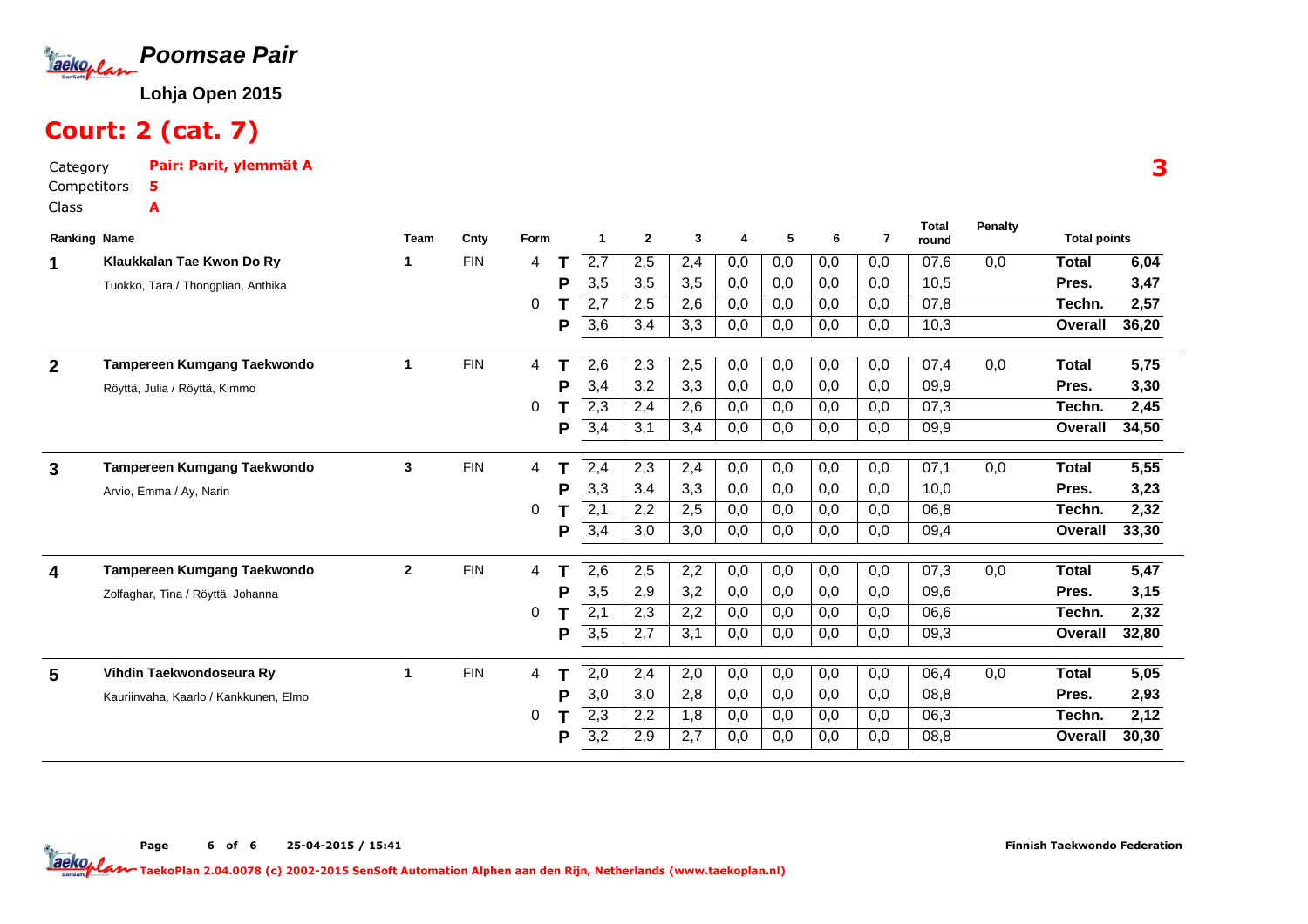

# Court: 1 (cat. 3)

2A

CategoryTeam: Ryhmät, alle 17 A

Competitors

Class

|              |                                                          | Team | Cnty       | Form |   |     | 2   | 3   | 4   | 5.  | 6   |     | <b>Total</b><br>round | Penalty | <b>Total points</b> |       |
|--------------|----------------------------------------------------------|------|------------|------|---|-----|-----|-----|-----|-----|-----|-----|-----------------------|---------|---------------------|-------|
|              | EHT, Kumgang, Yongshin                                   |      | <b>FIN</b> | 4    |   | 3.0 | 2,8 | 3,1 | 0,0 | 0,0 | 0,0 | 0,0 | 08,9                  | 0,0     | Total               | 6,70  |
|              | Huuskonen, Eevi / Suomalainen, Naam / Säynäjoki, Nea     |      |            |      | Р | 3,6 | 3,8 | 3,9 | 0,0 | 0,0 | 0,0 | 0,0 | 11,3                  |         | Pres.               | 3,77  |
|              |                                                          |      |            | 6    |   | 2,9 | 2,9 | 2,9 | 0,0 | 0,0 | 0,0 | 0,0 | 08,7                  |         | Techn.              | 2,93  |
|              |                                                          |      |            |      | Р | 3,7 | 3.7 | 3,9 | 0,0 | 0,0 | 0,0 | 0,0 | 11,3                  |         | Overall             | 40,20 |
| $\mathbf{2}$ | Kuopion Taekwondo Ry                                     |      | <b>FIN</b> | 4    |   | 2.6 | 2,9 | 3,0 | 0,0 | 0,0 | 0,0 | 0,0 | 08,5                  | 0,0     | Total               | 6,35  |
|              | Pärssinen, Aapo / Miettinen, Teemu / Koivistoinen, Veeti |      |            |      | P | 3,5 | 3,6 | 3,8 | 0,0 | 0,0 | 0,0 | 0,0 | 10,9                  |         | Pres.               | 3,57  |
|              |                                                          |      |            | 6    |   | 2,9 | 2.7 | 2,6 | 0,0 | 0,0 | 0,0 | 0,0 | 08,2                  |         | Techn.              | 2,78  |
|              |                                                          |      |            |      | Р | 3,4 | 3.5 | 3,6 | 0,0 | 0,0 | 0,0 | 0,0 | 10,5                  |         | Overall             | 38.10 |

3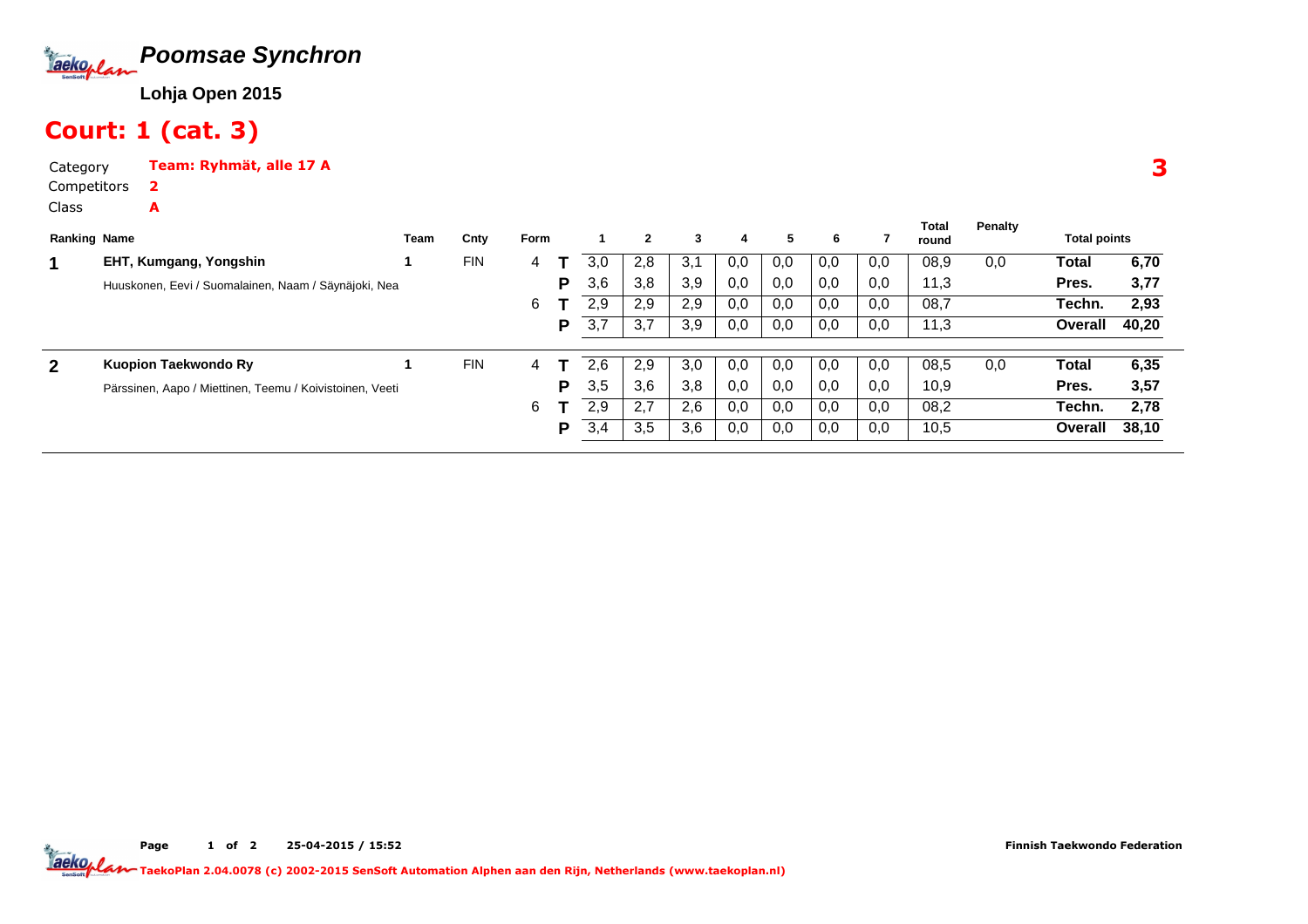

#### Court: 1 (cat. 10)

1A

CategoryTeam: Ryhmät, alle 30 A

Competitors

Class

|                                                     | Team                | Cnty       | Form |   |      |     |     |     |     |     |     | Total<br>round | Penalty |         |                     |
|-----------------------------------------------------|---------------------|------------|------|---|------|-----|-----|-----|-----|-----|-----|----------------|---------|---------|---------------------|
| <b>Budokwai, Vihti</b>                              |                     | <b>FIN</b> |      |   | 3.3  | 2,9 | 2.6 | 3,0 | 3,0 | 0,0 | 0,0 | 14,8           | 0,0     | Total   | 7,00                |
| Kamphuis, Christian / Salmi, Frans / Siltanen, Olli |                     |            |      | D | -4.1 | 3,9 | 3,8 | 3,9 | 4∴  | 0,0 | 0,0 | 19,8           |         | Pres.   | 3,98                |
|                                                     |                     |            |      |   |      | 3,2 | 3,0 | 3,0 | 3.7 | 0,0 | 0,0 | 15.4           |         | Techn.  | 3,02                |
|                                                     |                     |            |      | D | 4.0  | 3,9 | 4.0 | 4.0 | 4.1 | 0,0 | 0,0 | 20,0           |         | Overall | 70,00               |
|                                                     | <b>Ranking Name</b> |            |      |   |      |     |     |     |     |     |     |                |         |         | <b>Total points</b> |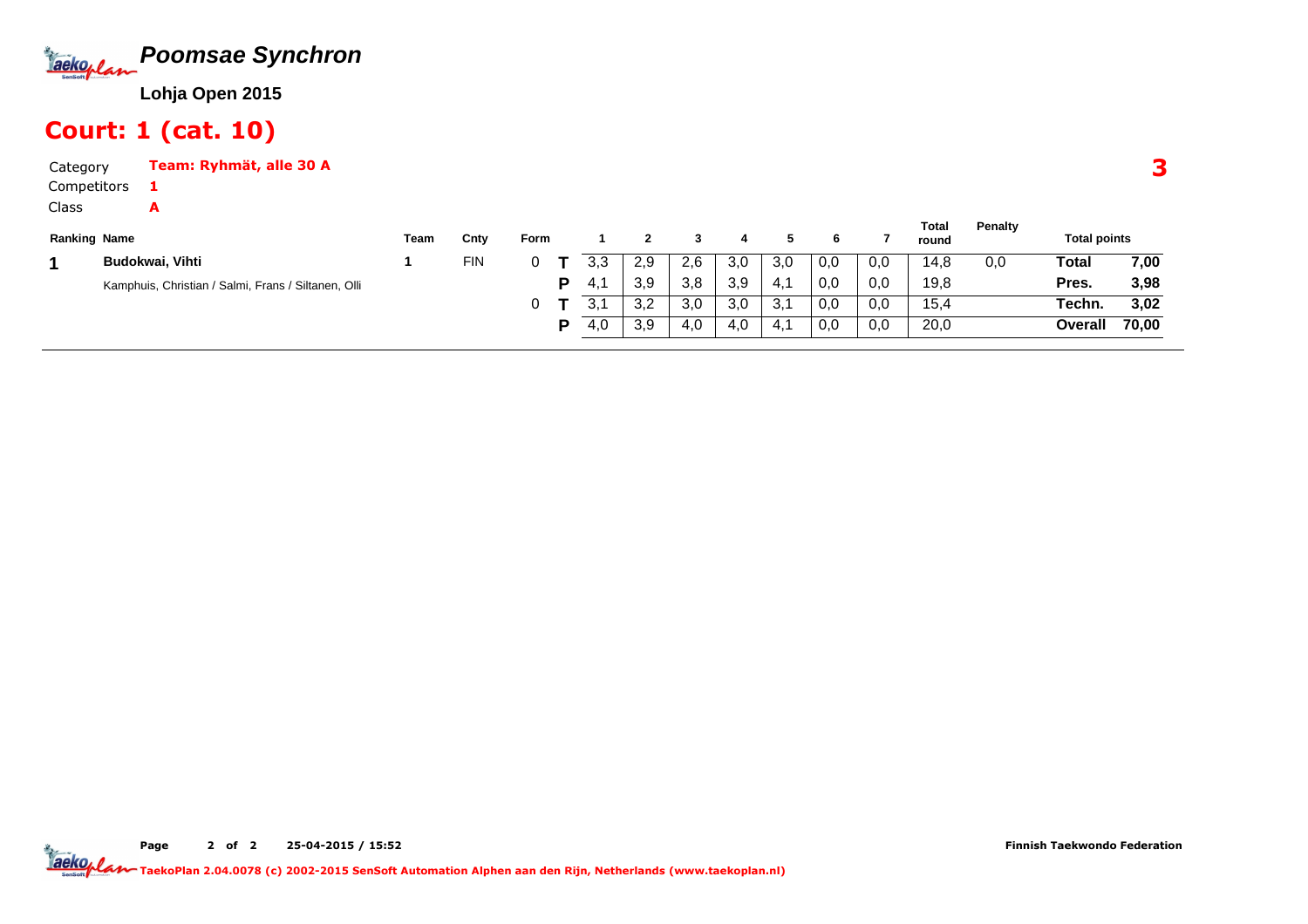

#### Court: 2 (cat. 8)

Category Team: Ryhmät, harrast ACompetitors5A

Class

| <b>Ranking Name</b> |                                                   | Team         | Cnty       | Form           |   |                  | $\overline{2}$ | 3                | 4   | 5   | 6                | 7   | Total<br>round | <b>Penalty</b> | <b>Total points</b> |                   |
|---------------------|---------------------------------------------------|--------------|------------|----------------|---|------------------|----------------|------------------|-----|-----|------------------|-----|----------------|----------------|---------------------|-------------------|
| 1                   | Tampereen Kumgang Taekwondo                       |              | <b>FIN</b> | 2              |   | 2,9              | 2,6            | 3,0              | 0,0 | 0,0 | 0,0              | 0,0 | 08,5           | 0,0            | Total               | 6,34              |
|                     | Röyttä, Johanna / Röyttä, Julia / Röyttä, Kimmo   |              |            |                | P | 3,5              | 3,4            | 3,4              | 0,0 | 0,0 | 0,0              | 0,0 | 10,3           |                | Pres.               | 3,47              |
|                     |                                                   |              |            | 0              |   | 3,0              | 2,7            | 3,0              | 0,0 | 0,0 | 0,0              | 0,0 | 08,7           |                | Techn.              | 2,87              |
|                     |                                                   |              |            |                | P | 3,5              | 3,5            | 3,5              | 0,0 | 0,0 | 0,0              | 0,0 | 10,5           |                | Overall             | 38,00             |
| $\mathbf{2}$        | Tampereen Kumgang Taekwondo                       | $\mathbf{2}$ | <b>FIN</b> | $\overline{2}$ | т | $\overline{2,9}$ | 2,8            | 2,8              | 0,0 | 0,0 | 0,0              | 0,0 | 08,5           | 0,0            | <b>Total</b>        | 6,07              |
|                     | Arvio, Emma / Zolfaghar, Tina / Ay, Narin         |              |            |                | P | 3,5              | 3,3            | 3,3              | 0,0 | 0,0 | 0,0              | 0.0 | 10.1           |                | Pres.               | 3,32              |
|                     |                                                   |              |            | 0              |   | 2,5              | 2,6            | 2,9              | 0,0 | 0,0 | 0,0              | 0,0 | 08.0           |                | Techn.              | 2,75              |
|                     |                                                   |              |            |                | P | 3,4              | 3,1            | 3,3              | 0,0 | 0,0 | 0,0              | 0.0 | 09,8           |                | Overall             | 36,40             |
| 3                   | Yong Taekwondo                                    | 1            | <b>FIN</b> | $\overline{2}$ |   | $\overline{3,0}$ | 2,8            | 2,9              | 0,0 | 0,0 | 0,0              | 0,0 | 08,7           | 0,0            | Total               | $\overline{5,95}$ |
|                     | Lehkamo, Amelie / Huida, Sofia / Viljanen, Ilona  |              |            |                | P | 3,5              | 3,5            | 3,2              | 0,0 | 0,0 | 0,0              | 0.0 | 10,2           |                | Pres.               | 3,32              |
|                     |                                                   |              |            | 0              |   | 2,2              | 2,4            | 2,5              | 0,0 | 0,0 | 0,0              | 0,0 | 07,1           |                | Techn.              | 2,63              |
|                     |                                                   |              |            |                | P | 3,4              | 3,1            | 3,2              | 0,0 | 0,0 | 0,0              | 0.0 | 09,7           |                | Overall             | 35,70             |
| 4                   | Klaukkalan Tae Kwon Do Ry                         | 1            | <b>FIN</b> | $\overline{2}$ |   | 2,6              | 2,7            | 2,9              | 0,0 | 0,0 | 0,0              | 0,0 | 08,2           | 0,0            | <b>Total</b>        | 5,94              |
|                     | Tuokko, Tara / Thongplian, Anthika / Käyhty, Samu |              |            |                | P | 3,4              | 3,1            | 3,3              | 0,0 | 0,0 | 0,0              | 0,0 | 09.8           |                | Pres.               | 3,32              |
|                     |                                                   |              |            | 0              |   | 2,5              | 2,5            | 2,5              | 0,0 | 0,0 | 0,0              | 0,0 | 07,5           |                | Techn.              | 2,62              |
|                     |                                                   |              |            |                | P | 3,4              | 3,2            | 3,5              | 0,0 | 0,0 | 0,0              | 0.0 | 10,1           |                | <b>Overall</b>      | 35,60             |
| 5                   | Vihdin Taekwondoseura Ry                          | 1            | <b>FIN</b> | 2              |   | 2,2              | 2,3            | $\overline{2,3}$ | 0,0 | 0,0 | $\overline{0,0}$ | 0,0 | 06,8           | 0,0            | <b>Total</b>        | $\overline{5,13}$ |
|                     | Kyngäs, Päivi / Riikka, Itäranta / Ovaska, Sanna  |              |            |                | P | 3,2              | 2,8            | 2,7              | 0,0 | 0,0 | 0,0              | 0,0 | 08,7           |                | Pres.               | 2,90              |
|                     |                                                   |              |            | 0              |   | 2,5              | 2,2            | 1,9              | 0,0 | 0,0 | 0,0              | 0.0 | 06.6           |                | Techn.              | 2,23              |
|                     |                                                   |              |            |                | P | 3,2              | 2,7            | 2,8              | 0,0 | 0,0 | 0,0              | 0.0 | 08,7           |                | Overall             | 30,80             |

3

Page 3 of 3 25-04-2015 / 15:52

Finnish Taekwondo Federation